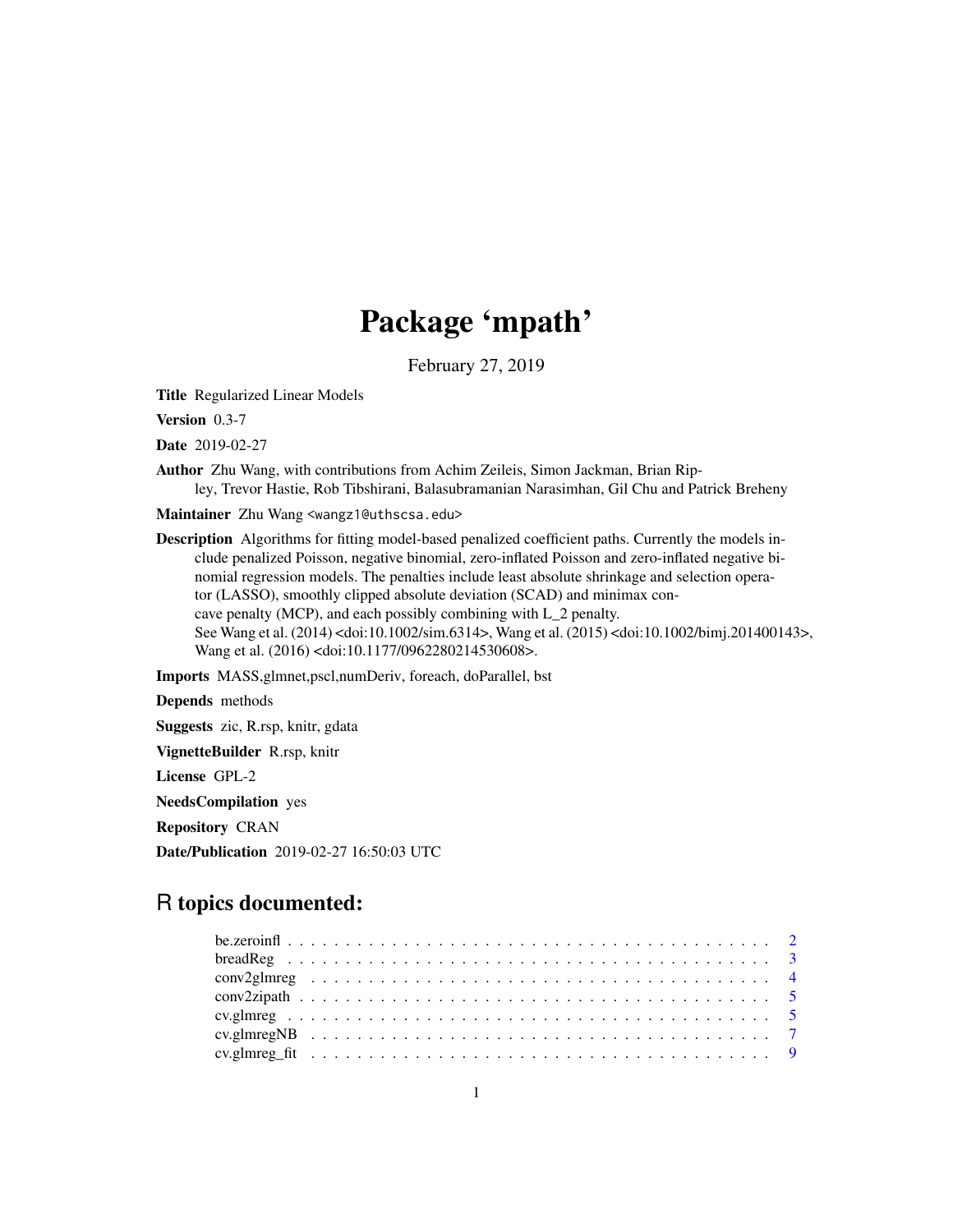<span id="page-1-0"></span>

| Index | 53 |
|-------|----|

be.zeroinfl *conduct backward stepwise variable elimination for zero inflated count regression*

### Description

conduct backward stepwise variable elimination for zero inflated count regression from zeroinfl function

### Usage

```
be.zeroinfl(object, data, dist=c("poisson", "negbin", "geometric"), alpha=0.05,
trace=FALSE)
```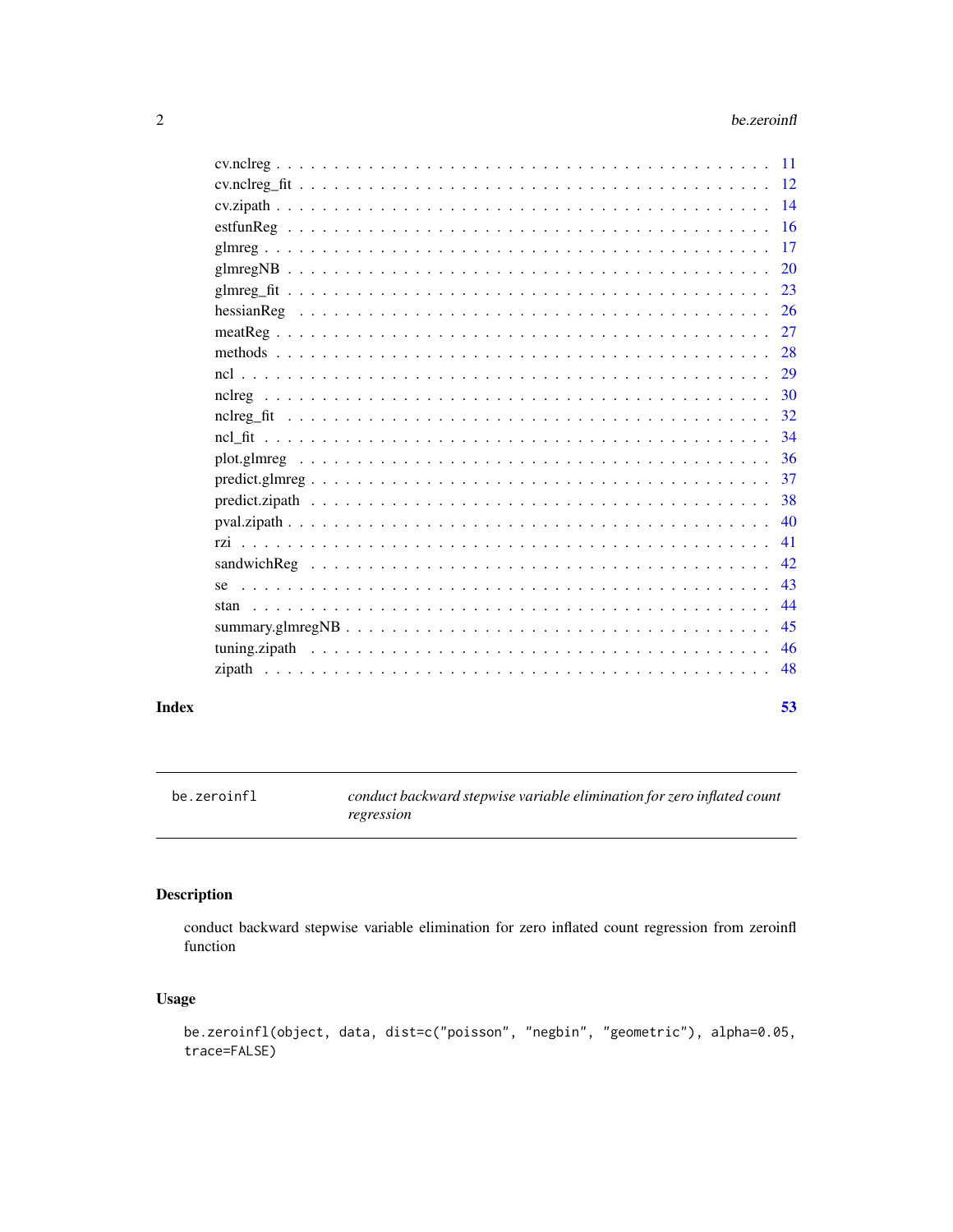#### <span id="page-2-0"></span>breadReg 3

#### Arguments

| object | an object from function zeroinfl                           |
|--------|------------------------------------------------------------|
| data   | argument controlling formula processing via model. frame.  |
| dist   | one of the distributions in zeroinfl function              |
| alpha  | significance level of variable elimination                 |
| trace  | logical value, if TRUE, print detailed calculation results |

### Details

conduct backward stepwise variable elimination for zero inflated count regression from zeroinfl function

#### Value

an object of zeroinfl with all variables having p-values less than the significance level alpha

### Author(s)

Zhu Wang <wangz1@uthscsa.edu>

### References

Zhu Wang, Shuangge Ma, Ching-Yun Wang, Michael Zappitelli, Prasad Devarajan and Chirag R. Parikh (2014) *EM for Regularized Zero Inflated Regression Models with Applications to Postoperative Morbidity after Cardiac Surgery in Children*, *Statistics in Medicine*. 33(29):5192-208.

Zhu Wang, Shuangge Ma and Ching-Yun Wang (2015) *Variable selection for zero-inflated and overdispersed data with application to health care demand in Germany*, *Biometrical Journal*. 57(5):867- 84.

<span id="page-2-1"></span>breadReg *Bread for Sandwiches in Regularized Estimators*

### Description

Generic function for extracting an estimator for the bread of sandwiches.

### Usage

breadReg(x, which, ...)

| $\times$ | a fitted model object.       |
|----------|------------------------------|
| which    | which penalty parameter(s)?  |
| $\cdot$  | arguments passed to methods. |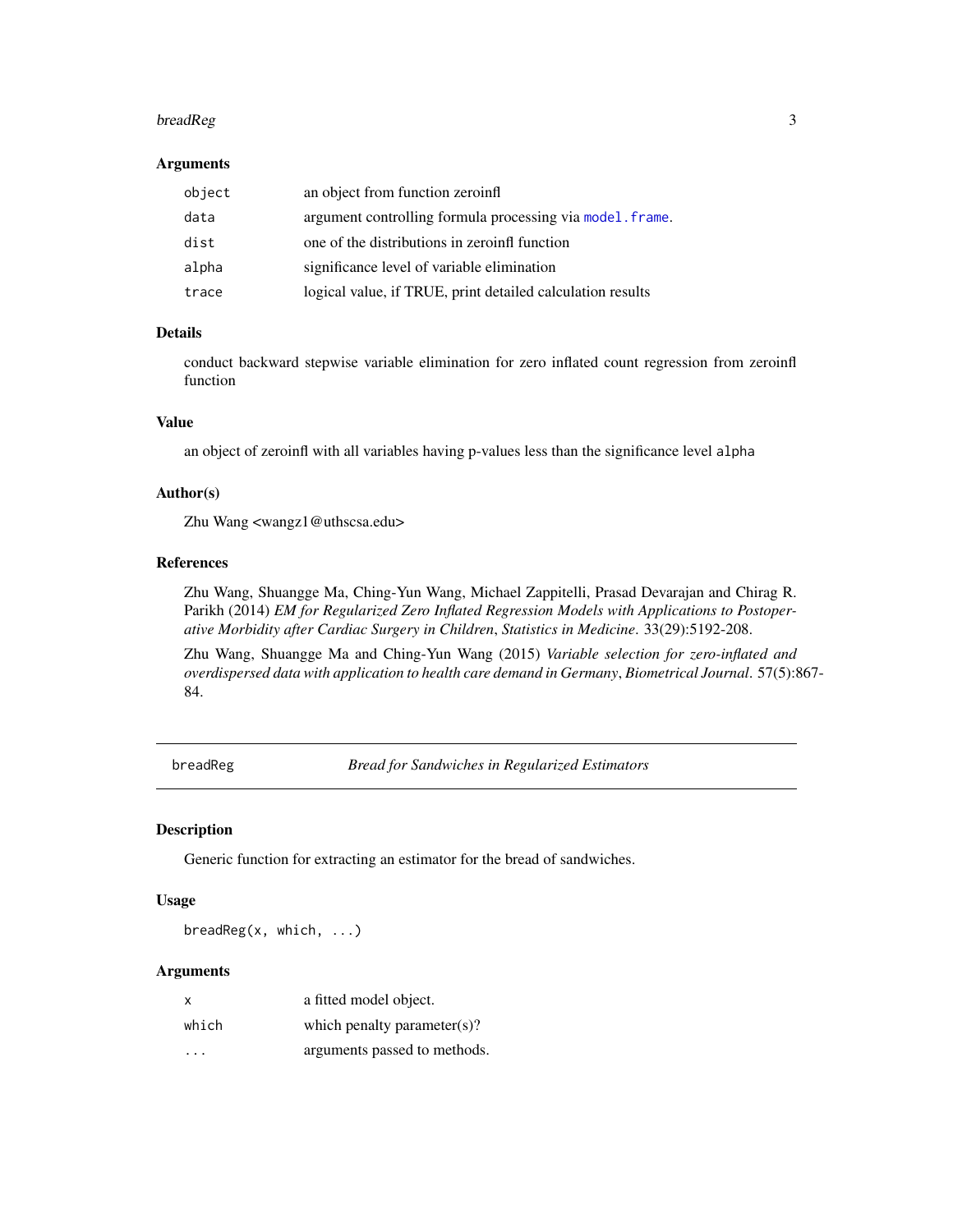### <span id="page-3-0"></span>Value

A matrix containing an estimator for the penalized second derivative of log-likelihood function. Typically, this should be an  $k \times k$  matrix corresponding to k parameters. The rows and columns should be named as in [coef](#page-0-0) or [terms](#page-0-0), respectively.

#### Author(s)

Zhu Wang <wangz1@uthscsa.edu>

### References

Zhu Wang, Shuangge Ma and Ching-Yun Wang (2015) *Variable selection for zero-inflated and overdispersed data with application to health care demand in Germany*, *Biometrical Journal*. 57(5):867- 84.

#### See Also

[meatReg](#page-26-1), [sandwichReg](#page-41-1)

#### Examples

```
data("bioChemists", package = "pscl")
fm_zinb <- zipath(art ~ . | ., data = bioChemists, family = "negbin", nlambda=10)
breadReg(fm_zinb, which=which.min(fm_zinb$bic))
```

| conv2glmreg | convert glm object to class glmreg |
|-------------|------------------------------------|
|             |                                    |

### Description

convert glm object to class glmreg, which then can be used for other purposes

#### Usage

```
conv2glmreg(object, family=c("poisson", "negbin"))
```
#### Arguments

| object | an object of class glm       |
|--------|------------------------------|
| family | one of families in glm class |

#### Value

an object of class glmreg

#### Author(s)

Zhu Wang <wangz1@uthscsa.edu>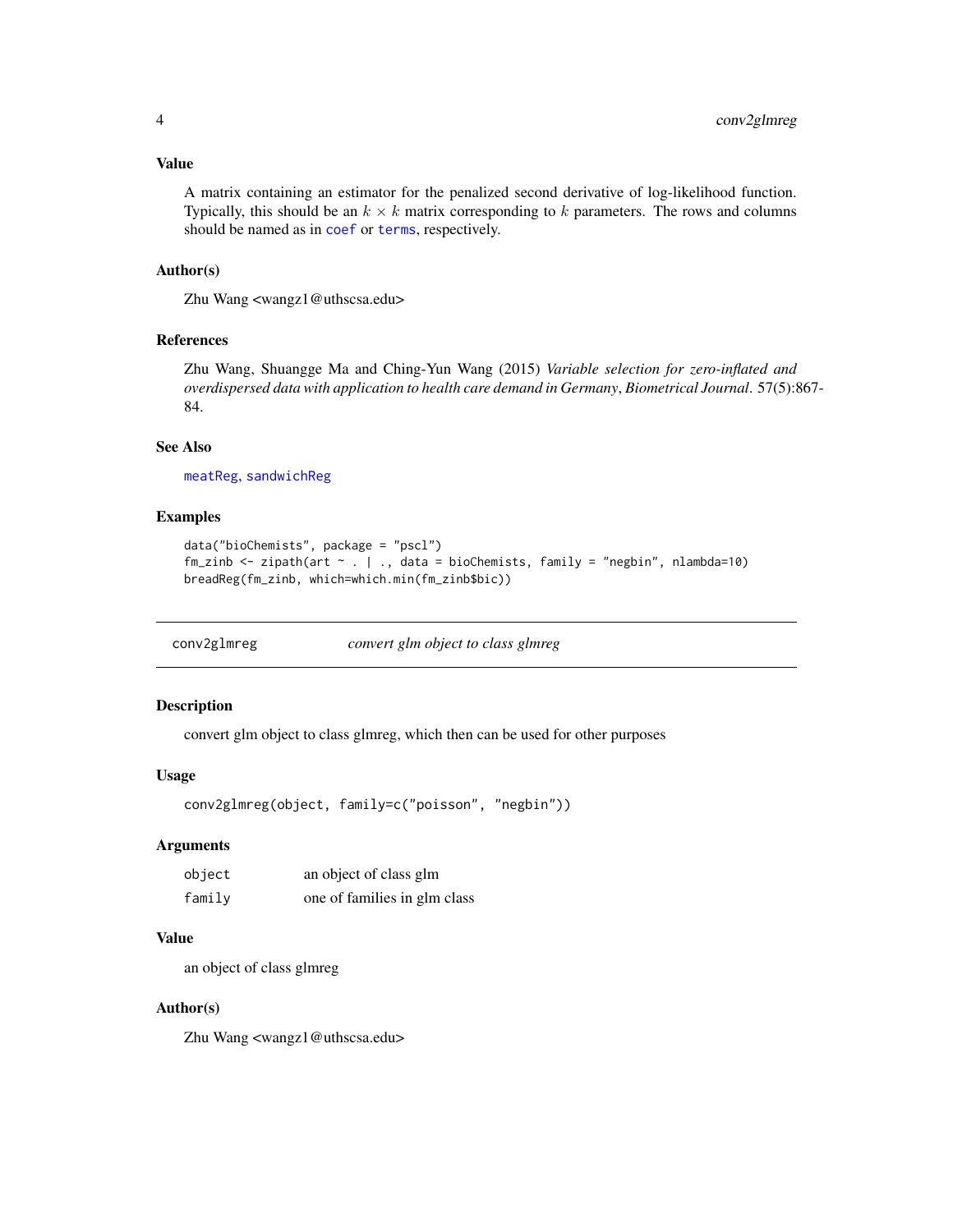<span id="page-4-0"></span>

convert zeroinfl object to class zipath, which then can be used to predict new data

### Usage

```
conv2zipath(object, family=c("poisson", "negbin", "geometric"))
```
#### Arguments

| object | an object of class zeroinfl       |
|--------|-----------------------------------|
| family | one of families in zeroinfl class |

### Value

an object of class zipath

### Author(s)

Zhu Wang <wangz1@uthscsa.edu>

<span id="page-4-1"></span>cv.glmreg *Cross-validation for glmreg*

#### Description

Does k-fold cross-validation for glmreg, produces a plot, and returns cross-validated log-likelihood values for lambda

#### Usage

```
## S3 method for class 'formula'
cv.glmreg(formula, data, weights, offset=NULL, ...)
## S3 method for class 'matrix'
cv.glmreg(x, y, weights, offset=NULL, ...)
## Default S3 method:
cv.glmreg(x, \ldots)## S3 method for class 'cv.glmreg'
plot(x,se=TRUE,ylab=NULL, main=NULL, width=0.02, col="darkgrey", ...)
## S3 method for class 'cv.glmreg'
predict(object, newx, ...)
## S3 method for class 'cv.glmreg'
coef(object,which=object$lambda.which, ...)
```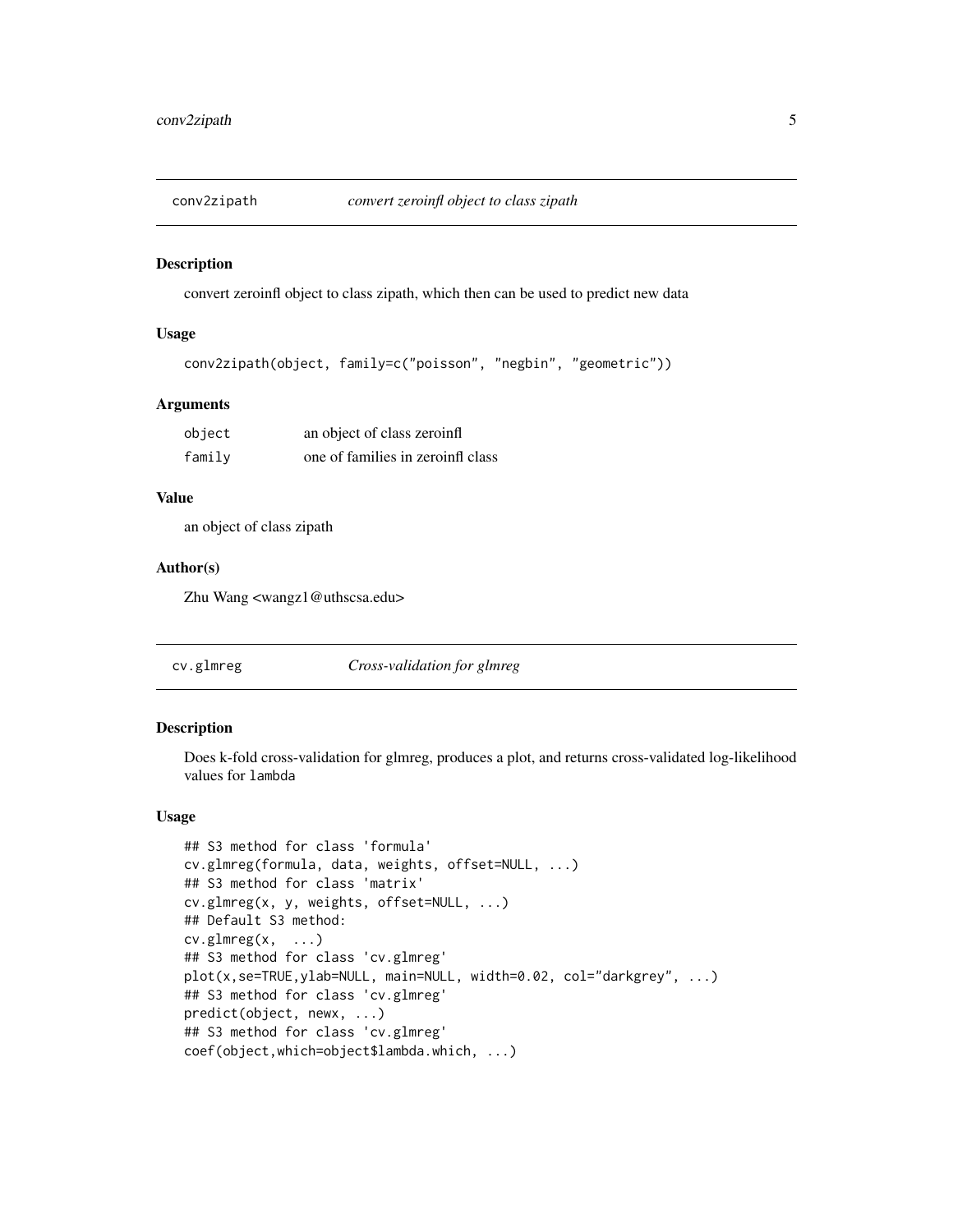### <span id="page-5-0"></span>Arguments

| formula      | symbolic description of the model, see details.                                                                                                      |
|--------------|------------------------------------------------------------------------------------------------------------------------------------------------------|
| data         | argument controlling formula processing via model. frame.                                                                                            |
| $\mathsf{x}$ | x matrix as in glmreg. It could be object of cv.glmreg.                                                                                              |
| У            | response y as in glmreg.                                                                                                                             |
| weights      | Observation weights; defaults to 1 per observation                                                                                                   |
| offset       | Not implemented yet                                                                                                                                  |
| object       | object of cv.glmreg                                                                                                                                  |
| newx         | Matrix of values at which predictions are to be made. Not used for type="coefficients"                                                               |
| which        | Indices of the penalty parameter lambda at which estimates are extracted. By<br>default, the one which generates the optimal cross-validation value. |
| se           | logical value, if TRUE, standard error curve is also plotted                                                                                         |
| ylab         | ylab on y-axis                                                                                                                                       |
| main         | title of plot                                                                                                                                        |
| width        | width of lines                                                                                                                                       |
| col          | color of standard error curve                                                                                                                        |
| $\ddotsc$    | Other arguments that can be passed to glmreg.                                                                                                        |

### Details

The function runs glmreg nfolds+1 times; the first to compute the lambda sequence, and then to compute the fit with each of the folds omitted. The error or the log-likelihood value is accumulated, and the average value and standard deviation over the folds is computed. Note that cv.glmreg can be used to search for values for alpha: it is required to call cv.glmreg with a fixed vector foldid for different values of alpha.

### Value

an object of class "cv.glmreg" is returned, which is a list with the ingredients of the crossvalidation fit.

| fit          | a fitted glmreg object for the full data.                                                                |
|--------------|----------------------------------------------------------------------------------------------------------|
| residmat     | matrix of log-likelihood values with row values for lambda and column values<br>for kth cross-validation |
| bic          | matrix of BIC values with row values for lambda and column values for kth<br>cross-validation            |
| <b>CV</b>    | The mean cross-validated log-likelihood values - a vector of length length (lambda).                     |
| cv.error     | estimate of standard error of cv.                                                                        |
| foldid       | an optional vector of values between 1 and nfold identifying what fold each<br>observation is in.        |
| lambda       | a vector of lambda values                                                                                |
| lambda.which | index of lambda that gives maximum cv value.                                                             |
| lambda.optim | value of lambda that gives maximum cv value.                                                             |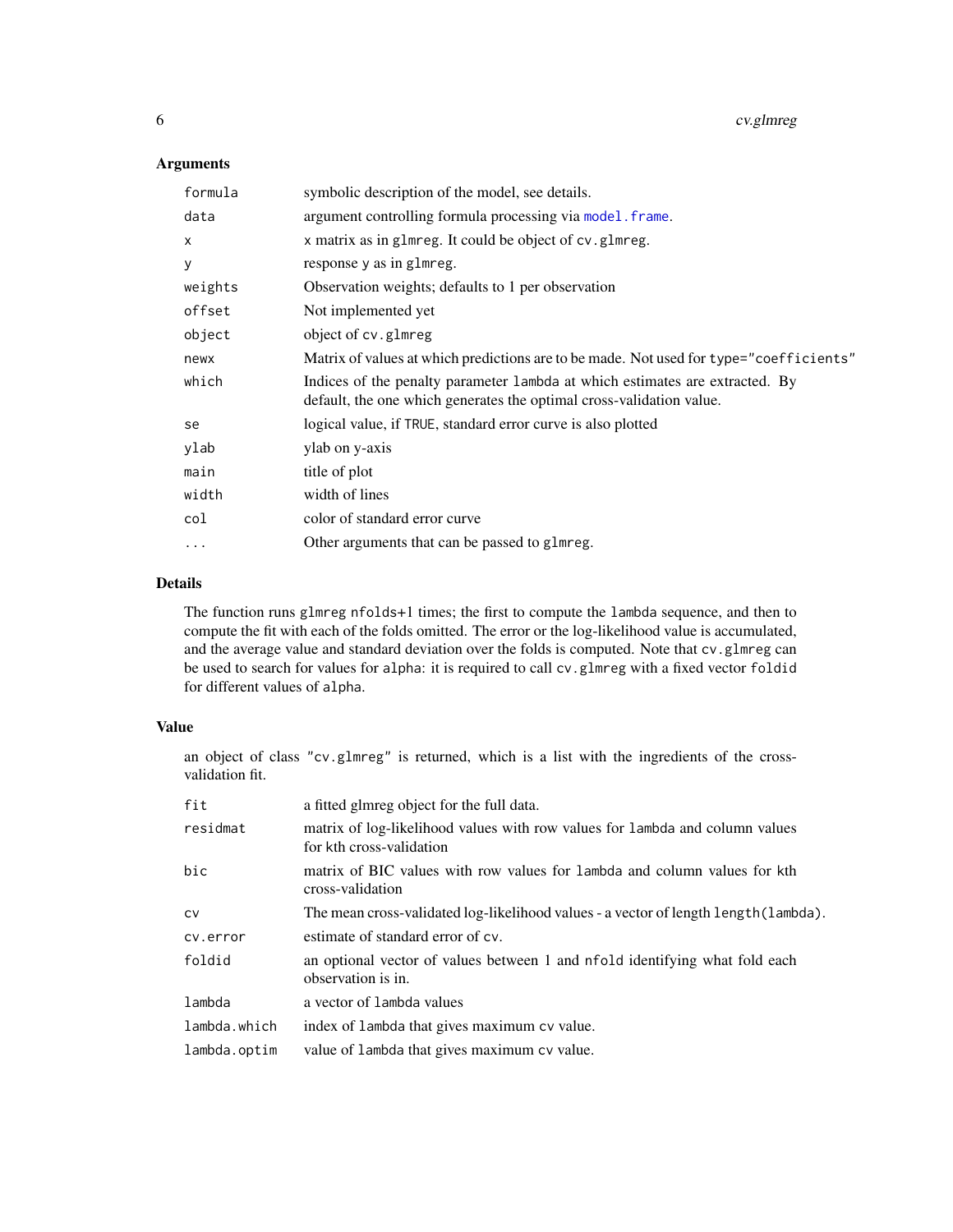### <span id="page-6-0"></span>cv.glmregNB 7

### Author(s)

Zhu Wang <wangz1@uthscsa.edu>

#### References

Zhu Wang, Shuangge Ma, Michael Zappitelli, Chirag Parikh, Ching-Yun Wang and Prasad Devarajan (2014) *Penalized Count Data Regression with Application to Hospital Stay after Pediatric Cardiac Surgery*, *Statistical Methods in Medical Research*. 2014 Apr 17. [Epub ahead of print]

#### See Also

[glmreg](#page-16-1) and [plot](#page-0-0), [predict](#page-0-0), and [coef](#page-0-0) methods for "cv.glmreg" object.

### Examples

```
data("bioChemists", package = "pscl")
fm_pois <- cv.glmreg(art \sim ., data = bioChemists, family = "poisson")
title("Poisson Family",line=2.5)
predict(fm_pois, newx=bioChemists)
coef(fm_pois)
```
<span id="page-6-1"></span>cv.glmregNB *Cross-validation for glmregNB*

#### Description

Does k-fold cross-validation for glmregNB, produces a plot, and returns cross-validated log-likelihood values for lambda

#### Usage

```
cv.glmregNB(formula, data, weights, offset=NULL, lambda=NULL,
nfolds=10, foldid, plot.it=TRUE, se=TRUE, n.cores=2, ...)
```

| formula | symbolic description of the model                                                                                                                                                                                                                                      |
|---------|------------------------------------------------------------------------------------------------------------------------------------------------------------------------------------------------------------------------------------------------------------------------|
| data    | arguments controlling formula processing via model. frame.                                                                                                                                                                                                             |
| weights | Observation weights; defaults to 1 per observation                                                                                                                                                                                                                     |
| offset  | this can be used to specify an a priori known component to be included in the<br>linear predictor during fitting. This should be NULL or a numeric vector of<br>length equal to the number of cases. Currently only one offset term can be<br>included in the formula. |
| lambda  | Optional user-supplied lambda sequence; default is NULL, and glmregNB chooses<br>its own sequence                                                                                                                                                                      |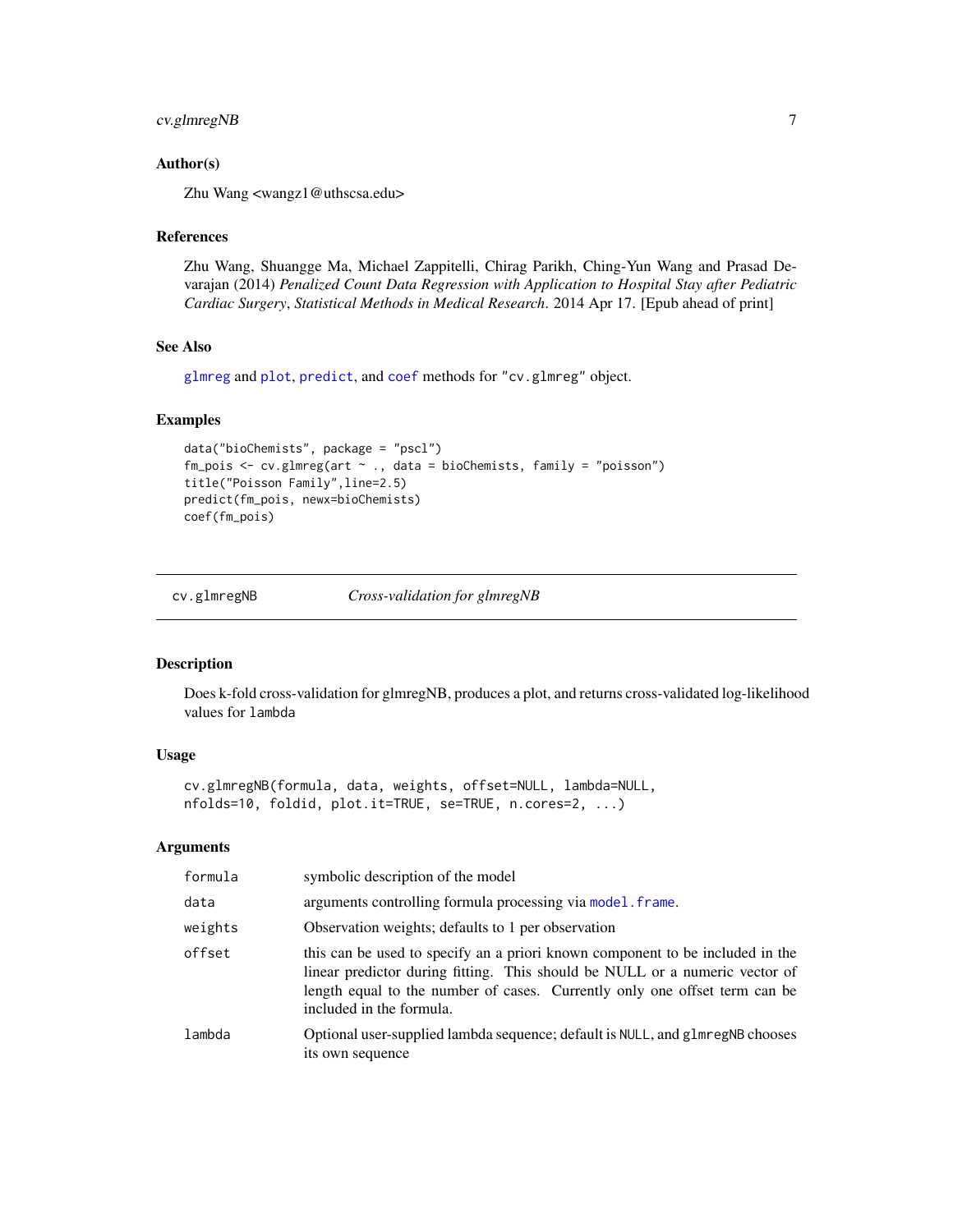| nfolds  | number of folds - default is 10. Although nfolds can be as large as the sample<br>size (leave-one-out CV), it is not recommended for large datasets. Smallest<br>value allowable is nfolds=3 |
|---------|----------------------------------------------------------------------------------------------------------------------------------------------------------------------------------------------|
| foldid  | an optional vector of values between 1 and nfold identifying what fold each<br>observation is in. If supplied, nfold can be missing.                                                         |
| plot.it | a logical value, to plot the estimated log-likelihood values if TRUE.                                                                                                                        |
| se      | a logical value, to plot with standard errors.                                                                                                                                               |
| n.cores | The number of CPU cores to use. The cross-validation loop will attempt to send<br>different CV folds off to different cores.                                                                 |
| $\cdot$ | Other arguments that can be passed to glmregNB.                                                                                                                                              |

The function runs glmregNB nfolds+1 times; the first to get the lambda sequence, and then the remainder to compute the fit with each of the folds omitted. The error is accumulated, and the average error and standard deviation over the folds is computed. Note that cv.glmregNB does NOT search for values for alpha. A specific value should be supplied, else alpha=1 is assumed by default. If users would like to cross-validate alpha as well, they should call cv.glmregNB with a pre-computed vector foldid, and then use this same fold vector in separate calls to cv.glmregNB with different values of alpha.

#### Value

an object of class "cv.glmregNB" is returned, which is a list with the ingredients of the crossvalidation fit.

| fit          | a fitted glmregNB object for the full data.                                                              |
|--------------|----------------------------------------------------------------------------------------------------------|
| residmat     | matrix of log-likelihood values with row values for lambda and column values<br>for kth cross-validation |
| <b>CV</b>    | The mean cross-validated log-likelihood values - a vector of length length (lambda).                     |
| cv.error     | The standard error of cross-validated log-likelihood values - a vector of length<br>length(lambda).      |
| lambda       | a vector of lambda values                                                                                |
| foldid       | indicators of data used in each cross-validation, for reproductive purposes                              |
| lambda.which | index of lambda that gives maximum cv value.                                                             |
| lambda.optim | value of lambda that gives maximum cv value.                                                             |

### Author(s)

Zhu Wang <wangz1@uthscsa.edu>

### References

Zhu Wang, Shuangge Ma, Michael Zappitelli, Chirag Parikh, Ching-Yun Wang and Prasad Devarajan (2014) *Penalized Count Data Regression with Application to Hospital Stay after Pediatric Cardiac Surgery*, *Statistical Methods in Medical Research*. 2014 Apr 17. [Epub ahead of print]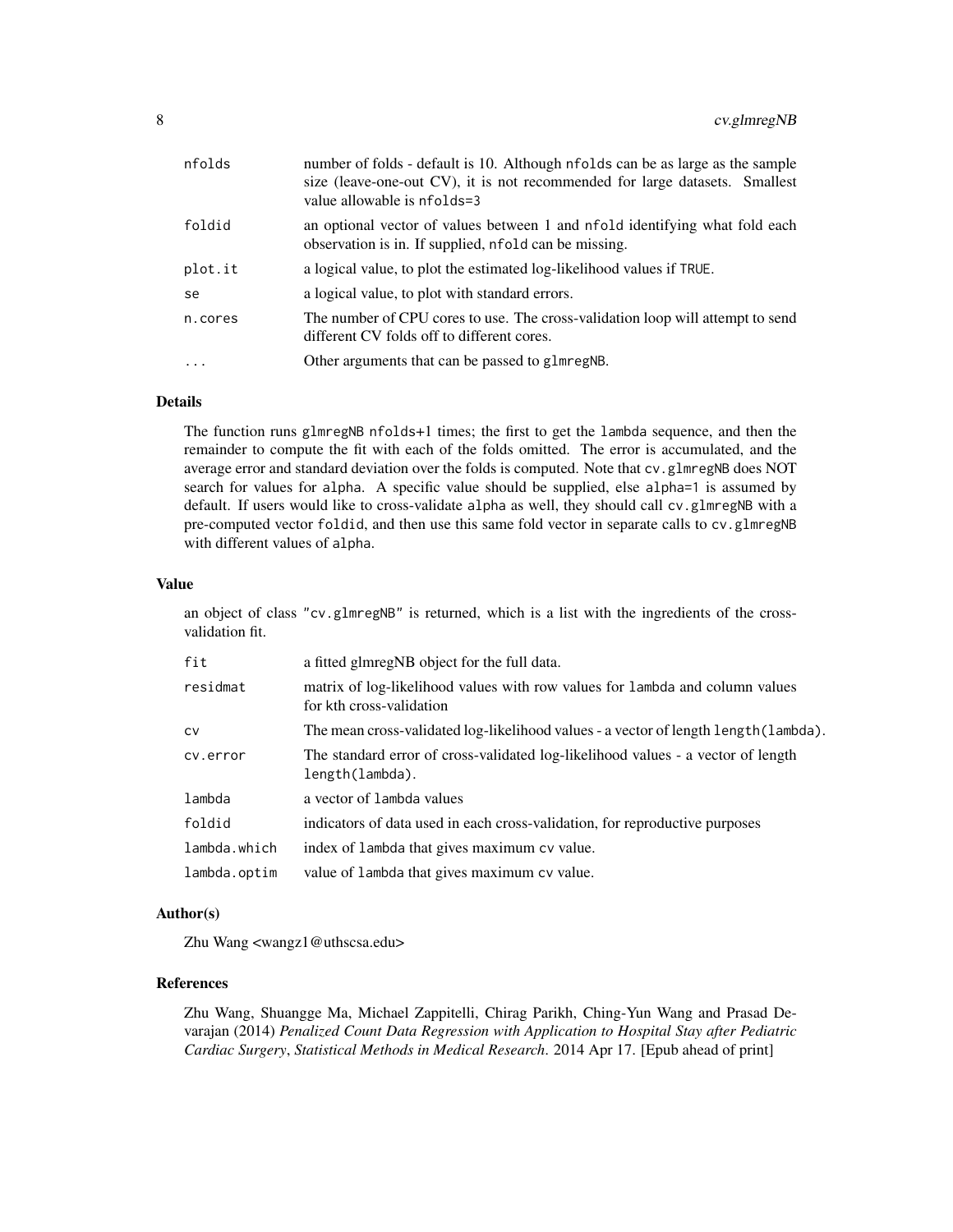### <span id="page-8-0"></span>cv.glmreg\_fit 9

### See Also

[glmregNB](#page-19-1) and [plot](#page-0-0), [predict](#page-0-0), and [coef](#page-0-0) methods for "cv.glmregNB" object.

### Examples

```
## Not run:
data("bioChemists", package = "pscl")
fm_nb <- cv.glmregNB(art ~ ., data = bioChemists)plot(fm_nb)
```
## End(Not run)

cv.glmreg\_fit *Internal function of cross-validation for glmreg*

### Description

Internal function to conduct k-fold cross-validation for glmreg, produces a plot, and returns crossvalidated log-likelihood values for lambda

### Usage

```
cv.glmreg_fit(x, y, weights, offset, lambda=NULL, balance=TRUE,
family=c("gaussian", "binomial", "poisson", "negbin"),
nfolds=10, foldid, plot.it=TRUE, se=TRUE, n.cores=2, ...)
```

| x        | x matrix as in glmreg.                                                                                                                                                                                                                                                 |
|----------|------------------------------------------------------------------------------------------------------------------------------------------------------------------------------------------------------------------------------------------------------------------------|
| У        | response y as in glmreg.                                                                                                                                                                                                                                               |
| weights  | Observation weights; defaults to 1 per observation                                                                                                                                                                                                                     |
| offset   | this can be used to specify an a priori known component to be included in the<br>linear predictor during fitting. This should be NULL or a numeric vector of<br>length equal to the number of cases. Currently only one offset term can be<br>included in the formula. |
| lambda   | Optional user-supplied lambda sequence; default is NULL, and glmreg chooses<br>its own sequence                                                                                                                                                                        |
| balance  | for family="binomial" only                                                                                                                                                                                                                                             |
| family   | response variable distribution                                                                                                                                                                                                                                         |
| nfolds   | number of folds $>=$ 3, default is 10                                                                                                                                                                                                                                  |
| foldid   | an optional vector of values between 1 and nfold identifying what fold each<br>observation is in. If supplied, nfold can be missing and will be ignored.                                                                                                               |
| plot.it  | a logical value, to plot the estimated log-likelihood values if TRUE.                                                                                                                                                                                                  |
| se       | a logical value, to plot with standard errors.                                                                                                                                                                                                                         |
| n.cores  | The number of CPU cores to use. The cross-validation loop will attempt to send<br>different CV folds off to different cores.                                                                                                                                           |
| $\cdots$ | Other arguments that can be passed to glmreg.                                                                                                                                                                                                                          |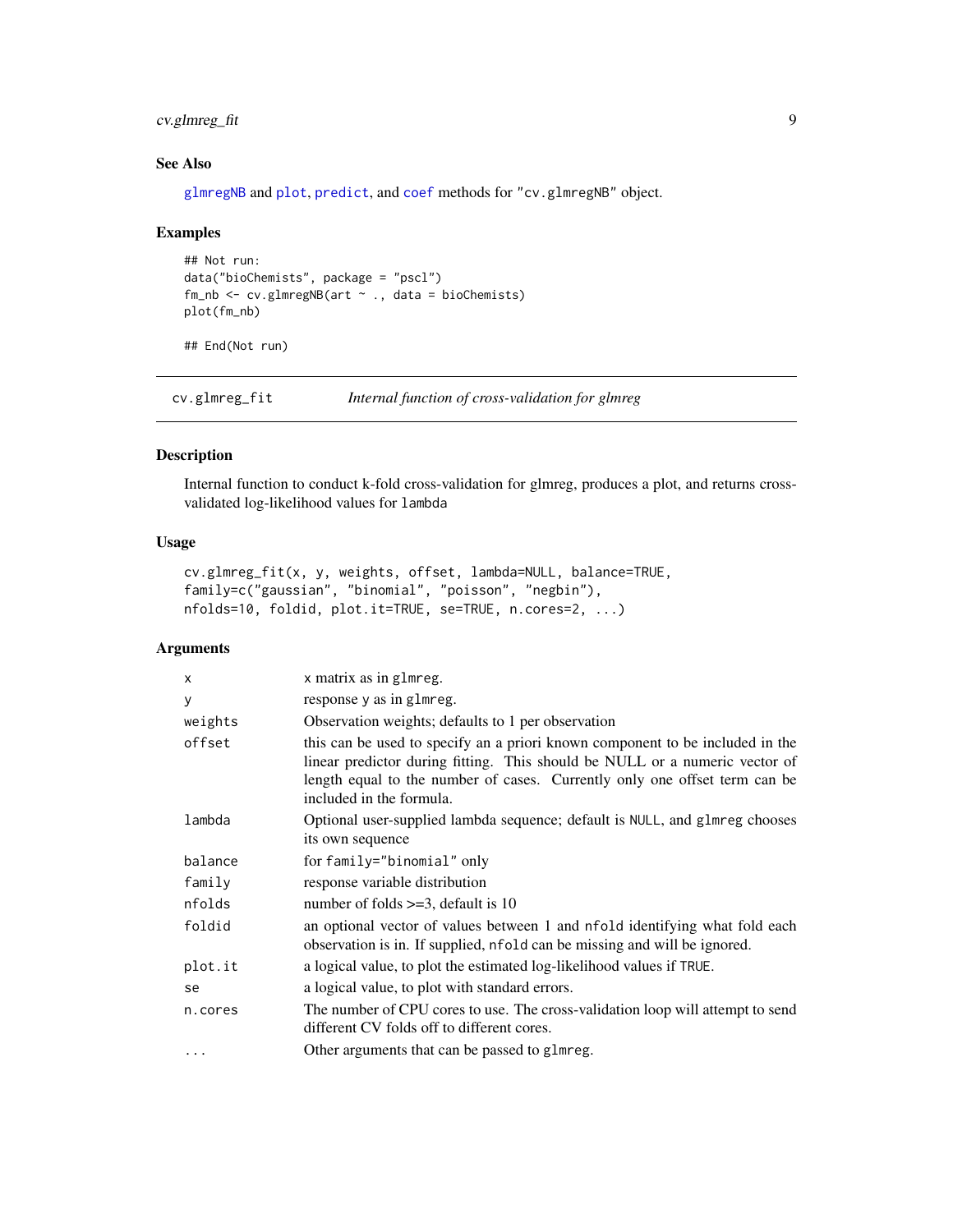<span id="page-9-0"></span>The function runs glmreg nfolds+1 times; the first to compute the lambda sequence, and then to compute the fit with each of the folds omitted. The error or the log-likelihood value is accumulated, and the average value and standard deviation over the folds is computed. Note that cv.glmreg can be used to search for values for alpha: it is required to call cv.glmreg with a fixed vector foldid for different values of alpha.

### Value

an object of class "cv.glmreg" is returned, which is a list with the ingredients of the crossvalidation fit.

| fit          | a fitted glmreg object for the full data.                                                                |
|--------------|----------------------------------------------------------------------------------------------------------|
| residmat     | matrix of log-likelihood values with row values for lambda and column values<br>for kth cross-validation |
| CV           | The mean cross-validated log-likelihood values - a vector of length length (lambda).                     |
| cv.error     | estimate of standard error of cv.                                                                        |
| foldid       | an optional vector of values between 1 and nfold identifying what fold each<br>observation is in.        |
| lambda       | a vector of lambda values                                                                                |
| lambda.which | index of lambda that gives maximum cv value.                                                             |
| lambda.optim | value of lambda that gives maximum cv value.                                                             |

### Author(s)

Zhu Wang <wangz1@uthscsa.edu>

#### References

Zhu Wang, Shuangge Ma, Michael Zappitelli, Chirag Parikh, Ching-Yun Wang and Prasad Devarajan (2014) *Penalized Count Data Regression with Application to Hospital Stay after Pediatric Cardiac Surgery*, *Statistical Methods in Medical Research*. 2014 Apr 17. [Epub ahead of print]

### See Also

[glmreg](#page-16-1) and [plot](#page-0-0), [predict](#page-0-0), and [coef](#page-0-0) methods for "cv.glmreg" object.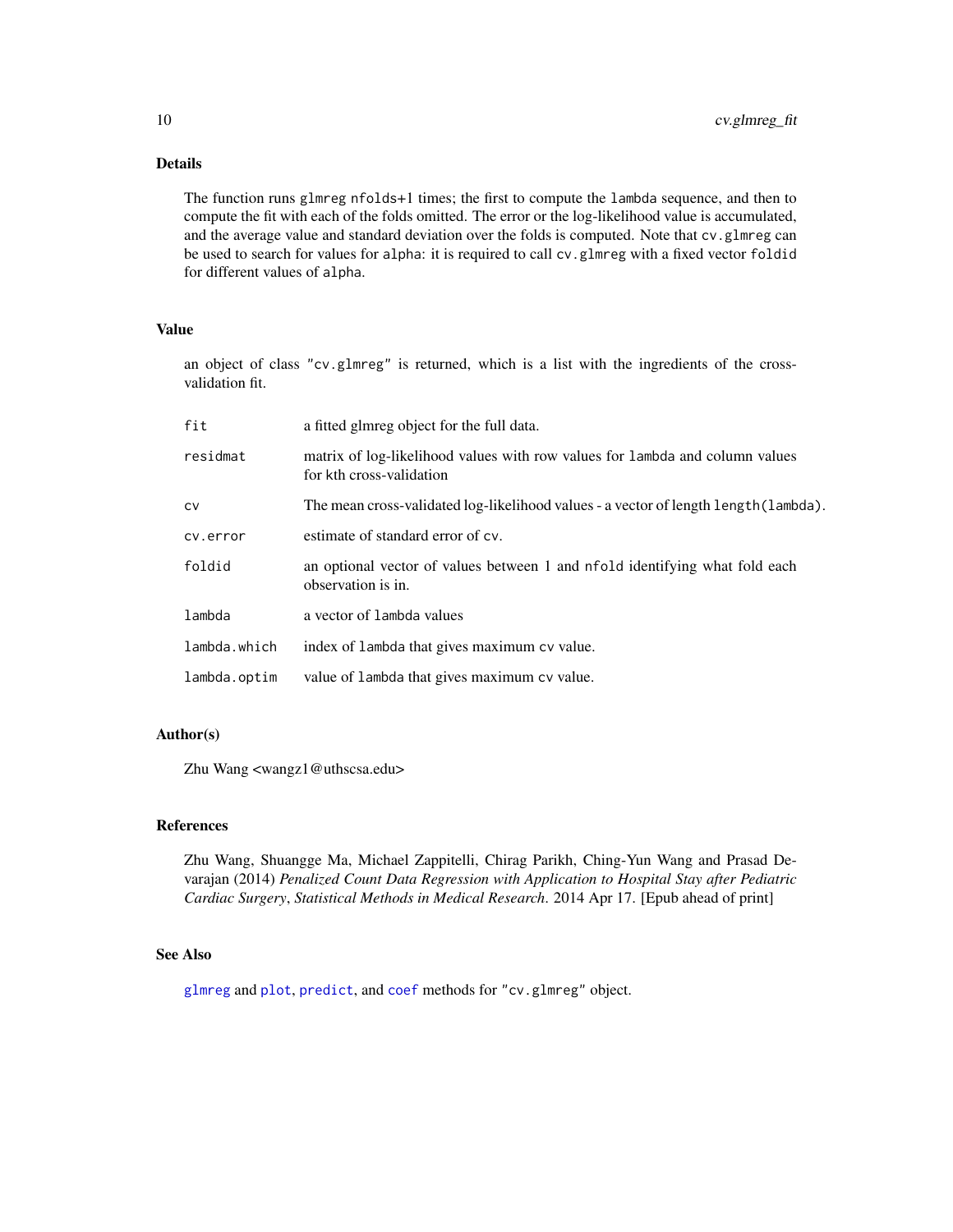<span id="page-10-1"></span><span id="page-10-0"></span>

Does k-fold cross-validation for nclreg, produces a plot, and returns cross-validated log-likelihood values for lambda

### Usage

```
## S3 method for class 'formula'
cv.nclreg(formula, data, weights, offset=NULL, ...)
## S3 method for class 'matrix'
cv.nclreg(x, y, weights, offset=NULL, ...)
## Default S3 method:
cv.nclreg(x, \ldots)## S3 method for class 'cv.nclreg'
plot(x,se=TRUE,ylab=NULL, main=NULL, width=0.02, col="darkgrey", ...)
## S3 method for class 'cv.nclreg'
coef(object,which=object$lambda.which, ...)
```
#### **Arguments**

| formula  | symbolic description of the model, see details.                                                                                                       |  |
|----------|-------------------------------------------------------------------------------------------------------------------------------------------------------|--|
| data     | argument controlling formula processing via model. frame.                                                                                             |  |
| X        | x matrix as in nclreg. It could be object of cv.nclreg.                                                                                               |  |
| y        | response y as in nclreg.                                                                                                                              |  |
| weights  | Observation weights; defaults to 1 per observation                                                                                                    |  |
| offset   | Not implemented yet                                                                                                                                   |  |
| object   | object of cv. nclreg                                                                                                                                  |  |
| which    | Indices of the penalty parameter 1 ambda at which estimates are extracted. By<br>default, the one which generates the optimal cross-validation value. |  |
| se       | logical value, if TRUE, standard error curve is also plotted                                                                                          |  |
| ylab     | ylab on y-axis                                                                                                                                        |  |
| main     | title of plot                                                                                                                                         |  |
| width    | width of lines                                                                                                                                        |  |
| col      | color of standard error curve                                                                                                                         |  |
| $\cdots$ | Other arguments that can be passed to nclreg.                                                                                                         |  |

#### Details

The function runs nclreg nfolds+1 times; the first to compute the lambda sequence, and then to compute the fit with each of the folds omitted. The error or the loss value is accumulated, and the average value and standard deviation over the folds is computed. Note that cv.nclreg can be used to search for values for alpha: it is required to call cv.nclreg with a fixed vector foldid for different values of alpha.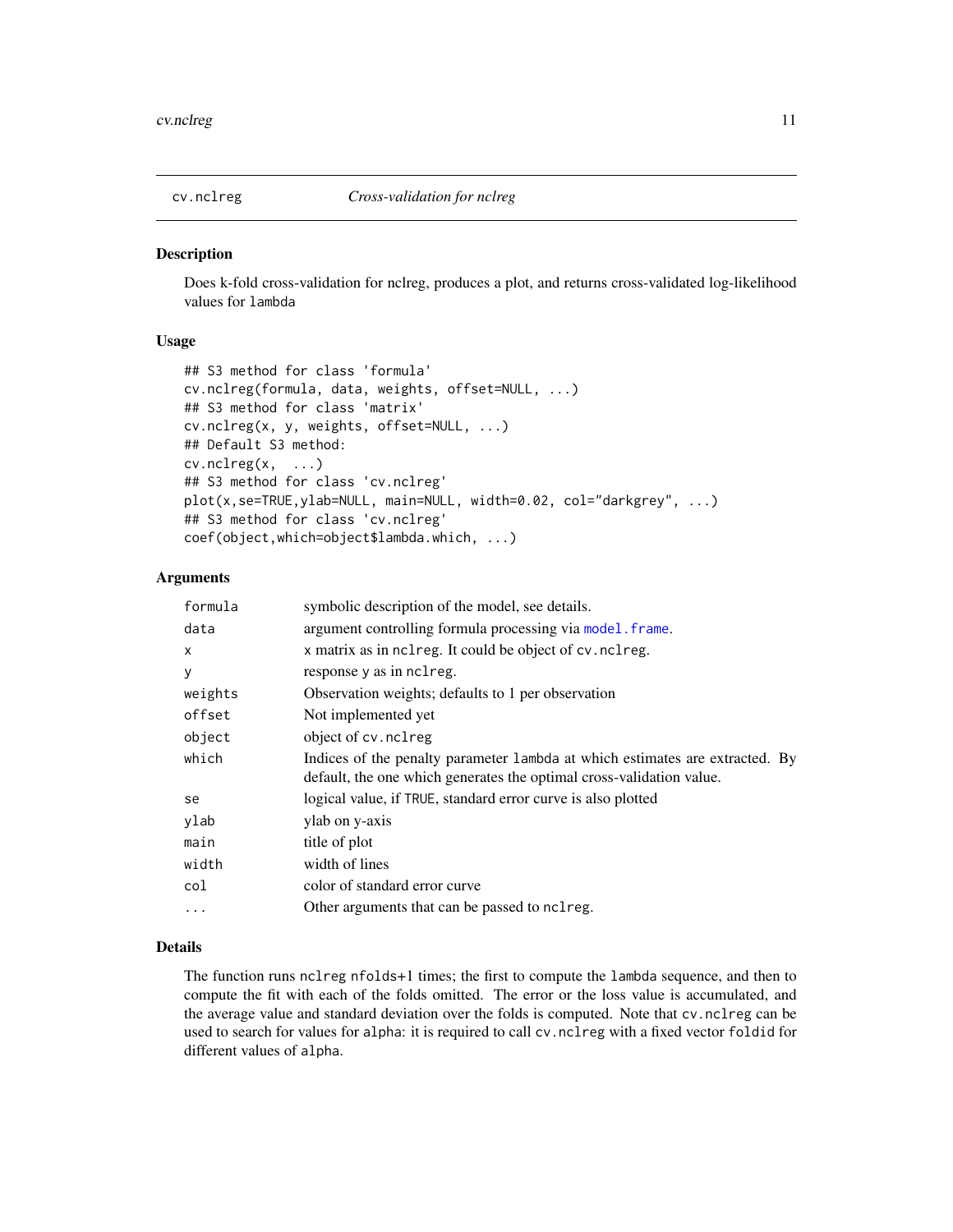### <span id="page-11-0"></span>Value

an object of class "cv.nclreg" is returned, which is a list with the ingredients of the crossvalidation fit.

| fit          | a fitted noireg object for the full data.                                                                |
|--------------|----------------------------------------------------------------------------------------------------------|
| residmat     | matrix of log-likelihood values with row values for lambda and column values<br>for kth cross-validation |
| bic          | matrix of BIC values with row values for lambda and column values for kth<br>cross-validation            |
| CV           | The mean cross-validated log-likelihood values - a vector of length length (lambda).                     |
| cv.error     | estimate of standard error of cv.                                                                        |
| foldid       | an optional vector of values between 1 and nfold identifying what fold each<br>observation is in.        |
| lambda       | a vector of lambda values                                                                                |
| lambda.which | index of lambda that gives minimum cv value.                                                             |
| lambda.optim | value of lambda that gives minimum cv value.                                                             |

### Author(s)

Zhu Wang <wangz1@uthscsa.edu>

### See Also

[nclreg](#page-29-1) and [plot](#page-0-0), [predict](#page-0-0), and [coef](#page-0-0) methods for "cv.nclreg" object.

cv.nclreg\_fit *Internal function of cross-validation for nclreg*

### Description

Internal function to conduct k-fold cross-validation for nclreg, produces a plot, and returns crossvalidated log-likelihood values for lambda

#### Usage

```
cv.nclreg_fit(x, y, weights, lambda=NULL, balance=TRUE,
rfamily=c("clossR", "closs", "gloss", "qloss"), s=1.5, nfolds=10, foldid,
type = c("loss", "error"), plot.it=TRUE, se=TRUE, n.cores=2, ...)
```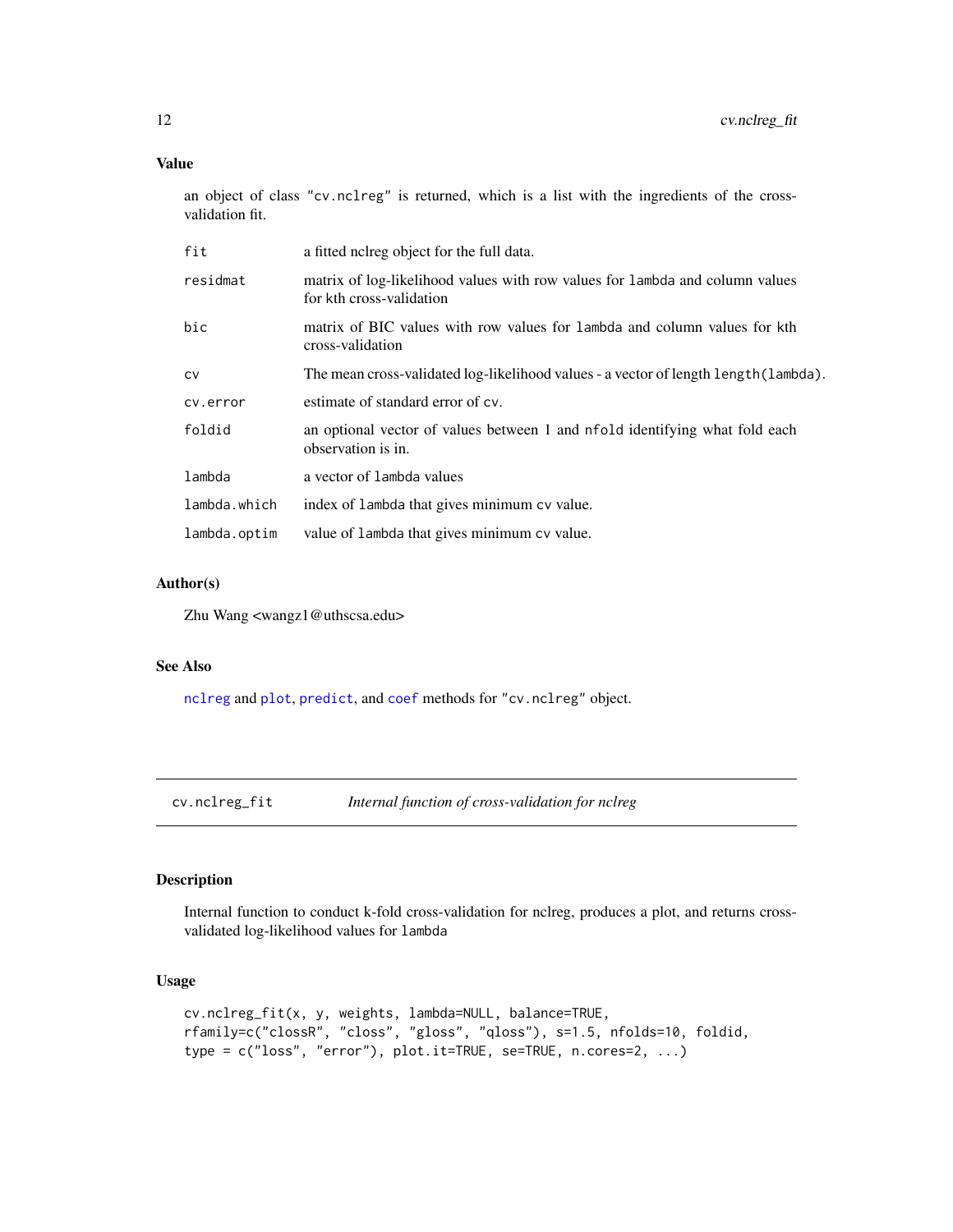### cv.nclreg\_fit 13

### Arguments

| X         | x matrix as in nclreg.                                                                                                                                   |
|-----------|----------------------------------------------------------------------------------------------------------------------------------------------------------|
| У         | response y as in nclreg.                                                                                                                                 |
| weights   | Observation weights; defaults to 1 per observation                                                                                                       |
| lambda    | Optional user-supplied lambda sequence; default is NULL, and nclreg chooses<br>its own sequence                                                          |
| balance   | for rfamily="closs", "gloss", "qloss" only                                                                                                               |
| rfamily   | response variable distribution and nonconvex loss function                                                                                               |
| S         | nonconvex loss tuning parameter for robust regression and classification.                                                                                |
| nfolds    | number of folds $>=$ 3, default is 10                                                                                                                    |
| foldid    | an optional vector of values between 1 and nfold identifying what fold each<br>observation is in. If supplied, nfold can be missing and will be ignored. |
| type      | cross-validation criteria. For type="loss", loss function values and type="error"<br>is misclassification error.                                         |
| plot.it   | a logical value, to plot the estimated log-likelihood values if TRUE.                                                                                    |
| se        | a logical value, to plot with standard errors.                                                                                                           |
| n.cores   | The number of CPU cores to use. The cross-validation loop will attempt to send<br>different CV folds off to different cores.                             |
| $\ddotsc$ | Other arguments that can be passed to nclreg.                                                                                                            |

### Details

The function runs nclreg nfolds+1 times; the first to compute the lambda sequence, and then to compute the fit with each of the folds omitted. The error or the log-likelihood value is accumulated, and the average value and standard deviation over the folds is computed. Note that cv.nclreg can be used to search for values for alpha: it is required to call cv.nclreg with a fixed vector foldid for different values of alpha.

### Value

an object of class "cv.nclreg" is returned, which is a list with the ingredients of the crossvalidation fit.

| fit          | a fitted noireg object for the full data.                                                                |
|--------------|----------------------------------------------------------------------------------------------------------|
| residmat     | matrix of log-likelihood values with row values for lambda and column values<br>for kth cross-validation |
| <b>CV</b>    | The mean cross-validated log-likelihood values - a vector of length length (lambda).                     |
| cv.error     | estimate of standard error of cv.                                                                        |
| foldid       | an optional vector of values between 1 and nfold identifying what fold each<br>observation is in.        |
| lambda       | a vector of lambda values                                                                                |
| lambda.which | index of lambda that gives minimum cv value.                                                             |
| lambda.optim | value of lambda that gives minimum cv value.                                                             |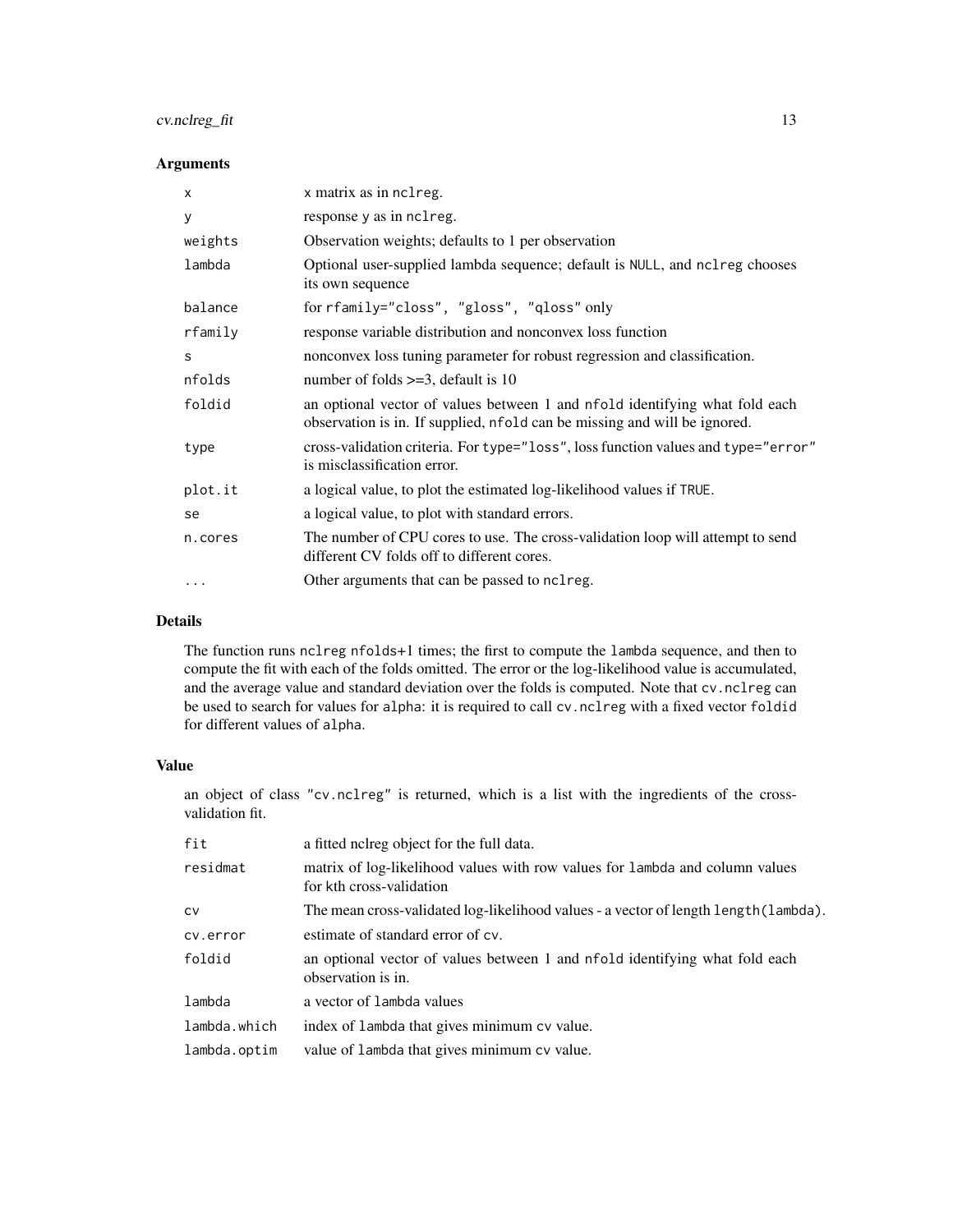### <span id="page-13-0"></span>Author(s)

Zhu Wang <wangz1@uthscsa.edu>

### See Also

[nclreg](#page-29-1) and [plot](#page-0-0), [predict](#page-0-0), and [coef](#page-0-0) methods for "cv.nclreg" object.

| cv.zipath | Cross-validation for zipath |  |
|-----------|-----------------------------|--|
|-----------|-----------------------------|--|

### Description

Does k-fold cross-validation for zipath, produces a plot, and returns cross-validated log-likelihood values for lambda

### Usage

```
cv.zipath(formula, data, weights, nlambda=100, lambda.count=NULL,
lambda.zero=NULL, nfolds=10, foldid, plot.it=TRUE, se=TRUE, n.cores=2, ...)
## S3 method for class 'cv.zipath'
predict(object, newdata, ...)
## S3 method for class 'cv.zipath'
coef(object, which=object$lambda.which, model = c("full", "count", "zero"), ...)
```

| formula      | symbolic description of the model with an optional numeric vector of fset with<br>an a priori known component to be included in the linear predictor of the count<br>model or zero model. Offset must be a variable in data if used, while this is<br>optional in zipath. See an example below. |
|--------------|-------------------------------------------------------------------------------------------------------------------------------------------------------------------------------------------------------------------------------------------------------------------------------------------------|
| data         | arguments controlling formula processing via model. frame.                                                                                                                                                                                                                                      |
| weights      | Observation weights; defaults to 1 per observation                                                                                                                                                                                                                                              |
| nlambda      | number of lambda value, default value is 10.                                                                                                                                                                                                                                                    |
| lambda.count | Optional user-supplied lambda.count sequence; default is NULL                                                                                                                                                                                                                                   |
| lambda.zero  | Optional user-supplied lambda.zero sequence; default is NULL                                                                                                                                                                                                                                    |
| nfolds       | number of folds $>=$ 3, default is 10                                                                                                                                                                                                                                                           |
| foldid       | an optional vector of values between 1 and nfold identifying what fold each<br>observation is in. If supplied, nfold can be missing and will be ignored.                                                                                                                                        |
| plot.it      | a logical value, to plot the estimated log-likelihood values if TRUE.                                                                                                                                                                                                                           |
| se           | a logical value, to plot with standard errors.                                                                                                                                                                                                                                                  |
| n.cores      | The number of CPU cores to use. The cross-validation loop will attempt to send<br>different CV folds off to different cores.                                                                                                                                                                    |
| $\cdots$     | Other arguments that can be passed to zipath.                                                                                                                                                                                                                                                   |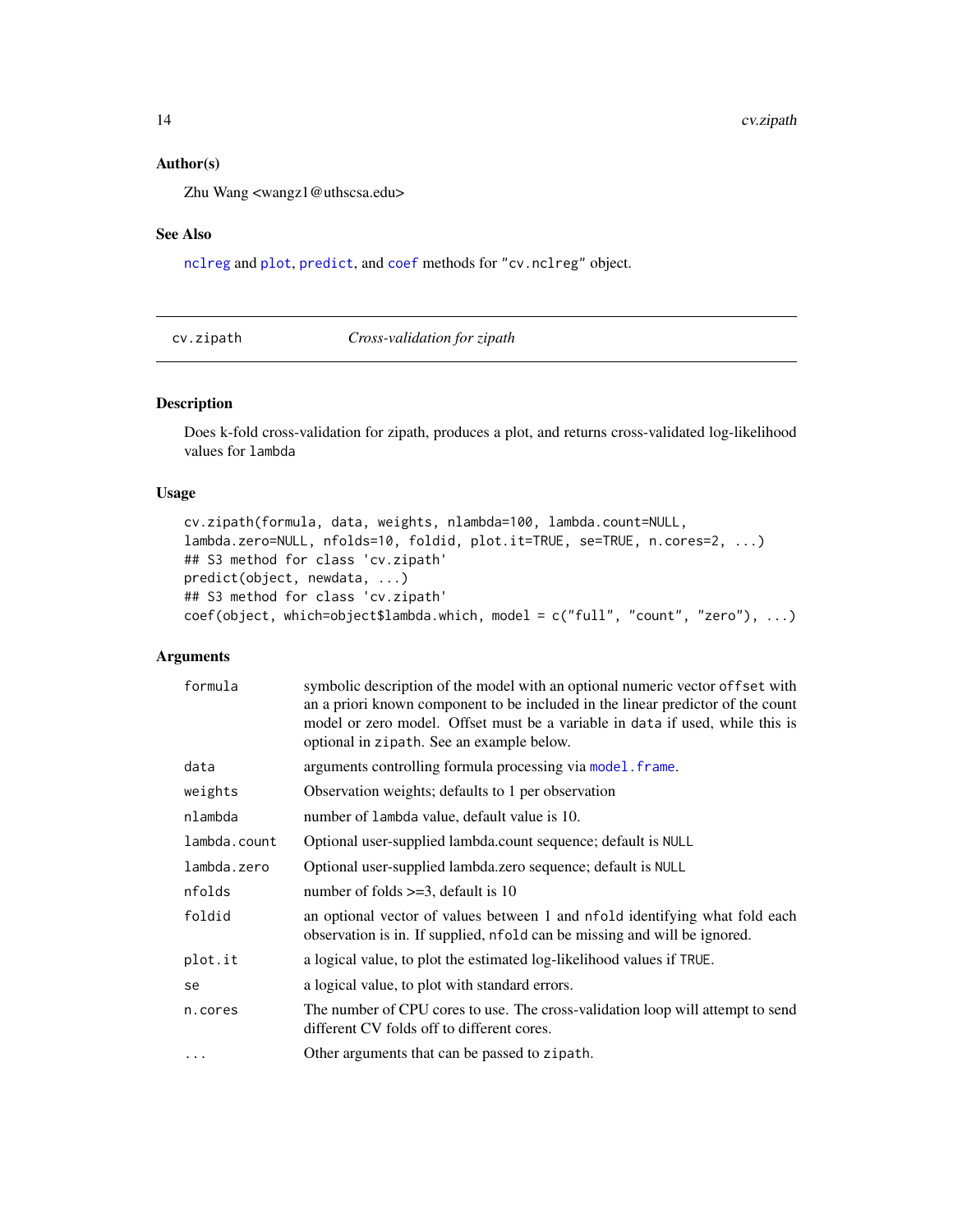#### cv.zipath 15

| object  | object of class cv. zipath.                                                                                                                                                            |
|---------|----------------------------------------------------------------------------------------------------------------------------------------------------------------------------------------|
| newdata | optionally, a data frame in which to look for variables with which to predict. If<br>omitted, the original observations are used.                                                      |
| which   | Indices of the pair of penalty parameters lambda.count and lambda.zero at<br>which estimates are extracted. By default, the one which generates the optimal<br>cross-validation value. |
| model   | character specifying for which component of the model the estimated coeffi-<br>cients should be extracted.                                                                             |

### Details

The function runs zipath nfolds+1 times; the first to compute the (lambda.count, lambda.zero) sequence, and then to compute the fit with each of the folds omitted. The log-likelihood value is accumulated, and the average value and standard deviation over the folds is computed. Note that cv.zipath can be used to search for values for count.alpha or zero.alpha: it is required to call cv.zipath with a fixed vector foldid for different values of count.alpha or zero.alpha.

The method for [coef](#page-0-0) by default return a single vector of coefficients, i.e., all coefficients are concatenated. By setting the model argument, the estimates for the corresponding model components can be extracted.

### Value

an object of class "cv.zipath" is returned, which is a list with the components of the crossvalidation fit.

| fit          | a fitted zipath object for the full data.                                                         |  |
|--------------|---------------------------------------------------------------------------------------------------|--|
| residmat     | matrix for cross-validated log-likelihood at each (count.lambda, zero.lambda)<br>sequence         |  |
| bic          | matrix of BIC values with row values for lambda and column values for kth<br>cross-validation     |  |
| <b>CV</b>    | The mean cross-validated log-likelihood - a vector of length length (count. lambda).              |  |
| cv.error     | estimate of standard error of cv.                                                                 |  |
| foldid       | an optional vector of values between 1 and nfold identifying what fold each<br>observation is in. |  |
| lambda.which | index of (count.lambda, zero.lambda) that gives maximum cv.                                       |  |
| lambda.optim | value of (count.lambda, zero.lambda) that gives maximum cv.                                       |  |

### Author(s)

Zhu Wang <wangz1@uthscsa.edu>

### References

Zhu Wang, Shuangge Ma, Michael Zappitelli, Chirag Parikh, Ching-Yun Wang and Prasad Devarajan (2014) *Penalized Count Data Regression with Application to Hospital Stay after Pediatric Cardiac Surgery*, *Statistical Methods in Medical Research*. 2014 Apr 17. [Epub ahead of print]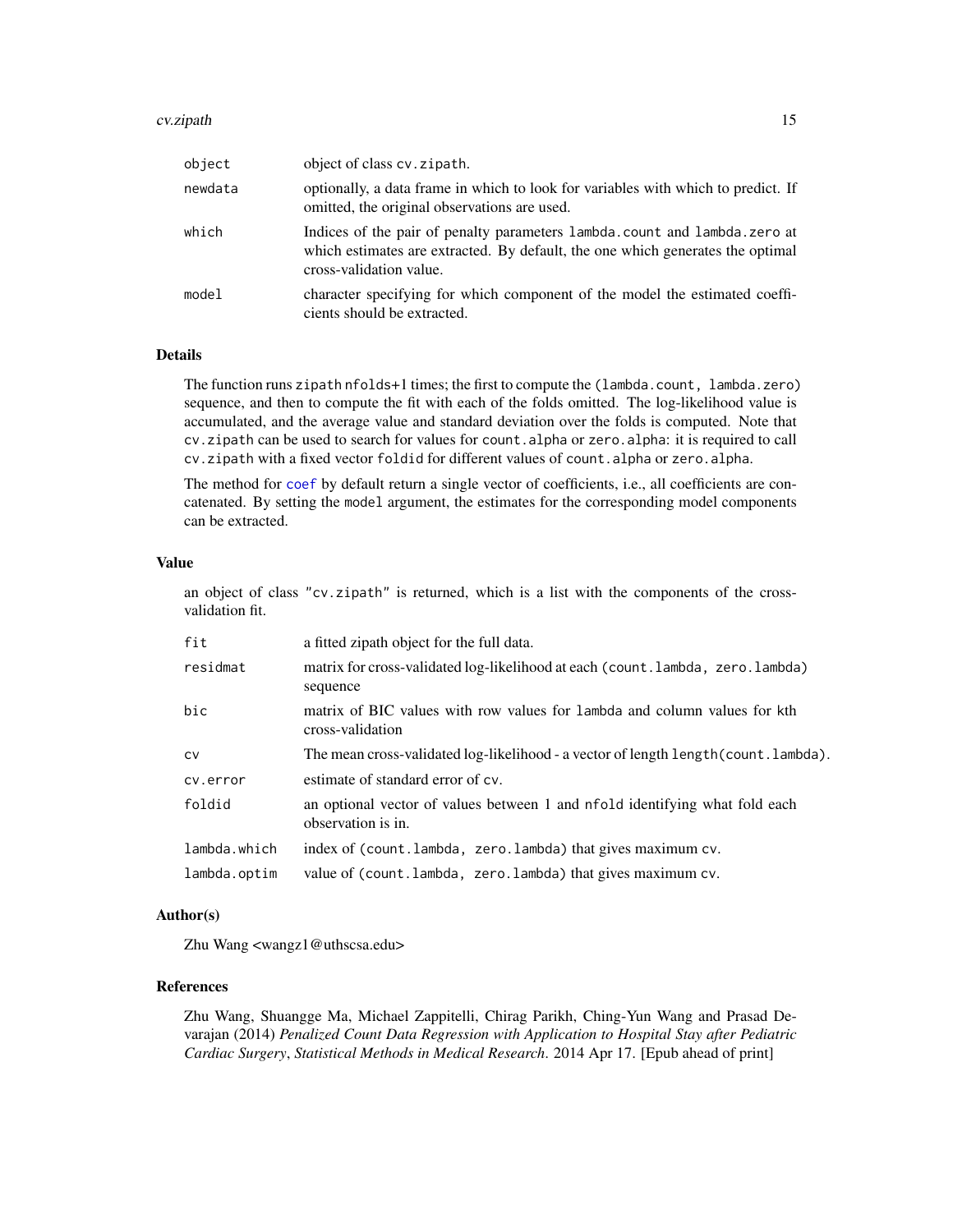<span id="page-15-0"></span>Zhu Wang, Shuangge Ma, Ching-Yun Wang, Michael Zappitelli, Prasad Devarajan and Chirag R. Parikh (2014) *EM for Regularized Zero Inflated Regression Models with Applications to Postoperative Morbidity after Cardiac Surgery in Children*, *Statistics in Medicine*. 33(29):5192-208.

Zhu Wang, Shuangge Ma and Ching-Yun Wang (2015) *Variable selection for zero-inflated and overdispersed data with application to health care demand in Germany*, *Biometrical Journal*. 57(5):867- 84.

#### See Also

[zipath](#page-47-1) and [plot](#page-0-0), [predict](#page-0-0), and [coef](#page-0-0) methods for "cv.zipath" object.

#### Examples

```
## Not run:
data("bioChemists", package = "pscl")
fm_zip <- cv.zipath(art ~ . | ., data = bioChemists, family = "poisson", nlambda=10)
### prediction from the best model
predict(fm_zip, newdata=bioChemists)
fm_zip_predict <- predict(object=fm_zip$fit, which=fm_zip$lambda.which,
 type="response", model=c("full"))
coef(fm_zip)
fm_znb <- cv.zipath(art \sim . | ., data = bioChemists, family = "negbin", nlambda=10)
coef(fm_znb)
fm\_zinh2 \leftarrow cv.zipath(art \sim .+offset(log(phd))| ., data = bioChemists,family = "poisson", nlambda=10)
coef(fm_zinb2)
## End(Not run)
```
<span id="page-15-1"></span>estfunReg *Extract Empirical First Derivative of Log-likelihood Function*

#### Description

Generic function for extracting the empirical first derivative of log-likelihood function of a fitted regularized model.

#### Usage

estfunReg(x, ...)

|          | a fitted model object.       |
|----------|------------------------------|
| $\cdots$ | arguments passed to methods. |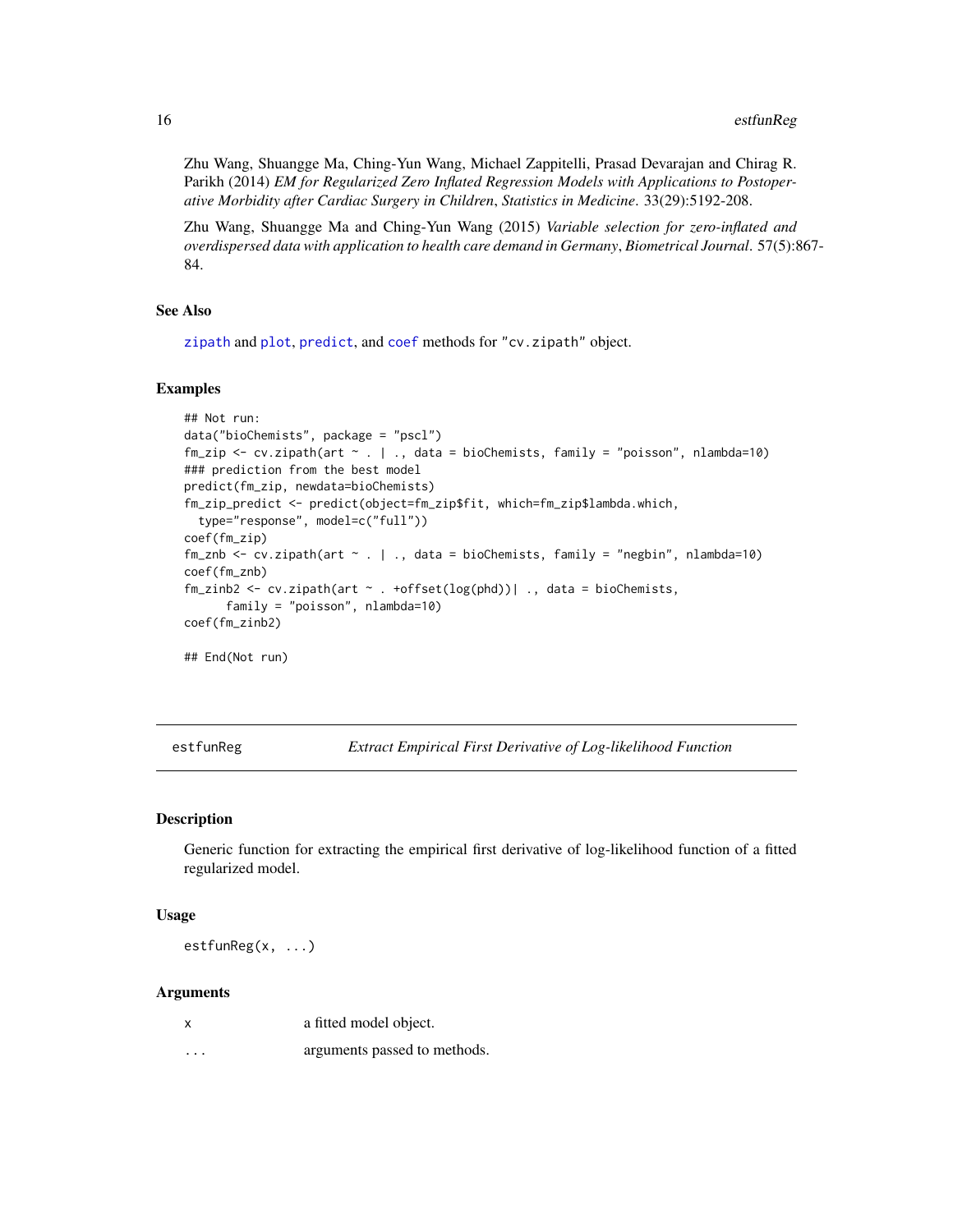#### <span id="page-16-0"></span>glmreg to the state of the state of the state of the state of the state of the state of the state of the state of the state of the state of the state of the state of the state of the state of the state of the state of the

#### Value

A matrix containing the empirical first derivative of log-likelihood functions. Typically, this should be an  $n \times k$  matrix corresponding to n observations and k parameters. The columns should be named as in [coef](#page-0-0) or [terms](#page-0-0), respectively.

#### Author(s)

Zhu Wang <wangz1@uthscsa.edu>

#### References

Zhu Wang, Shuangge Ma and Ching-Yun Wang (2015) *Variable selection for zero-inflated and overdispersed data with application to health care demand in Germany*, *Biometrical Journal*. 57(5):867- 84.

### See Also

[zipath](#page-47-1)

### Examples

```
data("bioChemists", package = "pscl")
fm_zinb \le zipath(art \le . | ., data = bioChemists, family = "negbin", nlambda=10)
res <- estfunReg(fm_zinb, which=which.min(fm_zinb$bic))
```
<span id="page-16-1"></span>glmreg *fit a GLM with lasso (or elastic net), snet or mnet regularization*

#### Description

Fit a generalized linear model via penalized maximum likelihood. The regularization path is computed for the lasso (or elastic net penalty), scad (or snet) and mcp (or mnet penalty), at a grid of values for the regularization parameter lambda. Fits linear, logistic, Poisson and negative binomial (fixed scale parameter) regression models.

#### Usage

```
## S3 method for class 'formula'
glmreg(formula, data, weights, offset=NULL, contrasts=NULL,
x.keep=FALSE, y.keep=TRUE, ...)
## S3 method for class 'matrix'
glmreg(x, y, weights, offset=NULL, ...)
## Default S3 method:
glmreg(x, \ldots)
```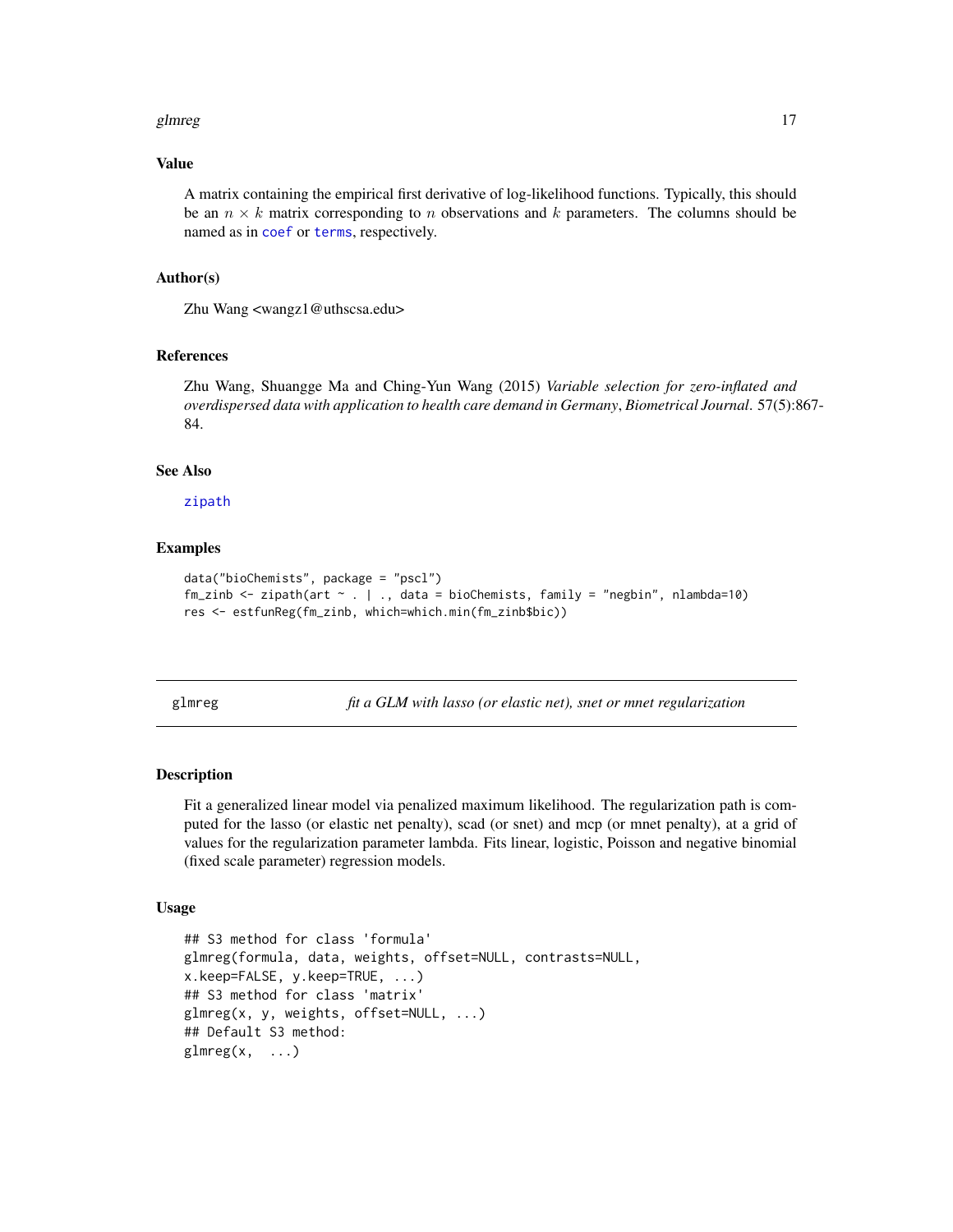### <span id="page-17-0"></span>Arguments

| formula   | symbolic description of the model, see details.                                                                                                                                                                                                                        |
|-----------|------------------------------------------------------------------------------------------------------------------------------------------------------------------------------------------------------------------------------------------------------------------------|
| data      | argument controlling formula processing via model. frame.                                                                                                                                                                                                              |
| weights   | optional numeric vector of weights. If standardize=TRUE, weights are renor-<br>malized to weights/sum(weights). If standardize=FALSE, weights are kept as<br>original input                                                                                            |
| offset    | this can be used to specify an a priori known component to be included in the<br>linear predictor during fitting. This should be NULL or a numeric vector of<br>length equal to the number of cases. Currently only one offset term can be<br>included in the formula. |
| x         | input matrix, of dimension nobs x nvars; each row is an observation vector                                                                                                                                                                                             |
| У         | response variable. Quantitative for family="gaussian". Non-negative counts<br>for family="poisson" or family="negbin". For family="binomial" should<br>be either a factor with two levels or a vector of proportions.                                                  |
|           | x. keep, y. keep logical values: keep response variables or keep response variable?                                                                                                                                                                                    |
| contrasts | the contrasts corresponding to levels from the respective models                                                                                                                                                                                                       |
| .         | Other arguments passing to glmreg_fit                                                                                                                                                                                                                                  |

#### Details

The sequence of models implied by lambda is fit by coordinate descent. For family="gaussian" this is the lasso, mcp or scad sequence if alpha=1, else it is the enet, mnet or snet sequence. For the other families, this is a lasso (mcp, scad) or elastic net (mnet, snet) regularization path for fitting the generalized linear regression paths, by maximizing the appropriate penalized log-likelihood. Note that the objective function for "gaussian" is

$$
1/2 * weights * RSS + \lambda * penalty,
$$

if standardize=FALSE and

$$
1/2 * \frac{weights}{\sum (weights)} * RSS + \lambda * penalty,
$$

if standardize=TRUE. For the other models it is

$$
-\sum (weights * loglik) + \lambda * penalty
$$

if standardize=FALSE and

$$
-\frac{weights}{\sum (weights)} * loglik + \lambda * penalty
$$

if standardize=TRUE.

### Value

An object with S3 class "glmreg" for the various types of models.

call the call that produced this object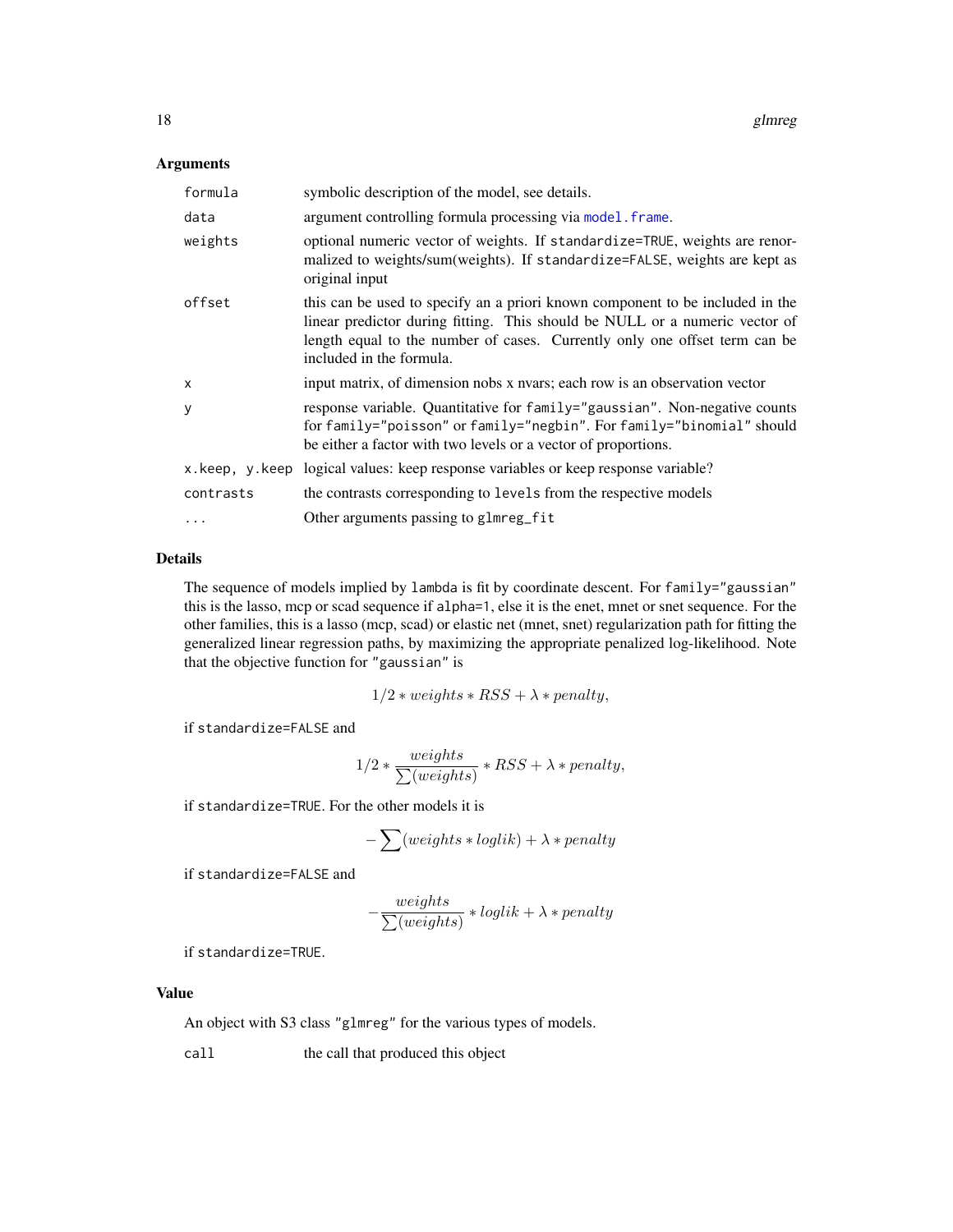#### <span id="page-18-0"></span>glmreg to the state of the state of the state of the state of the state of the state of the state of the state of the state of the state of the state of the state of the state of the state of the state of the state of the

| b0            | Intercept sequence of length length (lambda)                                                                                                                                                                                                                                                                                   |  |
|---------------|--------------------------------------------------------------------------------------------------------------------------------------------------------------------------------------------------------------------------------------------------------------------------------------------------------------------------------|--|
| beta          | length (lambda) matrix of coefficients.<br>A nvars x                                                                                                                                                                                                                                                                           |  |
| lambda        | The actual sequence of lambda values used                                                                                                                                                                                                                                                                                      |  |
| dev           | The computed deviance (for "gaussian", this is the R-square). The deviance<br>calculations incorporate weights if present in the model. The deviance is defined<br>to be $2*(loglike_sat - loglike)$ , where $loglike_sat$ is the $log-likelihood$ for the<br>saturated model (a model with a free parameter per observation). |  |
| nulldev       | Null deviance (per observation). This is defined to be $2^*$ (loglike_sat -loglike (Null));<br>The NULL model refers to the intercept model.                                                                                                                                                                                   |  |
| nobs          | number of observations                                                                                                                                                                                                                                                                                                         |  |
| pll           | penalized log-likelihood values for standardized coefficients in the IRLS itera-<br>tions. For family="gaussian", not implemented yet.                                                                                                                                                                                         |  |
| pllres        | penalized log-likelihood value for the estimated model on the original scale of<br>coefficients                                                                                                                                                                                                                                |  |
| fitted.values | predicted values depending on standardize, internal use only                                                                                                                                                                                                                                                                   |  |

### Author(s)

Zhu Wang <wangz1@uthscsa.edu>

#### References

Breheny, P. and Huang, J. (2011) *Coordinate descent algorithms for nonconvex penalized regression, with applications to biological feature selection*. *Ann. Appl. Statist.*, 5: 232-253.

Zhu Wang, Shuangge Ma, Michael Zappitelli, Chirag Parikh, Ching-Yun Wang and Prasad Devarajan (2014) *Penalized Count Data Regression with Application to Hospital Stay after Pediatric Cardiac Surgery*, *Statistical Methods in Medical Research*. 2014 Apr 17. [Epub ahead of print]

### See Also

[print](#page-0-0), [predict](#page-0-0), [coef](#page-0-0) and [plot](#page-0-0) methods, and the [cv.glmreg](#page-4-1) function.

### Examples

```
#binomial
x=matrix(rnorm(100*20),100,20)
g2=sample(0:1,100,replace=TRUE)
fit2=glmreg(x,g2,family="binomial")
#poisson and negative binomial
data("bioChemists", package = "pscl")
fm_pois <- glmreg(art \sim ., data = bioChemists, family = "poisson")
coef(fm_pois)
fm_nb1 <- glmreg(art \sim ., data = bioChemists, family = "negbin", theta=1)
coef(fm_nb1)
#offset
x <- matrix(rnorm(100*20),100,20)
y <- rpois(100, lambda=1)
exposure \leq rep(0.5, length(y))
```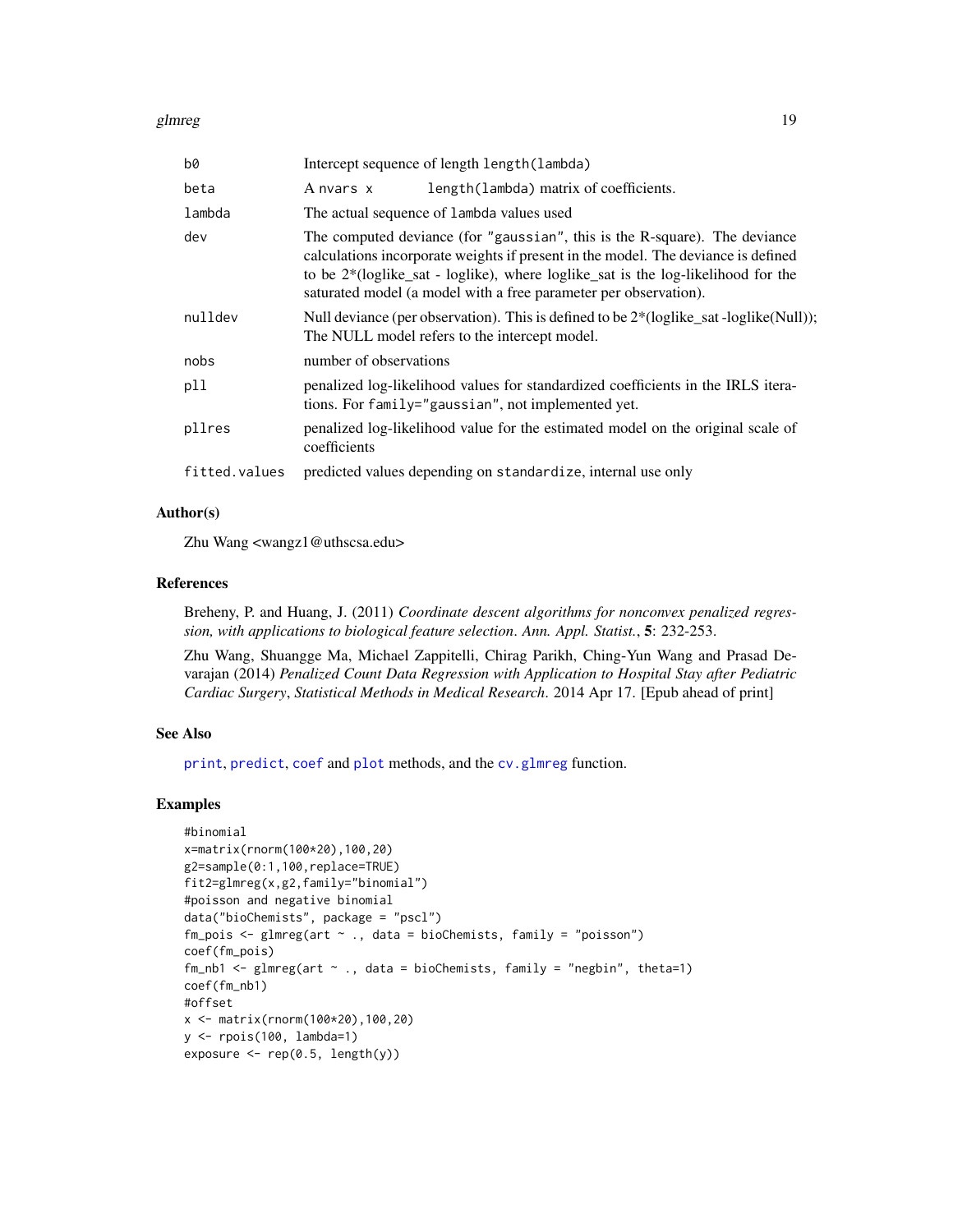### <span id="page-19-0"></span>20 glmregNB

```
fit2 <- glmreg(x,y, lambda=NULL, nlambda=10, lambda.min.ratio=1e-4,
       offset=log(exposure), family="poisson")
predict(fit2, newx=x, newoffset=log(exposure))
## Not run:
fm_{nb2} < - glmregNB(art \sim ., data = bioChemists)
coef(fm_nb2)
## End(Not run)
```
<span id="page-19-1"></span>

glmregNB *fit a negative binomial model with lasso (or elastic net), snet and mnet regularization*

#### **Description**

Fit a negative binomial linear model via penalized maximum likelihood. The regularization path is computed for the lasso (or elastic net penalty), snet and mnet penalty, at a grid of values for the regularization parameter lambda.

#### Usage

```
glmregNB(formula, data, weights, offset=NULL, nlambda = 100, lambda=NULL,
lambda.min.ratio = ifelse(nobs<nvars,0.05,0.001), alpha=1, gamma=3, rescale=TRUE,
standardize = TRUE, penalty.factor = rep(1, nvars), thresh = 0.001, maxit.theta = 25,
maxit=1000, eps=.Machine$double.eps, trace=FALSE, start = NULL, etastart = NULL,
mustart = NULL, theta.est=TRUE, theta0=NULL, init.theta=ifelse(theta.est, theta0[1],NULL),
link=log, penalty=c("enet","mnet","snet"), method="glmreg_fit", model=TRUE,
x.keep=FALSE, y.keep=TRUE, contrasts=NULL, convex=FALSE, ...)
```
### Arguments

| formula          | formula used to describe a model.                                                                                                                                                    |
|------------------|--------------------------------------------------------------------------------------------------------------------------------------------------------------------------------------|
| data             | argument controlling formula processing via model. frame.                                                                                                                            |
| weights          | an optional vector of 'prior weights' to be used in the fitting process. Should be<br>NULL or a numeric vector. Default is a vector of 1s with equal weight for each<br>observation. |
| offset           | optional numeric vector with an a priori known component to be included in the<br>linear predictor of the model.                                                                     |
| nlambda          | The number of lambda values - default is 100.                                                                                                                                        |
| lambda           | A user supplied lambda sequence                                                                                                                                                      |
| lambda.min.ratio |                                                                                                                                                                                      |

Smallest value for lambda, as a fraction of lambda.max, the (data derived) entry value (i.e. the smallest value for which all coefficients are zero). The default depends on the sample size nobs relative to the number of variables nvars. If nobs > nvars, the default is 0.001, close to zero. If nobs < nvars, the default is 0.05.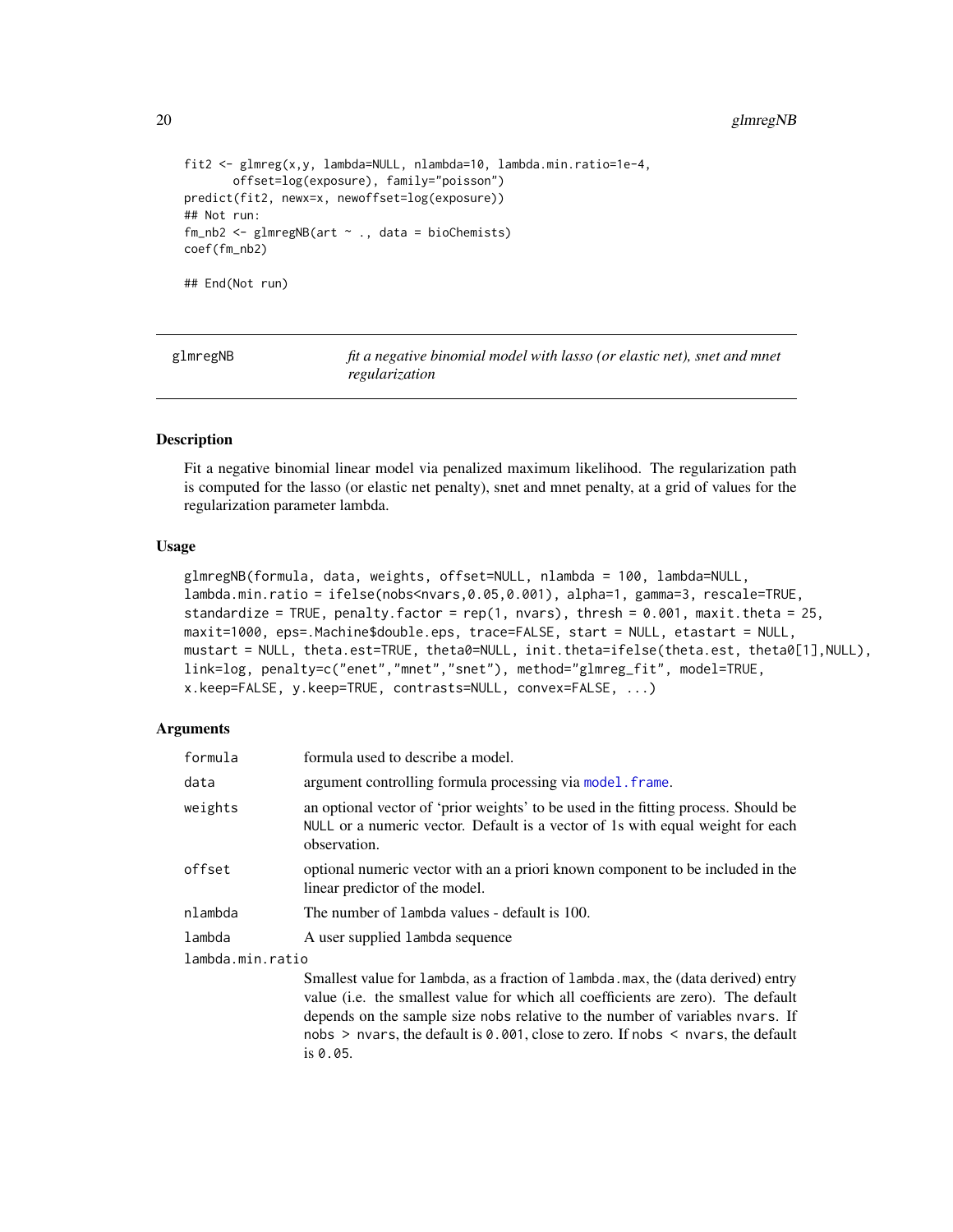| alpha                           | The L2 penalty mixing parameter, with $0 \le \alpha \le 1$ . alpha=1 is lasso (mcp,<br>scad) penalty; and alpha=0 the ridge penalty.                                                                                                                            |  |
|---------------------------------|-----------------------------------------------------------------------------------------------------------------------------------------------------------------------------------------------------------------------------------------------------------------|--|
| gamma                           | The tuning parameter of the snet or mnet penalty.                                                                                                                                                                                                               |  |
| rescale                         | logical value, if TRUE, adaptive rescaling of the penalty parameter for penalty="mnet"<br>or penalty="snet" with family other than "gaussian". See reference                                                                                                    |  |
| standardize                     | Logical flag for x variable standardization, prior to fitting the model sequence.<br>The coefficients are always returned on the original scale. Default is standardize=TRUE.<br>If variables are in the same units already, you might not wish to standardize. |  |
| penalty.factor                  | This is a number that multiplies lambda to allow differential shrinkage of co-<br>efficients. Can be 0 for some variables, which implies no shrinkage, and that<br>variable is always included in the model. Default is same shrinkage for all vari-<br>ables.  |  |
| thresh                          | Convergence threshold for coordinate descent. Defaults value is 1e-6.                                                                                                                                                                                           |  |
| maxit.theta                     | Maximum number of iterations for estimating theta scaling parameter                                                                                                                                                                                             |  |
| maxit                           | Maximum number of coordinate descent iterations for each lambda value; de-<br>fault is 1000.                                                                                                                                                                    |  |
| eps                             | If a number is less than eps in magnitude, then this number is considered as $0$                                                                                                                                                                                |  |
| trace                           | If TRUE, fitting progress is reported                                                                                                                                                                                                                           |  |
| start, etastart, mustart,       | arguments for the link{glmreg} function                                                                                                                                                                                                                         |  |
| init.theta                      | initial scaling parameter theta                                                                                                                                                                                                                                 |  |
| theta.est                       | Estimate scale parameter theta? Default is TRUE. Note, the algorithm may be-<br>come slow. In this case, one may use glmreg function with family="negbin",<br>and a fixed theta.                                                                                |  |
| theta0                          | initial scale parameter vector theta, with length nlambda if theta.est=FALSE.<br>Default is NULL                                                                                                                                                                |  |
| convex                          | Calculate index for which objective function ceases to be locally convex? De-<br>fault is FALSE and only useful if penalty="mnet" or "snet".                                                                                                                    |  |
| link                            | link function, default is log                                                                                                                                                                                                                                   |  |
| penalty                         | Type of regularization                                                                                                                                                                                                                                          |  |
| method<br>model, x.keep, y.keep | estimation method<br>logicals. If TRUE the corresponding components of the fit (model frame, re-<br>sponse, model matrix) are returned.                                                                                                                         |  |
| contrasts                       | the contrasts corresponding to levels from the respective models                                                                                                                                                                                                |  |

The sequence of models implied by lambda is fit by coordinate descent. This is a lasso (mcp, scad) or elastic net (mnet, snet) regularization path for fitting the negative binomial linear regression paths, by maximizing the penalized log-likelihood. Note that the objective function is

 $-\sum (weights * loglik) + \lambda * penalty$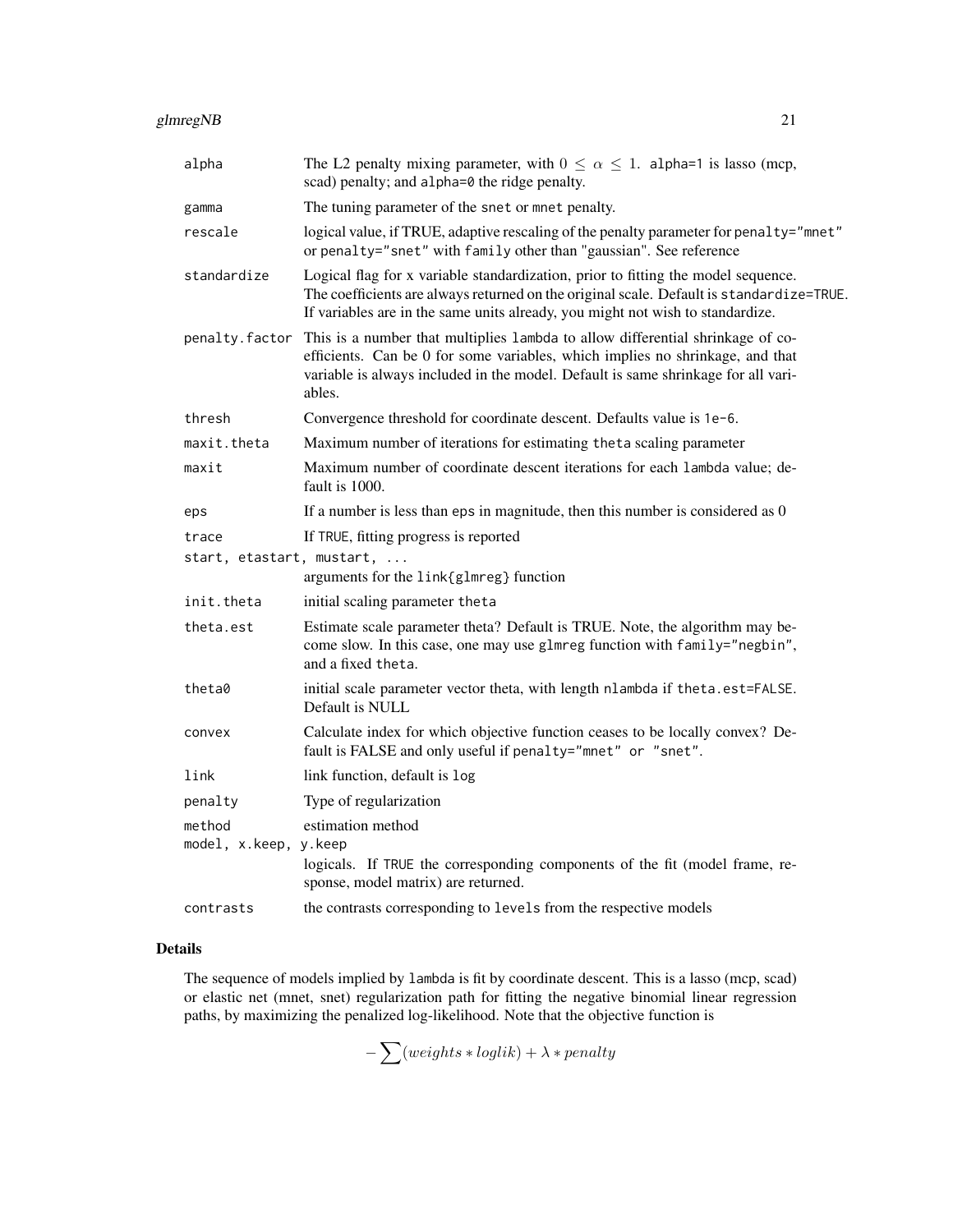<span id="page-21-0"></span>if standardize=FALSE and

$$
-\frac{weights}{\sum (weights)} * loglik + \lambda * penalty
$$

if standardize=TRUE.

### Value

An object with S3 class "glmreg", "glmregNB" for the various types of models.

| call    | the call that produced the model fit                                                                                                                                                                                                                                                |  |
|---------|-------------------------------------------------------------------------------------------------------------------------------------------------------------------------------------------------------------------------------------------------------------------------------------|--|
| b0      | Intercept sequence of length length (lambda)                                                                                                                                                                                                                                        |  |
| beta    | length (lambda) matrix of coefficients.<br>A nvars x                                                                                                                                                                                                                                |  |
| lambda  | The actual sequence of lambda values used                                                                                                                                                                                                                                           |  |
| dev     | The computed deviance. The deviance calculations incorporate weights if present<br>in the model. The deviance is defined to be $2*(loglike_sat - loglike)$ , where<br>loglike_sat is the log-likelihood for the saturated model (a model with a free<br>parameter per observation). |  |
| nulldev | Null deviance (per observation). This is defined to be 2*(loglike_sat -loglike(Null));<br>The NULL model refers to the intercept model.                                                                                                                                             |  |
| nobs    | number of observations                                                                                                                                                                                                                                                              |  |

### Author(s)

Zhu Wang <wangz1@uthscsa.edu>

#### References

Breheny, P. and Huang, J. (2011) *Coordinate descent algorithms for nonconvex penalized regression, with applications to biological feature selection*. *Ann. Appl. Statist.*, 5: 232-253.

Zhu Wang, Shuangge Ma, Michael Zappitelli, Chirag Parikh, Ching-Yun Wang and Prasad Devarajan (2014) *Penalized Count Data Regression with Application to Hospital Stay after Pediatric Cardiac Surgery*, *Statistical Methods in Medical Research*. 2014 Apr 17. [Epub ahead of print]

### See Also

[print](#page-0-0), [predict](#page-0-0), [coef](#page-0-0) and [plot](#page-0-0) methods, and the [cv.glmregNB](#page-6-1) function.

#### Examples

```
## Not run:
data("bioChemists", package = "pscl")
fm_nb <- glmregNB(art ~ ., data = bioChemists)
coef(fm_nb)
### ridge regression
fm \le glmregNB(art \sim ., alpha=0, data = bioChemists, lambda=seq(0.001, 1, by=0.01))
fm \leq cv.glmregNB(art \sim ., alpha=0, data = bioChemists, lambda=seq(0.001, 1, by=0.01))
```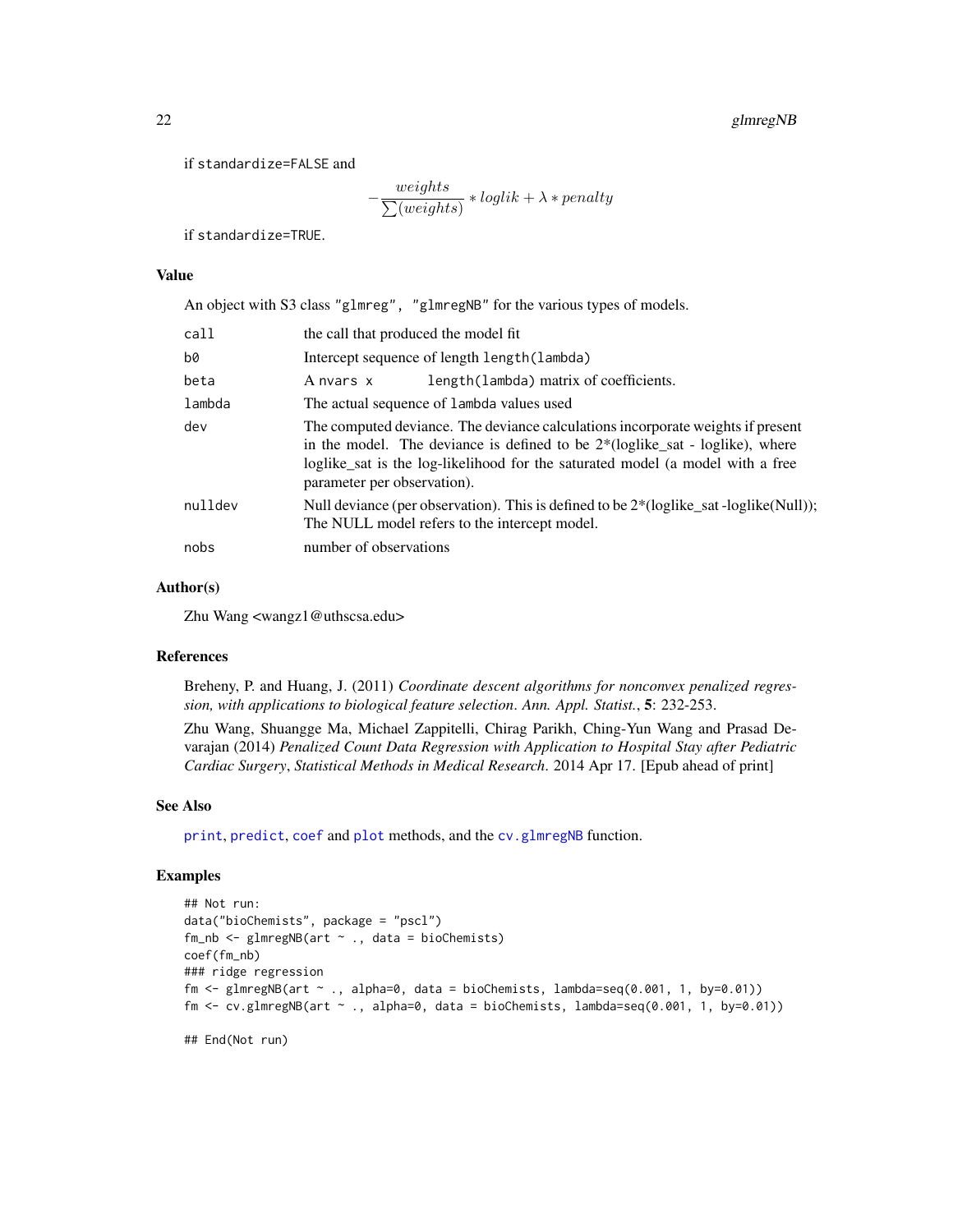<span id="page-22-0"></span>glmreg\_fit *Internal function to fit a GLM with lasso (or elastic net), snet and mnet regularization*

### Description

Fit a generalized linear model via penalized maximum likelihood. The regularization path is computed for the lasso (or elastic net penalty), snet and mnet penalty, at a grid of values for the regularization parameter lambda. Fits linear, logistic, Poisson and negative binomial (fixed scale parameter) regression models.

#### Usage

```
glmreg_fit(x, y, weights, start=NULL, etastart=NULL, mustart=NULL, offset = rep(0, nobs),
nlambda=100, lambda=NULL, lambda.min.ratio=ifelse(nobs<nvars,.05, .001),alpha=1,
gamma=3, rescale=TRUE, standardize=TRUE, penalty.factor = rep(1, nvars),thresh=1e-6,
eps.bino=1e-5, maxit=1000, eps=.Machine$double.eps, theta,
family=c("gaussian", "binomial", "poisson", "negbin"), penalty=c("enet","mnet","snet"),
convex=FALSE, x.keep=FALSE, y.keep=TRUE, trace=FALSE)
```

| x                | input matrix, of dimension nobs x nvars; each row is an observation vector.                                                                                                                                                                                                                                             |  |
|------------------|-------------------------------------------------------------------------------------------------------------------------------------------------------------------------------------------------------------------------------------------------------------------------------------------------------------------------|--|
| У                | response variable. Quantitative for family="gaussian". Non-negative counts<br>for family="poisson" or family="negbin". For family="binomial" should<br>be either a factor with two levels or a vector of proportions.                                                                                                   |  |
| weights          | observation weights. Can be total counts if responses are proportion matrices.<br>Default is 1 for each observation                                                                                                                                                                                                     |  |
| start            | starting values for the parameters in the linear predictor.                                                                                                                                                                                                                                                             |  |
| etastart         | starting values for the linear predictor.                                                                                                                                                                                                                                                                               |  |
| mustart          | starting values for the vector of means.                                                                                                                                                                                                                                                                                |  |
| offset           | this can be used to specify an a priori known component to be included in the<br>linear predictor during fitting. This should be NULL or a numeric vector of<br>length equal to the number of cases. Currently only one offset term can be<br>included in the formula.                                                  |  |
| nlambda          | The number of lambda values - default is 100. The sequence may be truncated<br>before nlambda is reached if a close to saturated model is fitted. See also satu.                                                                                                                                                        |  |
| lambda           | by default, the algorithm provides a sequence of regularization values, or a user<br>supplied lambda sequence                                                                                                                                                                                                           |  |
| lambda.min.ratio |                                                                                                                                                                                                                                                                                                                         |  |
|                  | Smallest value for lambda, as a fraction of lambda max, the (data derived) en-<br>try value (i.e. the smallest value for which all coefficients are zero except the<br>intercept). Note, there is no closed formula for lambda.max in general. If<br>rescale=TRUE, lambda.max is the same for penalty="mnet" or "snet". |  |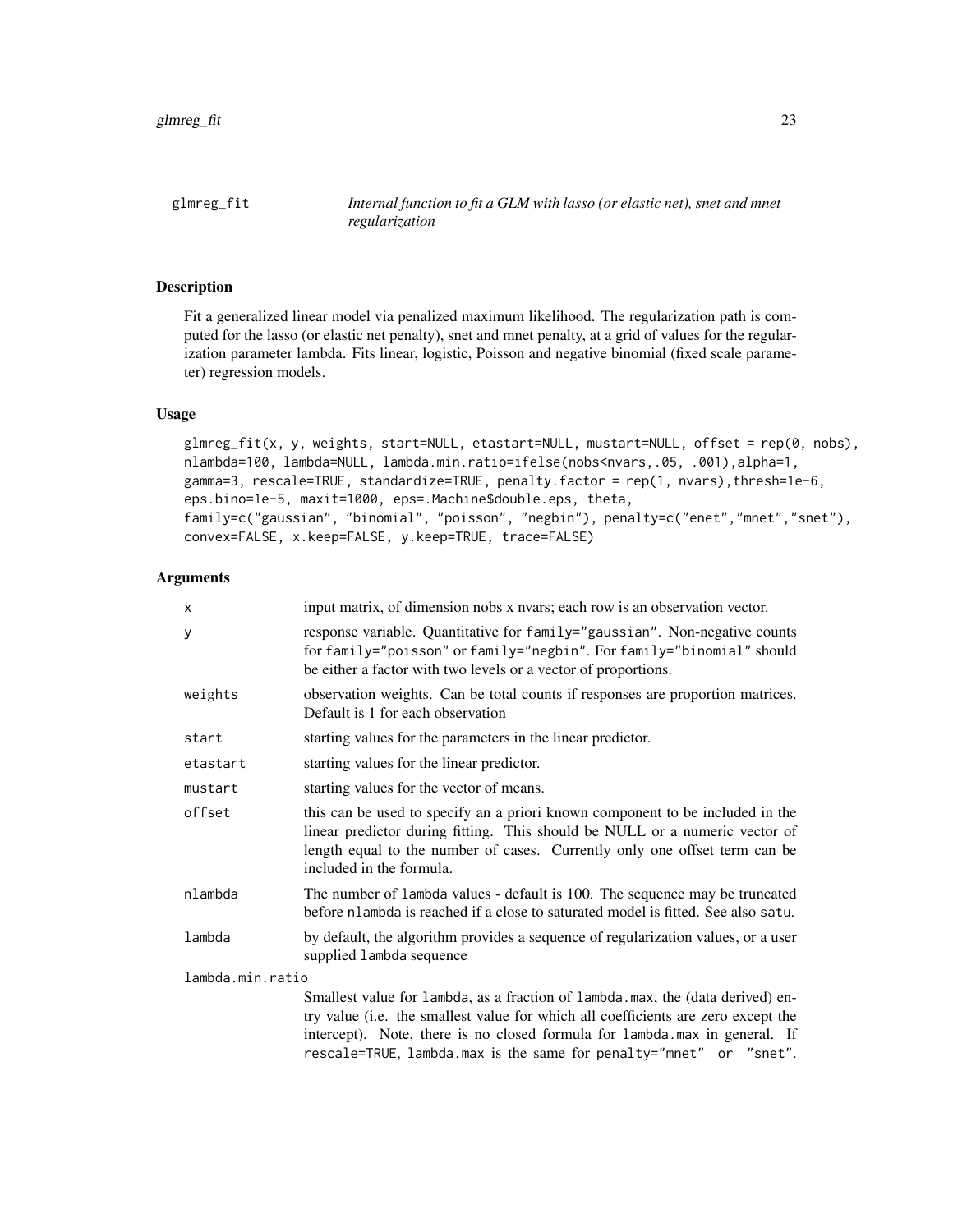|                | Otherwise, some modifications are required. For instance, for small gamma<br>value, half of the square root (if lambda.max is too small) of the computed<br>lambda.max can be used when penalty="mnet" or "snet". The default of<br>lambda.min.ratio depends on the sample size nobs relative to the number<br>of variables nvars. If nobs $>$ nvars, the default is 0.001, close to zero. If<br>nobs $\leq$ nvars, the default is 0.05. |
|----------------|------------------------------------------------------------------------------------------------------------------------------------------------------------------------------------------------------------------------------------------------------------------------------------------------------------------------------------------------------------------------------------------------------------------------------------------|
| alpha          | The $L_2$ penalty mixing parameter, with $0 \leq \leq \alpha$ l $h_a \leq 1$ . alpha=1 is lasso<br>(mcp, scad) penalty; and alpha=0 the ridge penalty. However, if alpha=0, one<br>must provide lambda values.                                                                                                                                                                                                                           |
| gamma          | The tuning parameter of the snet or mnet penalty.                                                                                                                                                                                                                                                                                                                                                                                        |
| rescale        | logical value, if TRUE, adaptive rescaling of the penalty parameter for penalty="mnet"<br>or penalty="snet" with family other than "gaussian". See reference                                                                                                                                                                                                                                                                             |
| standardize    | logical value for x variable standardization, prior to fitting the model sequence.<br>The coefficients are always returned on the original scale. Default is standardize=TRUE.                                                                                                                                                                                                                                                           |
| penalty.factor | This is a number that multiplies 1 ambda to allow differential shrinkage of co-<br>efficients. Can be 0 for some variables, which implies no shrinkage, and that<br>variable is always included in the model. Default is same shrinkage for all vari-<br>ables.                                                                                                                                                                          |
| thresh         | Convergence threshold for coordinate descent. Defaults value is 1e-6.                                                                                                                                                                                                                                                                                                                                                                    |
| eps.bino       | a lower bound of probabilities to be claimed as zero, for computing weights and<br>related values when family="binomial".                                                                                                                                                                                                                                                                                                                |
| maxit          | Maximum number of coordinate descent iterations for each lambda value; de-<br>fault is 1000.                                                                                                                                                                                                                                                                                                                                             |
| eps            | If a coefficient is less than eps in magnitude, then it is reported to be $0$                                                                                                                                                                                                                                                                                                                                                            |
| convex         | Calculate index for which objective function ceases to be locally convex? De-<br>fault is FALSE and only useful if penalty="mnet" or "snet".                                                                                                                                                                                                                                                                                             |
| theta          | an overdispersion scaling parameter for family="negbin"                                                                                                                                                                                                                                                                                                                                                                                  |
| family         | Response type (see above)                                                                                                                                                                                                                                                                                                                                                                                                                |
| penalty        | Type of regularization                                                                                                                                                                                                                                                                                                                                                                                                                   |
| x.keep, y.keep | For glmreg: logical values indicating whether the response vector and model<br>matrix used in the fitting process should be returned as components of the re-<br>turned value. For glmreg_fit: x is a design matrix of dimension $n * p$ , and x is a<br>vector of observations of length n.                                                                                                                                             |
| trace          | If TRUE, fitting progress is reported                                                                                                                                                                                                                                                                                                                                                                                                    |
|                |                                                                                                                                                                                                                                                                                                                                                                                                                                          |

The sequence of models implied by lambda is fit by coordinate descent. For family="gaussian" this is the lasso, mcp or scad sequence if alpha=1, else it is the enet, mnet or snet sequence. For the other families, this is a lasso (mcp, scad) or elastic net (mnet, snet) regularization path for fitting the generalized linear regression paths, by maximizing the appropriate penalized log-likelihood. Note that the objective function for "gaussian" is

 $1/2 * weights * RSS + \lambda * penalty,$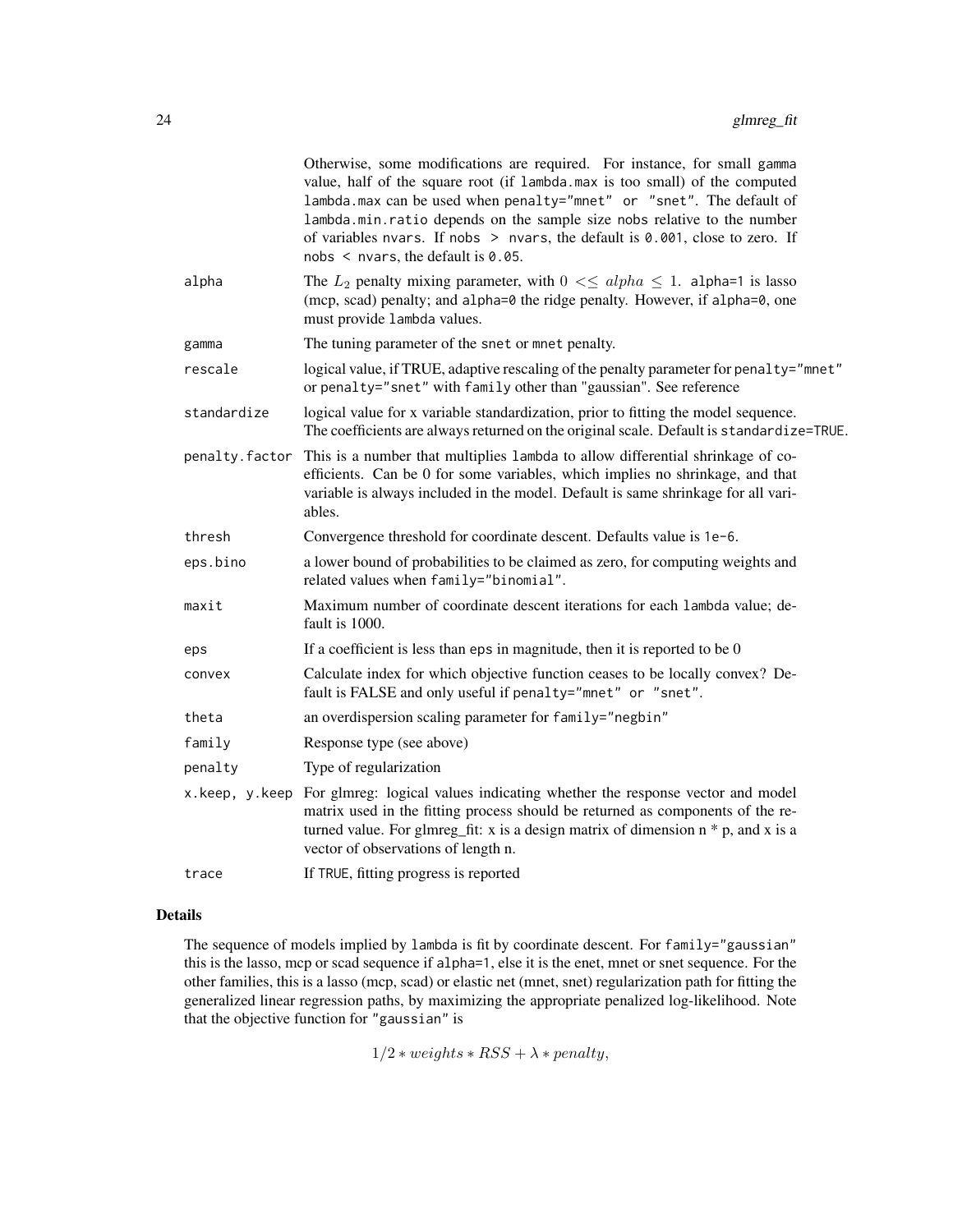### <span id="page-24-0"></span>glmreg\_fit 25

if standardize=FALSE and

$$
1/2 * \frac{weights}{\sum (weights)} * RSS + \lambda * penalty,
$$

if standardize=TRUE. For the other models it is

$$
-\sum (weights * loglik) + \lambda * penalty
$$

if standardize=FALSE and

$$
-\frac{weights}{\sum (weights)} * log lik + \lambda * penalty
$$

if standardize=TRUE.

#### Value

An object with S3 class "glmreg" for the various types of models.

| call    | the call that produced the model fit                                                                                                                                                                                                                                                                                           |
|---------|--------------------------------------------------------------------------------------------------------------------------------------------------------------------------------------------------------------------------------------------------------------------------------------------------------------------------------|
| b0      | Intercept sequence of length length (lambda)                                                                                                                                                                                                                                                                                   |
| beta    | A nvars x length(lambda) matrix of coefficients.                                                                                                                                                                                                                                                                               |
| lambda  | The actual sequence of lambda values used                                                                                                                                                                                                                                                                                      |
| satu    | satu=1 if a saturated model (deviance/null deviance $< 0.05$ ) is fit. Otherwise<br>satu=0. The number of nlambda sequence may be truncated before nlambda is<br>reached if satu=1.                                                                                                                                            |
| dev     | The computed deviance (for "gaussian", this is the R-square). The deviance<br>calculations incorporate weights if present in the model. The deviance is defined<br>to be $2*(loglike_sat - loglike)$ , where $loglike_sat$ is the $log-likelihood$ for the<br>saturated model (a model with a free parameter per observation). |
| nulldev | Null deviance (per observation). This is defined to be $2^*$ (loglike_sat -loglike (Null));<br>The NULL model refers to the intercept model.                                                                                                                                                                                   |
| nobs    | number of observations                                                                                                                                                                                                                                                                                                         |

### Author(s)

Zhu Wang <wangz1@uthscsa.edu>

### References

Breheny, P. and Huang, J. (2011) *Coordinate descent algorithms for nonconvex penalized regression, with applications to biological feature selection*. *Ann. Appl. Statist.*, 5: 232-253.

Zhu Wang, Shuangge Ma, Michael Zappitelli, Chirag Parikh, Ching-Yun Wang and Prasad Devarajan (2014) *Penalized Count Data Regression with Application to Hospital Stay after Pediatric Cardiac Surgery*, *Statistical Methods in Medical Research*. 2014 Apr 17. [Epub ahead of print]

#### See Also

[glmreg](#page-16-1)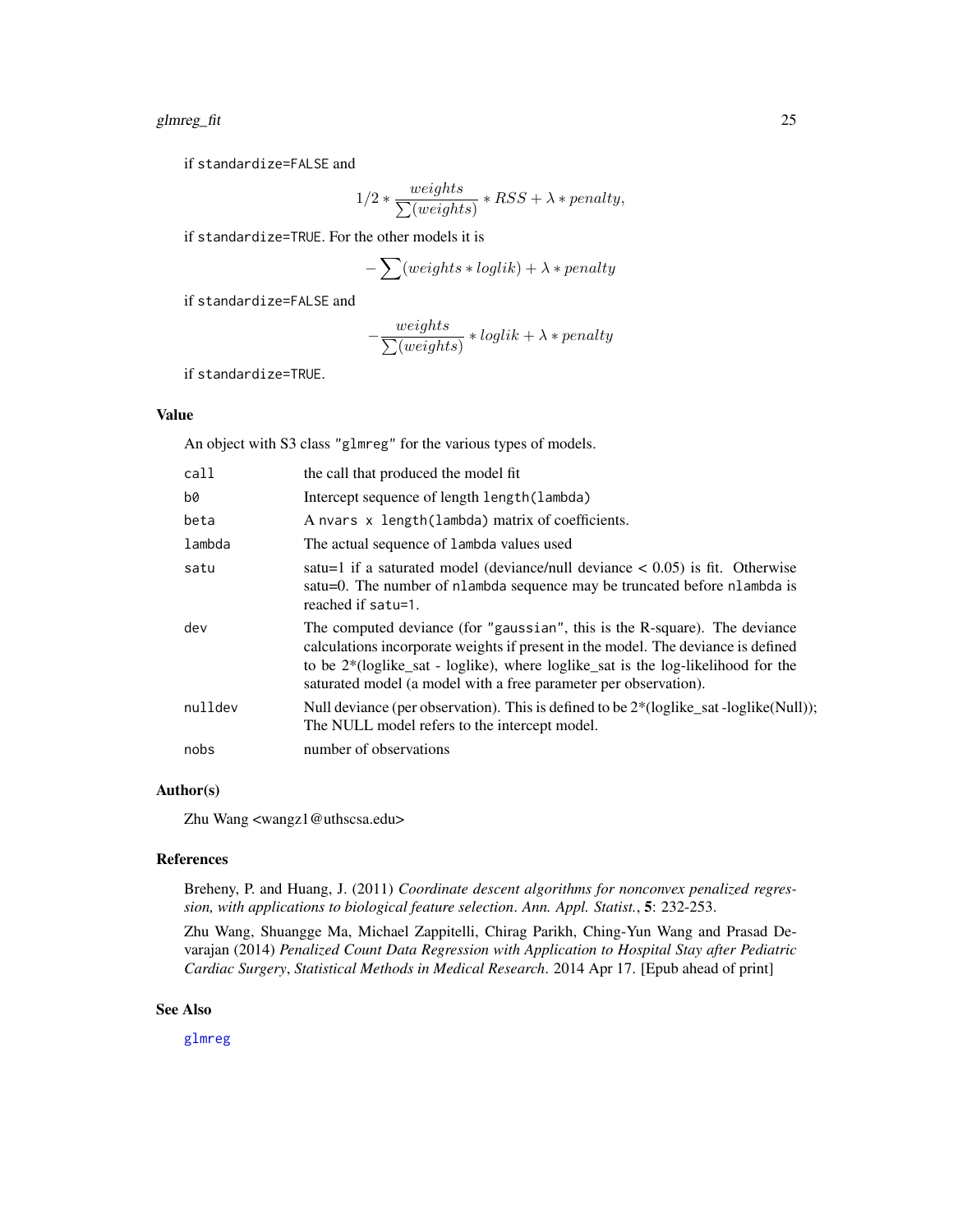<span id="page-25-0"></span>

Constructing Hessian matrix for regularized regression parameters.

#### Usage

```
hessianReg(x, which, ...)
```
#### Arguments

| X        | a fitted model object.                     |
|----------|--------------------------------------------|
| which    | which penalty parameter(s)?                |
| $\cdots$ | arguments passed to the meat Reg function. |

### Details

hessianReg is a function to compute the Hessian matrix estimate of non-zero regularized estimators. Implemented only for zipath object with family="negbin" in the current version.

### Value

A matrix containing the Hessian matrix estimate for the non-zero parameters.

### Author(s)

Zhu Wang <wangz1@uthscsa.edu>

#### References

Zhu Wang, Shuangge Ma and Ching-Yun Wang (2015) *Variable selection for zero-inflated and overdispersed data with application to health care demand in Germany*, *Biometrical Journal*. 57(5):867- 84.

### See Also

[breadReg](#page-2-1), [meatReg](#page-26-1)

#### Examples

```
data("bioChemists", package = "pscl")
fm_zinb <- zipath(art ~ . | ., data = bioChemists, family = "negbin", nlambda=10)
hessianReg(fm_zinb, which=which.min(fm_zinb$bic))
```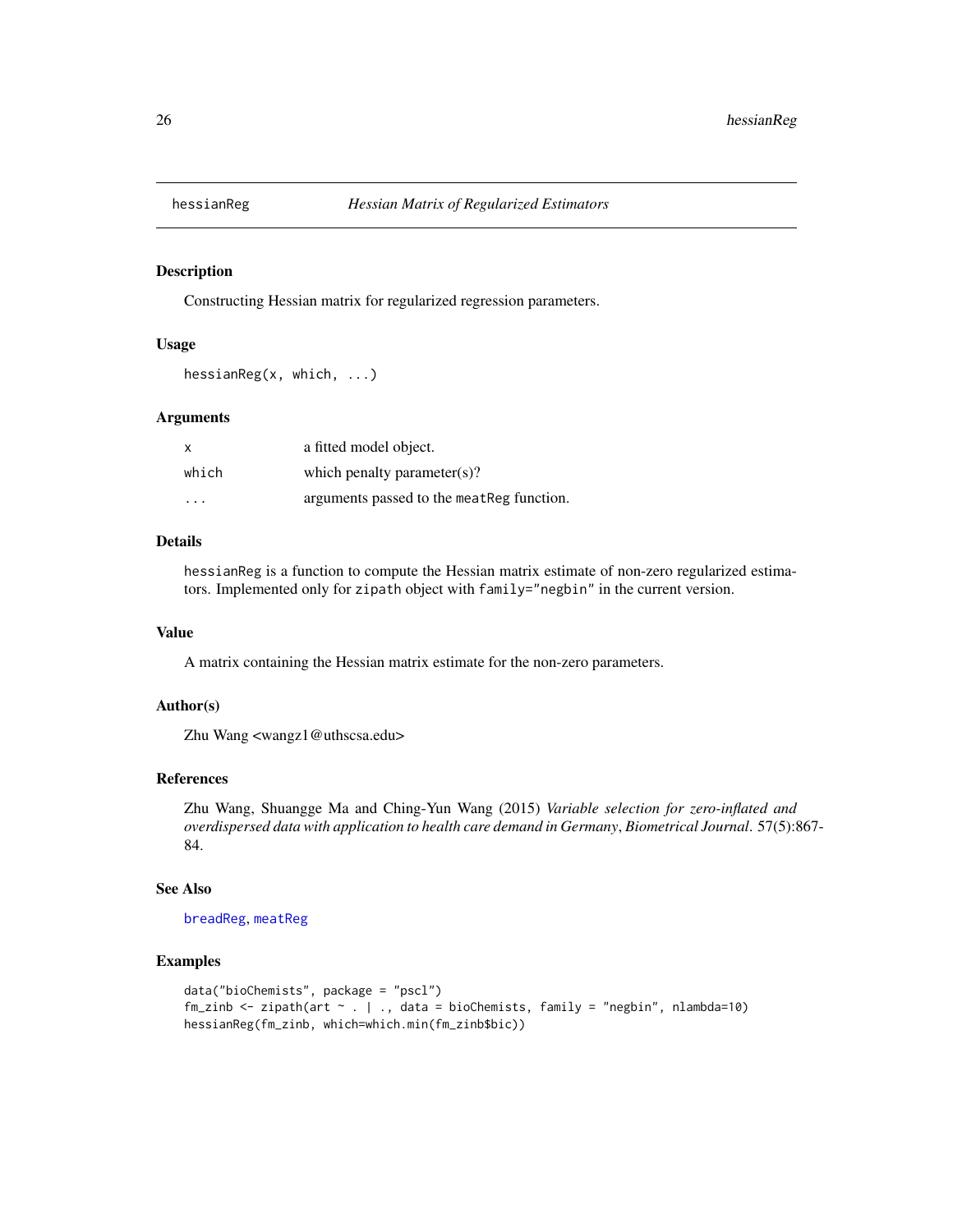<span id="page-26-1"></span><span id="page-26-0"></span>

Estimating the variance of the first derivative of log-likelihood function

### Usage

meatReg(x, which, ...)

### Arguments

|         | a fitted model object. Currently only implemented for zipath object with $fami 1y="neg p$ egbin" |
|---------|--------------------------------------------------------------------------------------------------|
| which   | which penalty parameter(s)?                                                                      |
| $\cdot$ | arguments passed to the est funkeg function.                                                     |

### Details

See reference below

### Value

A

 $k \times k$ 

covariance matrix of first derivative of log-likelihood function

### Author(s)

Zhu Wang <wangz1@uthscsa.edu>

### References

Zhu Wang, Shuangge Ma and Ching-Yun Wang (2015) *Variable selection for zero-inflated and overdispersed data with application to health care demand in Germany*, *Biometrical Journal*. 57(5):867- 84.

### See Also

[sandwichReg](#page-41-1), [breadReg](#page-2-1), [estfunReg](#page-15-1)

### Examples

```
data("bioChemists", package = "pscl")
fm_zinb <- zipath(art ~ . | ., data = bioChemists, family = "negbin", nlambda=10)
meatReg(fm_zinb, which=which.min(fm_zinb$bic))
```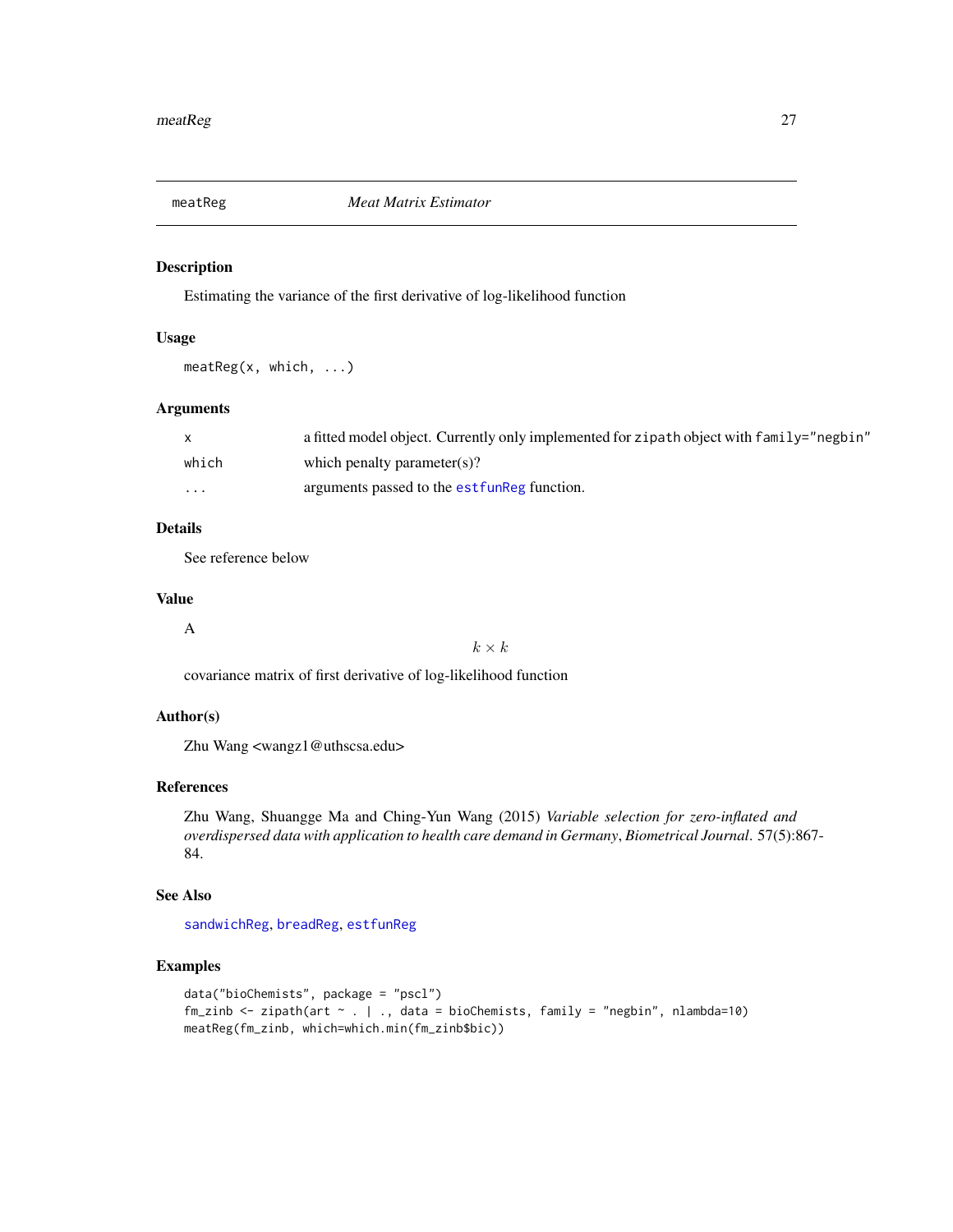<span id="page-27-0"></span>

Methods for models fitted by coordinate descent algorithms.

#### Usage

```
## S3 method for class 'glmreg'
AIC(object, ..., k)
## S3 method for class 'zipath'
AIC(object, ..., k)
## S3 method for class 'glmreg'
BIC(object, ...)
## S3 method for class 'zipath'
BIC(object, ...)
```
### Arguments

| object | objects of class glmreg or zipath.                                                                                                                                                                     |
|--------|--------------------------------------------------------------------------------------------------------------------------------------------------------------------------------------------------------|
| .      | additional arguments passed to callies.                                                                                                                                                                |
| k.     | numeric, the <i>penalty</i> per parameter to be used; the default $k = 2$ is the classical<br>AIC. k has been hard coded in the function and there is no impact to the value<br>of AIC if k is changed |

### Author(s)

Zhu Wang <wangz1@uthscsa.edu>

### References

Zhu Wang, Shuangge Ma, Michael Zappitelli, Chirag Parikh, Ching-Yun Wang and Prasad Devarajan (2014) *Penalized Count Data Regression with Application to Hospital Stay after Pediatric Cardiac Surgery*, *Statistical Methods in Medical Research*. 2014 Apr 17. [Epub ahead of print]

Zhu Wang, Shuangge Ma, Ching-Yun Wang, Michael Zappitelli, Prasad Devarajan and Chirag R. Parikh (2014) *EM for Regularized Zero Inflated Regression Models with Applications to Postoperative Morbidity after Cardiac Surgery in Children*, *Statistics in Medicine*. 33(29):5192-208.

Zhu Wang, Shuangge Ma and Ching-Yun Wang (2015) *Variable selection for zero-inflated and overdispersed data with application to health care demand in Germany*, *Biometrical Journal*. 57(5):867- 84.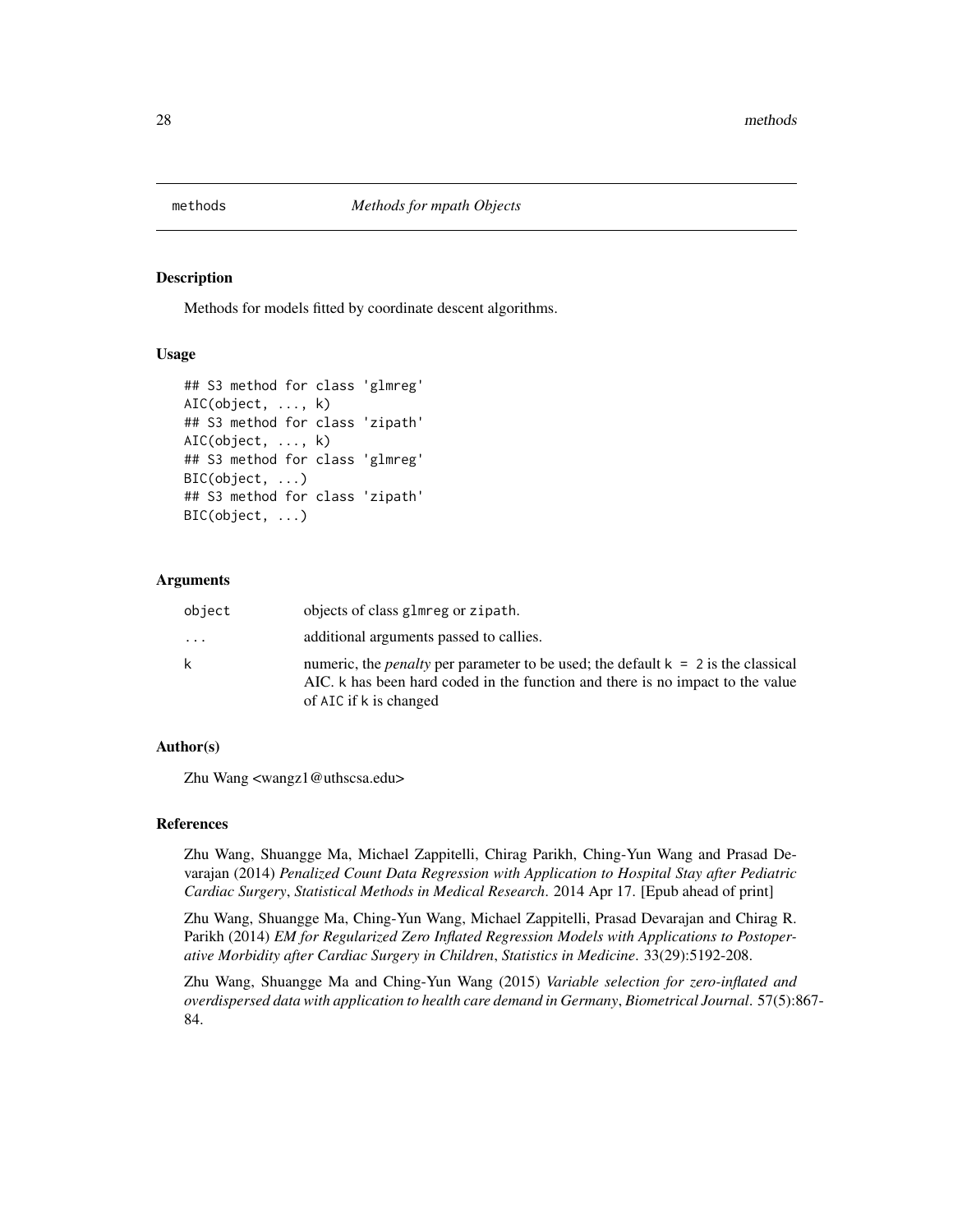Fit a linear model via penalized nonconvex loss function.

### Usage

```
## S3 method for class 'formula'
ncl(formula, data, weights, offset=NULL, contrasts=NULL,
x.keep=FALSE, y.keep=TRUE, ...)
## S3 method for class 'matrix'
ncl(x, y, weights, offset=NULL, ...)
## Default S3 method:
ncl(x, \ldots)
```
### Arguments

| formula   | symbolic description of the model, see details.                                                                                                                                                                                                                                                          |
|-----------|----------------------------------------------------------------------------------------------------------------------------------------------------------------------------------------------------------------------------------------------------------------------------------------------------------|
| data      | argument controlling formula processing via model. frame.                                                                                                                                                                                                                                                |
| weights   | optional numeric vector of weights. If standardize=TRUE, weights are renor-<br>malized to weights/sum(weights). If standardize=FALSE, weights are kept as<br>original input                                                                                                                              |
| x         | input matrix, of dimension nobs x nvars; each row is an observation vector                                                                                                                                                                                                                               |
| y         | response variable. Quantitative for rfamily="clossR" and -1/1 for classifica-<br>tion.                                                                                                                                                                                                                   |
| offset    | Not implemented yet                                                                                                                                                                                                                                                                                      |
| contrasts | the contrasts corresponding to levels from the respective models                                                                                                                                                                                                                                         |
|           | x keep, y keep For glmreg: logical values indicating whether the response vector and model<br>matrix used in the fitting process should be returned as components of the re-<br>turned value. For ncl_fit: x is a design matrix of dimension $n * p$ , and x is a<br>vector of observations of length n. |
| $\cdots$  | Other arguments passing to ncl_fit                                                                                                                                                                                                                                                                       |

### Details

.

The robust linear model is fit by majorization-minimization along with linear regression. Note that the objective function is

 $1/2 * weights * loss$ 

<span id="page-28-1"></span><span id="page-28-0"></span>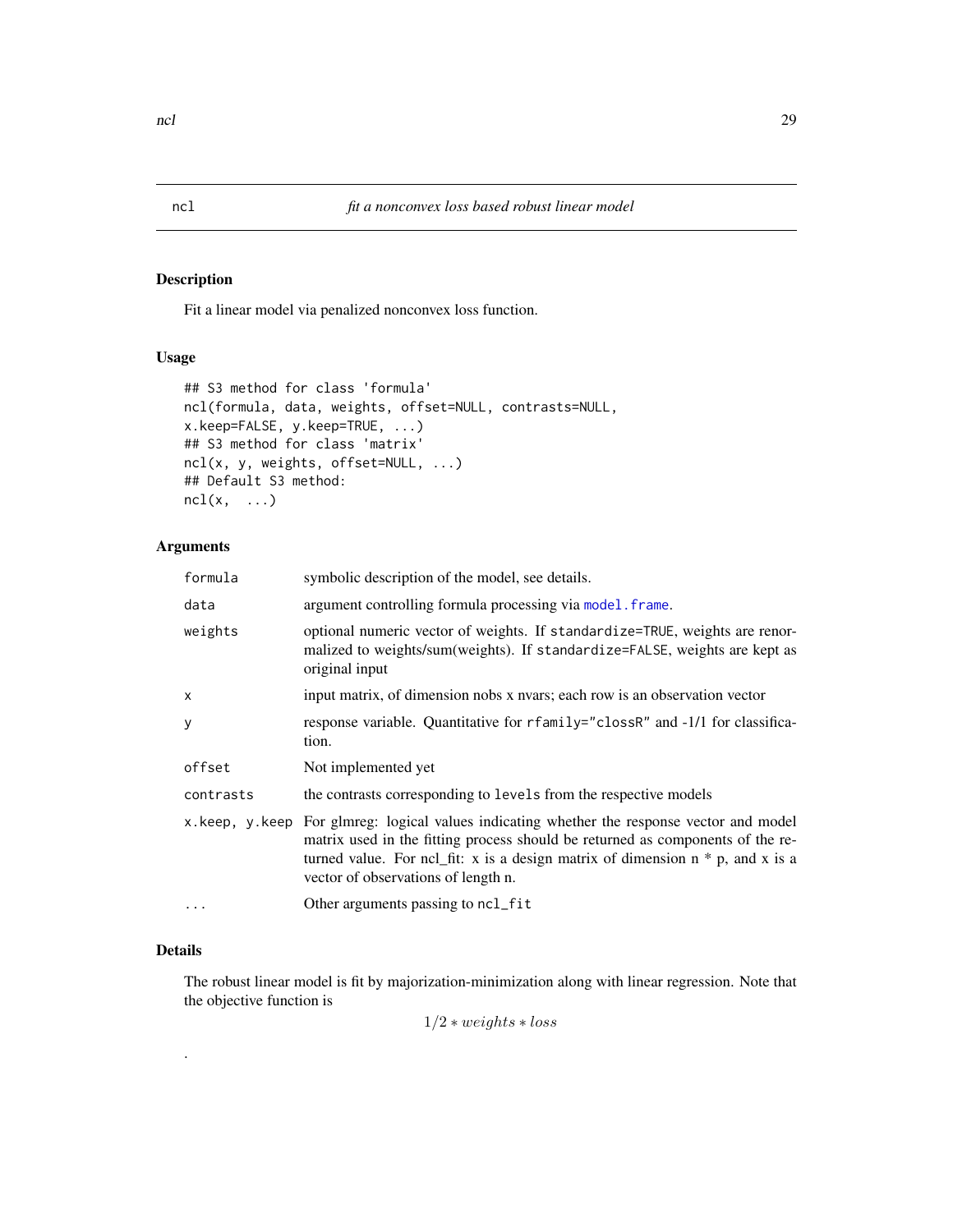### Value

An object with S3 class "ncl" for the various types of models.

| call | the call that produced this object         |
|------|--------------------------------------------|
|      | fitted.values predicted values             |
| h    | pseudo response values in the MM algorithm |

### Author(s)

Zhu Wang <wangz1@uthscsa.edu>

### See Also

[print](#page-0-0), [predict](#page-0-0), [coef](#page-0-0).

### Examples

```
#binomial
x=matrix(rnorm(100*20),100,20)
g2=sample(c(-1,1),100,replace=TRUE)
fit=ncl(x,g2,s=1,rfamily="closs")
```
<span id="page-29-1"></span>nclreg *fit a nonconvex loss based robust linear model with lasso (or elastic net), snet or mnet regularization*

### Description

Fit a linear model via penalized nonconvex loss function. The regularization path is computed for the lasso (or elastic net penalty), scad (or snet) and mcp (or mnet penalty), at a grid of values for the regularization parameter lambda.

### Usage

```
## S3 method for class 'formula'
nclreg(formula, data, weights, offset=NULL, contrasts=NULL, ...)
## S3 method for class 'matrix'
nclreg(x, y, weights, offset=NULL, ...)
## Default S3 method:
nclreg(x, \ldots)
```
<span id="page-29-0"></span>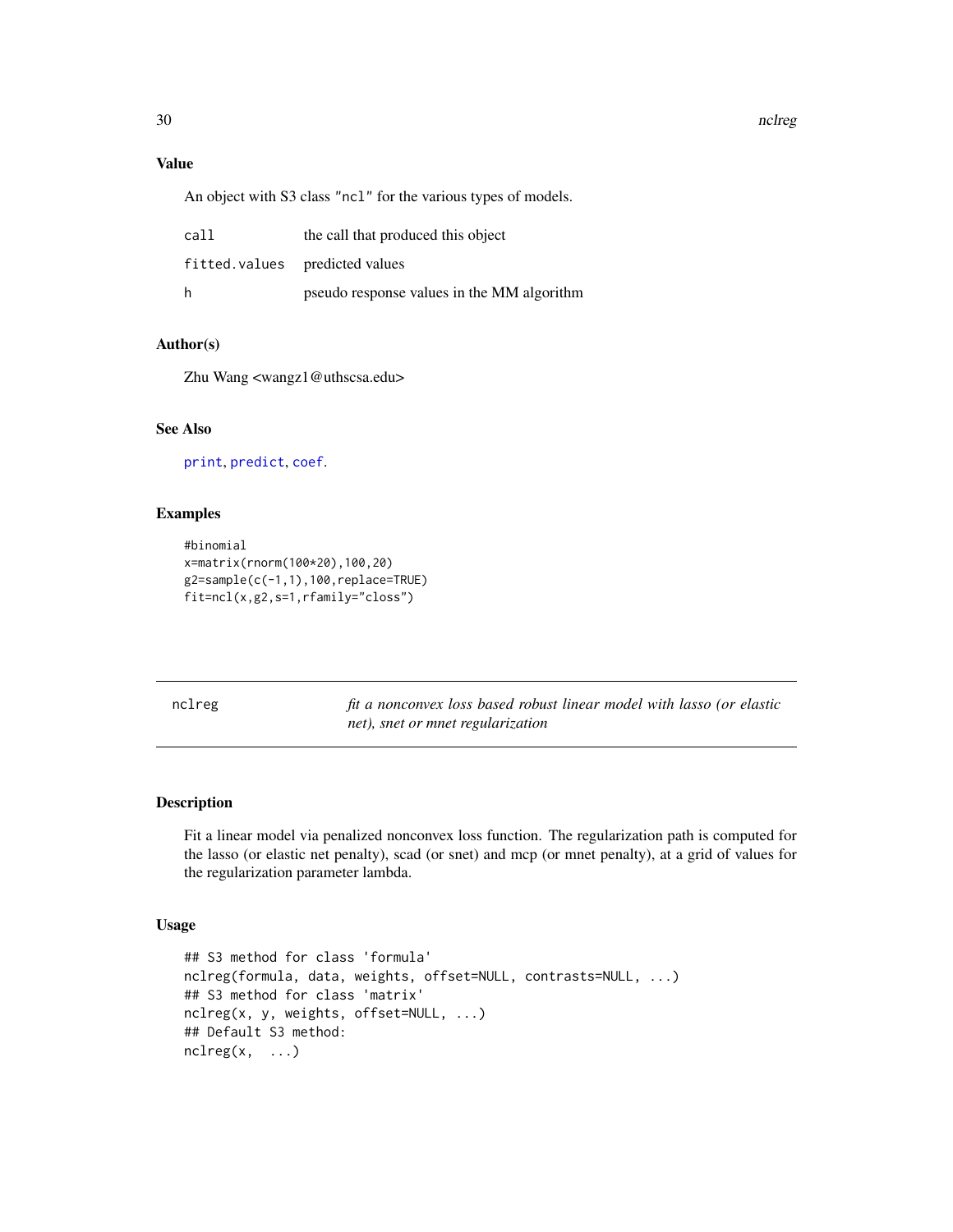#### <span id="page-30-0"></span>nclreg 31

### Arguments

| formula                   | symbolic description of the model, see details.                                                                                                                             |
|---------------------------|-----------------------------------------------------------------------------------------------------------------------------------------------------------------------------|
| data                      | argument controlling formula processing via model. frame.                                                                                                                   |
| weights                   | optional numeric vector of weights. If standardize=TRUE, weights are renor-<br>malized to weights/sum(weights). If standardize=FALSE, weights are kept as<br>original input |
| $\boldsymbol{\mathsf{x}}$ | input matrix, of dimension nobs x nyars; each row is an observation vector                                                                                                  |
| y                         | response variable. Quantitative for rfamily="clossR" and -1/1 for classifica-<br>tion.                                                                                      |
| offset                    | Not implemented yet                                                                                                                                                         |
| contrasts                 | the contrasts corresponding to levels from the respective models                                                                                                            |
| .                         | Other arguments passing to nclreg_fit                                                                                                                                       |

### Details

The sequence of robust models implied by lambda is fit by majorization-minimization along with coordinate descent. Note that the objective function is

$$
1/2 * weights * loss + \lambda * penalty,
$$

if standardize=FALSE and

$$
1/2 * \frac{weights}{\sum (weights)} * loss + \lambda * penalty,
$$

if standardize=TRUE.

#### Value

An object with S3 class "nclreg" for the various types of models.

| call          | the call that produced this object                                                                                                                                                                                                  |                                                                                                                                                                                                                                                        |
|---------------|-------------------------------------------------------------------------------------------------------------------------------------------------------------------------------------------------------------------------------------|--------------------------------------------------------------------------------------------------------------------------------------------------------------------------------------------------------------------------------------------------------|
| b0            | Intercept sequence of length length (lambda)                                                                                                                                                                                        |                                                                                                                                                                                                                                                        |
| beta          | A nvars x                                                                                                                                                                                                                           | length(lambda) matrix of coefficients.                                                                                                                                                                                                                 |
| lambda        | The actual sequence of lambda values used                                                                                                                                                                                           |                                                                                                                                                                                                                                                        |
| nobs          | number of observations                                                                                                                                                                                                              |                                                                                                                                                                                                                                                        |
| risk          | if type path="naive", a matrix with number of rows iter and number of<br>columns nlambda, loss values along the regularization path. If type .path="fast",<br>a vector of length nlambda, loss values along the regularization path |                                                                                                                                                                                                                                                        |
| p11           |                                                                                                                                                                                                                                     | if type path="naive", a matrix with number of rows iter and number of<br>columns nlambda, penalized loss values along the regularization path. If type path="fast",<br>a vector of length nlambda, penalized loss values along the regularization path |
| fitted.values |                                                                                                                                                                                                                                     | predicted values depending on standardize, internal use only                                                                                                                                                                                           |

### Author(s)

Zhu Wang <wangz1@uthscsa.edu>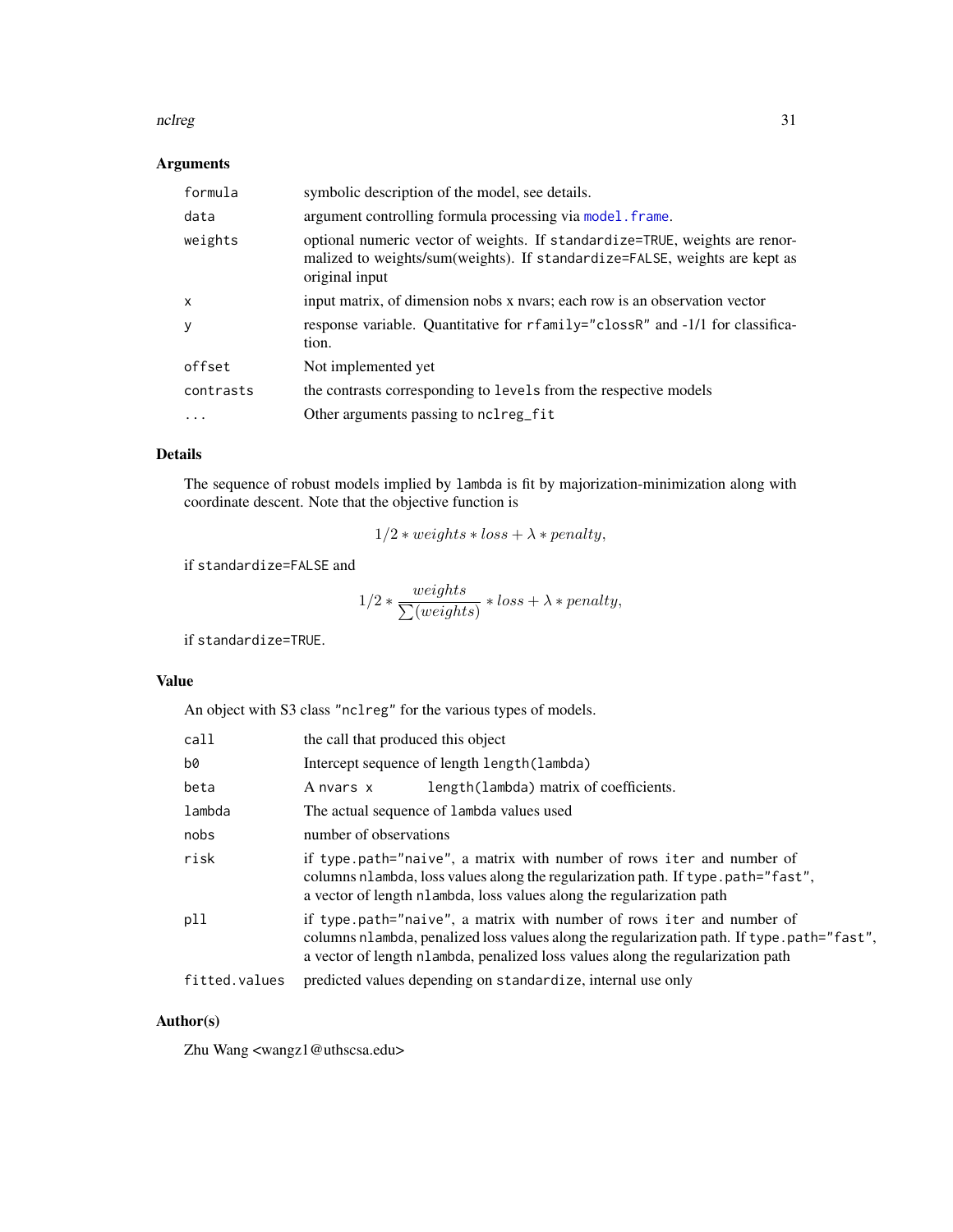### See Also

[print](#page-0-0), [predict](#page-0-0), [coef](#page-0-0) and [plot](#page-0-0) methods, and the [cv.nclreg](#page-10-1) function.

#### Examples

```
#binomial
x=matrix(rnorm(100*20),100,20)
g2=sample(c(-1,1),100,replace=TRUE)
fit=nclreg(x,g2,s=1,rfamily="closs")
```

| nclreg_fit | Internal function to fit a nonconvex loss based robust linear model with |
|------------|--------------------------------------------------------------------------|
|            | <i>lasso (or elastic net), snet and mnet regularization</i>              |

### Description

Fit a linear model via penalized nonconvex loss function. The regularization path is computed for the lasso (or elastic net penalty), scad (or snet) and mcp (or mnet penalty), at a grid of values for the regularization parameter lambda.

### Usage

```
nclreg_fit(x, y, weights, offset=NULL, cost=0.5,
   rfamily=c("clossR", "closs", "gloss", "qloss"),
   s=NULL, fk=NULL, iter=10, del=1e-10, nlambda=100, lambda=NULL,
   lambda.min.ratio=ifelse(nobs<nvars,.05, .001),alpha=1, gamma=3,
   standardize=TRUE, penalty.factor = NULL, maxit=1000, type.init="bst",
   mstop.init=10, nu.init=0.1, direction=c("bwd", "fwd"),
   eps=.Machine$double.eps, trace=FALSE, penalty=c("enet","mnet","snet"),
   type.path=c("active", "naive", "onestep"))
```

| $\mathsf{x}$ | input matrix, of dimension nobs x nvars; each row is an observation vector.                                                                                                                                                                                            |
|--------------|------------------------------------------------------------------------------------------------------------------------------------------------------------------------------------------------------------------------------------------------------------------------|
| y            | response variable. Quantitative for rfamily="clossR" and -1/1 for classifica-<br>tions.                                                                                                                                                                                |
| weights      | observation weights. Can be total counts if responses are proportion matrices.<br>Default is 1 for each observation                                                                                                                                                    |
| offset       | this can be used to specify an a priori known component to be included in the<br>linear predictor during fitting. This should be NULL or a numeric vector of<br>length equal to the number of cases. Currently only one offset term can be<br>included in the formula. |
| cost         | price to pay for false positive, $0 < \text{cost} < 1$ ; price of false negative is 1-cost.                                                                                                                                                                            |
| rfamily      | Response type and relevant loss functions (see above)                                                                                                                                                                                                                  |
| S            | nonconvex loss tuning parameter for robust regression and classification.                                                                                                                                                                                              |

<span id="page-31-0"></span>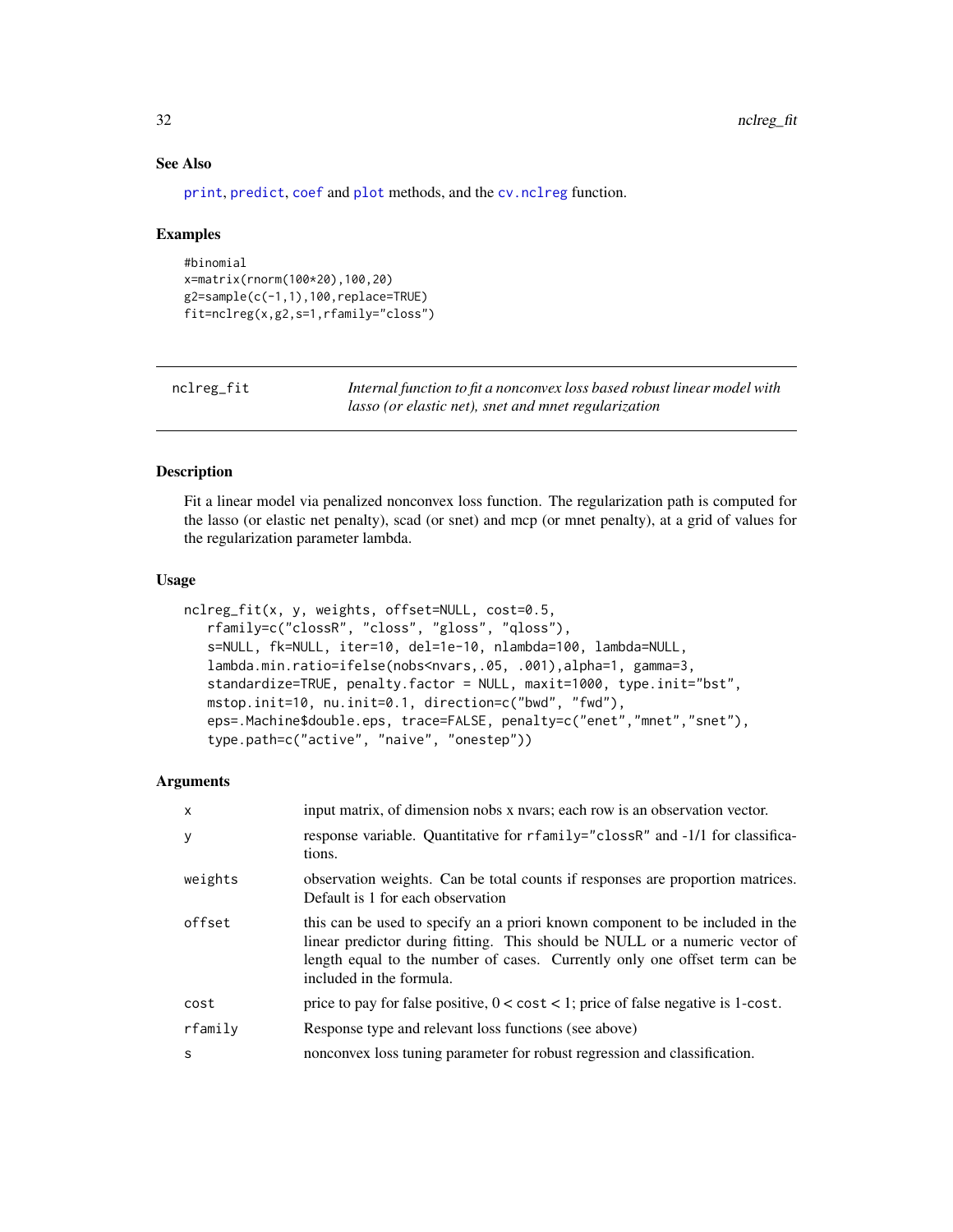| fk               | predicted values at an iteration in the MM algorithm                                                                                                                                                                                                                                                                                                                                                                                                                                                                          |
|------------------|-------------------------------------------------------------------------------------------------------------------------------------------------------------------------------------------------------------------------------------------------------------------------------------------------------------------------------------------------------------------------------------------------------------------------------------------------------------------------------------------------------------------------------|
| nlambda          | The number of lambda values - default is 100. The sequence may be truncated<br>before nlambda is reached if a close to saturated model is fitted. See also satu.                                                                                                                                                                                                                                                                                                                                                              |
| lambda           | by default, the algorithm provides a sequence of regularization values, or a user<br>supplied lambda sequence                                                                                                                                                                                                                                                                                                                                                                                                                 |
| lambda.min.ratio |                                                                                                                                                                                                                                                                                                                                                                                                                                                                                                                               |
|                  | Smallest value for lambda, as a fraction of lambda.max, the (data derived) en-<br>try value (i.e. the smallest value for which all coefficients are zero except the<br>intercept). Note, there is no closed formula for lambda.max. The default of<br>lambda.min.ratio depends on the sample size nobs relative to the number<br>of variables nvars. If nobs $>$ nvars, the default is 0.001, close to zero. If<br>nobs $\leq$ nvars, the default is 0.05.                                                                    |
| alpha            | The $L_2$ penalty mixing parameter, with $0 \leq \leq \alpha$ l $h \geq 1$ . alpha=1 is lasso<br>(mcp, scad) penalty; and alpha=0 the ridge penalty. However, if alpha=0, one<br>must provide lambda values.                                                                                                                                                                                                                                                                                                                  |
| gamma            | The tuning parameter of the snet or mnet penalty.                                                                                                                                                                                                                                                                                                                                                                                                                                                                             |
| standardize      | logical value for x variable standardization, prior to fitting the model sequence.<br>The coefficients are always returned on the original scale. Default is standardize=TRUE.                                                                                                                                                                                                                                                                                                                                                |
| penalty.factor   | This is a number that multiplies 1 ambda to allow differential shrinkage of co-<br>efficients. Can be 0 for some variables, which implies no shrinkage, and that<br>variable is always included in the model. Default is same shrinkage for all vari-<br>ables.                                                                                                                                                                                                                                                               |
| type.init        | a method to determine the initial values. If type.init="ncl", an intercept-<br>only model as initial parameter and run nclreg regularization path forward from<br>lambda_max to lambda_min. If type.init="heu", heuristic initial parameters<br>and run nclreg path backward or forward depending on direction, between<br>lambda_min and lambda_max. If type.init="bst", run a boosting model with<br>bst in package bst, depending on mstop. init, nu. init and run nclreg back-<br>ward or forward depending on direction. |
| mstop.init       | an integer giving the number of boosting iterations when type.init="bst"                                                                                                                                                                                                                                                                                                                                                                                                                                                      |
| nu.init          | a small number (between 0 and 1) defining the step size or shrinkage parameter<br>when type.init="bst".                                                                                                                                                                                                                                                                                                                                                                                                                       |
| direction        | only used if lambda=NULL. direction="bwd" for backward or "fwd" for for-<br>ward, used to determine regularization path direction either from lambda_max to<br>a potentially modified lambda_min or vice versa if type.init="bst", "heu".                                                                                                                                                                                                                                                                                     |
| iter             | number of iteration in the MM algorithm                                                                                                                                                                                                                                                                                                                                                                                                                                                                                       |
| maxit            | Within each MM algorithm iteration, maximum number of coordinate descent<br>iterations for each lambda value; default is 1000.                                                                                                                                                                                                                                                                                                                                                                                                |
| del              | convergency critera                                                                                                                                                                                                                                                                                                                                                                                                                                                                                                           |
| eps              | If a coefficient is less than eps in magnitude, then it is reported to be $0$                                                                                                                                                                                                                                                                                                                                                                                                                                                 |
| penalty          | Type of regularization                                                                                                                                                                                                                                                                                                                                                                                                                                                                                                        |
| type.path        | solution path. If type.path="active", then direction="bwd" by the pro-<br>gram. Cycle through only the active set in the next increasing lambda sequence.                                                                                                                                                                                                                                                                                                                                                                     |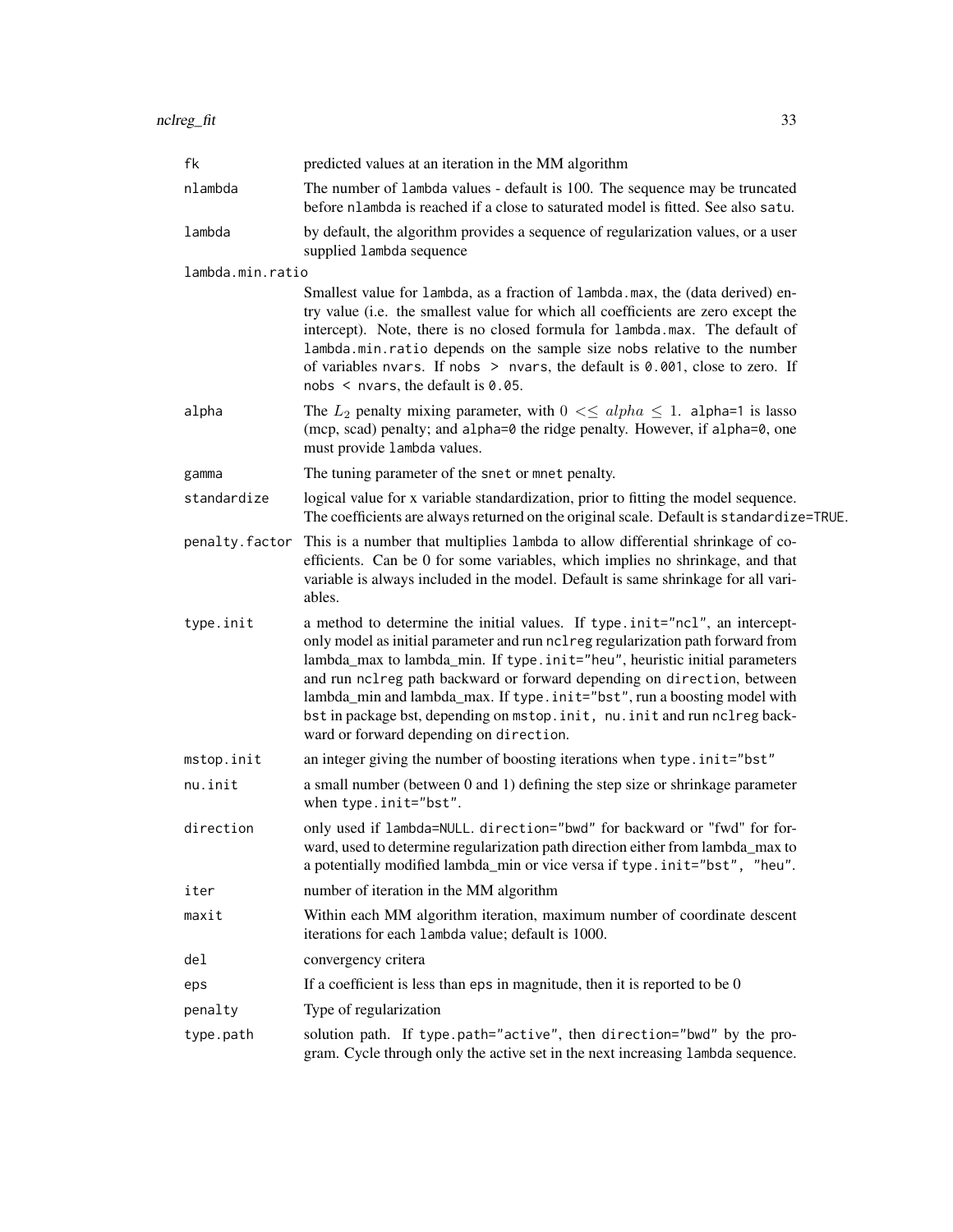<span id="page-33-0"></span>

|       | If type, path="naive", no active set for each element of the lambda sequence,                                                                            |
|-------|----------------------------------------------------------------------------------------------------------------------------------------------------------|
|       | iterate until convergency. If type.path="onestep", update for one element of                                                                             |
|       | lambda depending on direction="fwd" (last element of lambda) or "bwd" (then                                                                              |
|       | first element of lambda) in each MM iteration, and iterate until convergency of<br>prediction. Then fit a solution path based on the sequence of lambda. |
| trace | If TRUE, fitting progress is reported                                                                                                                    |

The sequence of robust models implied by lambda is fit by majorization-minimization along with coordinate descent. Note that the objective function is

$$
1/2*weights * loss + \lambda * penalty,
$$

if standardize=FALSE and

$$
1/2 * \frac{weights}{\sum (weights)} * loss + \lambda * penalty,
$$

if standardize=TRUE.

### Value

An object with S3 class "nclreg" for the various types of models.

| call   | the call that produced the model fit              |
|--------|---------------------------------------------------|
| hØ     | Intercept sequence of length length (lambda)      |
| beta   | A nvars x length (lambda) matrix of coefficients. |
| lambda | The actual sequence of lambda values used         |

### Author(s)

Zhu Wang <wangz1@uthscsa.edu>

### See Also

[nclreg](#page-29-1)

ncl\_fit *Internal function to fit a nonconvex loss based robust linear model*

### Description

Fit a linear model via penalized nonconvex loss function.

### Usage

```
ncl_fit(x,y, weights, offset=NULL, cost=0.5,
rfamily=c("clossR", "closs", "gloss", "qloss"),
s=NULL, fk=NULL, iter=10, del=1e-10, trace=FALSE)
```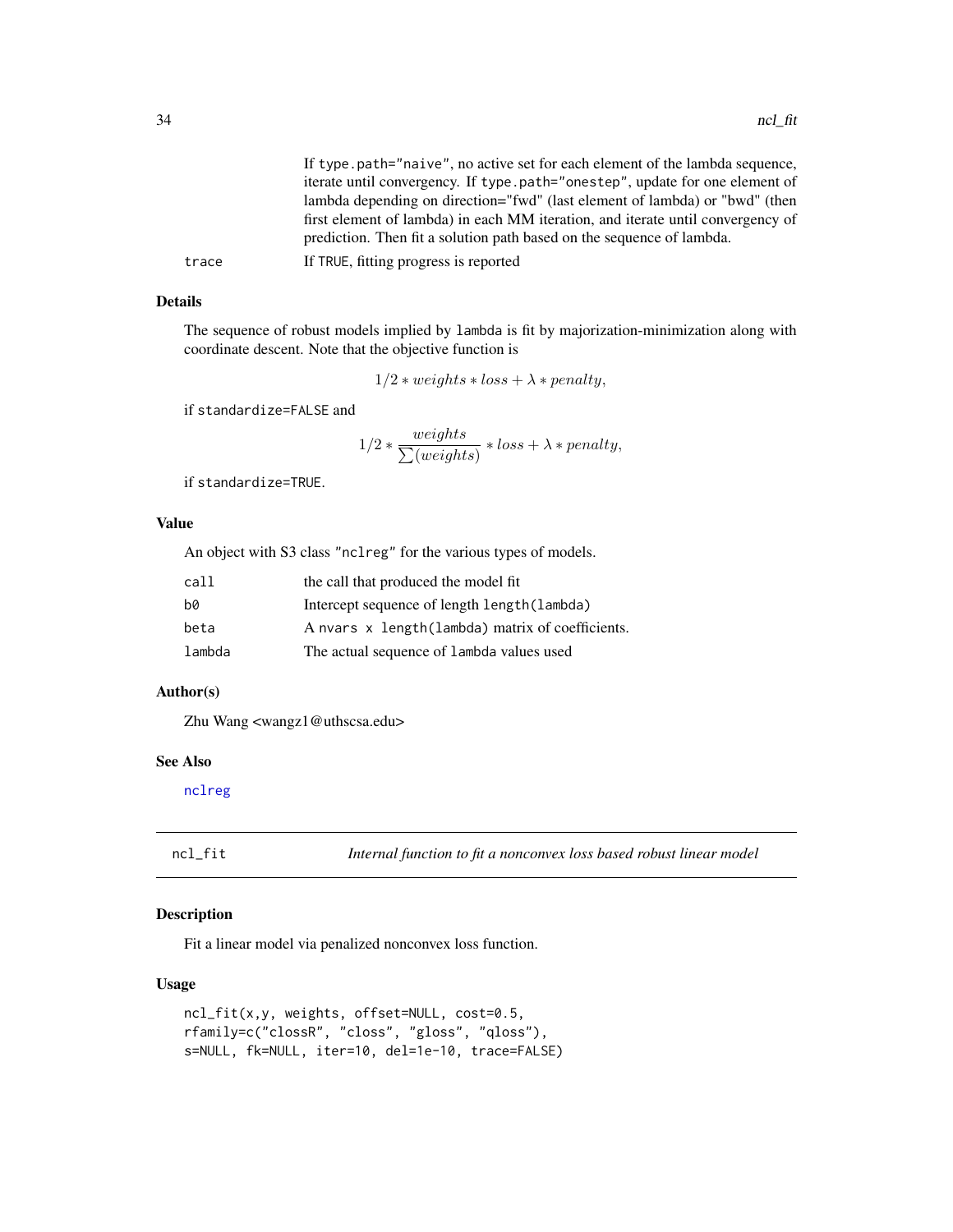#### <span id="page-34-0"></span>ncl\_fit 35

### Arguments

| $\mathsf{x}$ | input matrix, of dimension nobs x nvars; each row is an observation vector.                                                                                                                                                                                            |
|--------------|------------------------------------------------------------------------------------------------------------------------------------------------------------------------------------------------------------------------------------------------------------------------|
| У            | response variable. Quantitative for rfamily="clossR" and -1/1 for classifica-<br>tions.                                                                                                                                                                                |
| weights      | observation weights. Can be total counts if responses are proportion matrices.<br>Default is 1 for each observation                                                                                                                                                    |
| offset       | this can be used to specify an a priori known component to be included in the<br>linear predictor during fitting. This should be NULL or a numeric vector of<br>length equal to the number of cases. Currently only one offset term can be<br>included in the formula. |
| cost         | price to pay for false positive, $0 < \text{cost} < 1$ ; price of false negative is 1-cost.                                                                                                                                                                            |
| rfamily      | Response type and relevant loss functions (see above)                                                                                                                                                                                                                  |
| S            | nonconvex loss tuning parameter for robust regression and classification.                                                                                                                                                                                              |
| fk           | predicted values at an iteration in the MM algorithm                                                                                                                                                                                                                   |
| iter         | number of iteration in the MM algorithm                                                                                                                                                                                                                                |
| del          | convergency critera                                                                                                                                                                                                                                                    |
| trace        | If TRUE, fitting progress is reported                                                                                                                                                                                                                                  |

### Details

The robust linear model is fit by majorization-minimization along with least squares. Note that the objective function is

 $1/2 * weights * loss$ 

### Value

.

An object with S3 class "ncl" for the various types of models.

| call | the call that produced the model fit       |
|------|--------------------------------------------|
|      | fitted.values predicted values             |
| h    | pseudo response values in the MM algorithm |

### Author(s)

Zhu Wang <wangz1@uthscsa.edu>

### See Also

[ncl](#page-28-1)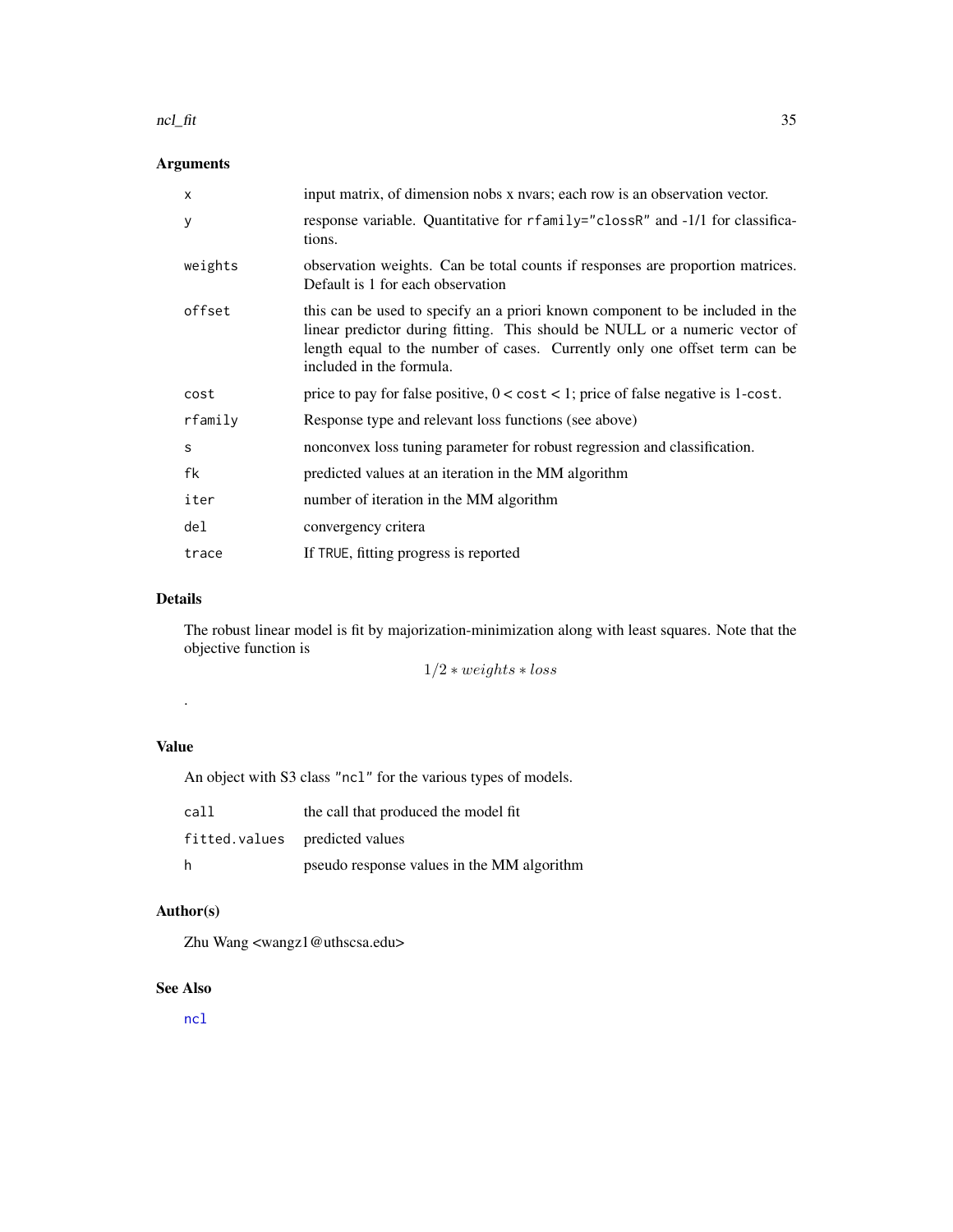<span id="page-35-0"></span>

Produces a coefficient profile plot of the coefficient paths for a fitted "glmreg" object.

### Usage

```
## S3 method for class 'glmreg'
plot(x, xvar = c("norm", "lambda", "dev"), label = FALSE, shade=True, ...)
```
### Arguments

| $\mathsf{x}$ | fitted "glmreg" model                                                                                                                                                            |
|--------------|----------------------------------------------------------------------------------------------------------------------------------------------------------------------------------|
| xvar         | What is on the X-axis. "norm" plots against the L1-norm of the coefficients,<br>"lambda" against the log-lambda sequence, and "dev" against the percent de-<br>viance explained. |
| label        | If TRUE, label the curves with variable sequence numbers.                                                                                                                        |
| shade        | Should nonconvex region be shaded? Default is TRUE. Code developed for all<br>$weights=1$ only                                                                                   |
| $\cdots$     | Other graphical parameters to plot                                                                                                                                               |

### Details

A coefficient profile plot is produced.

### Author(s)

Zhu Wang wangz1@uthscsa.edu

### See Also

glmreg, and print, predict and coef methods.

### Examples

```
x=matrix(rnorm(100*20),100,20)
y=rnorm(100)
fit1=glmreg(x,y)
plot(fit1)
plot(fit1,xvar="lambda",label=TRUE)
```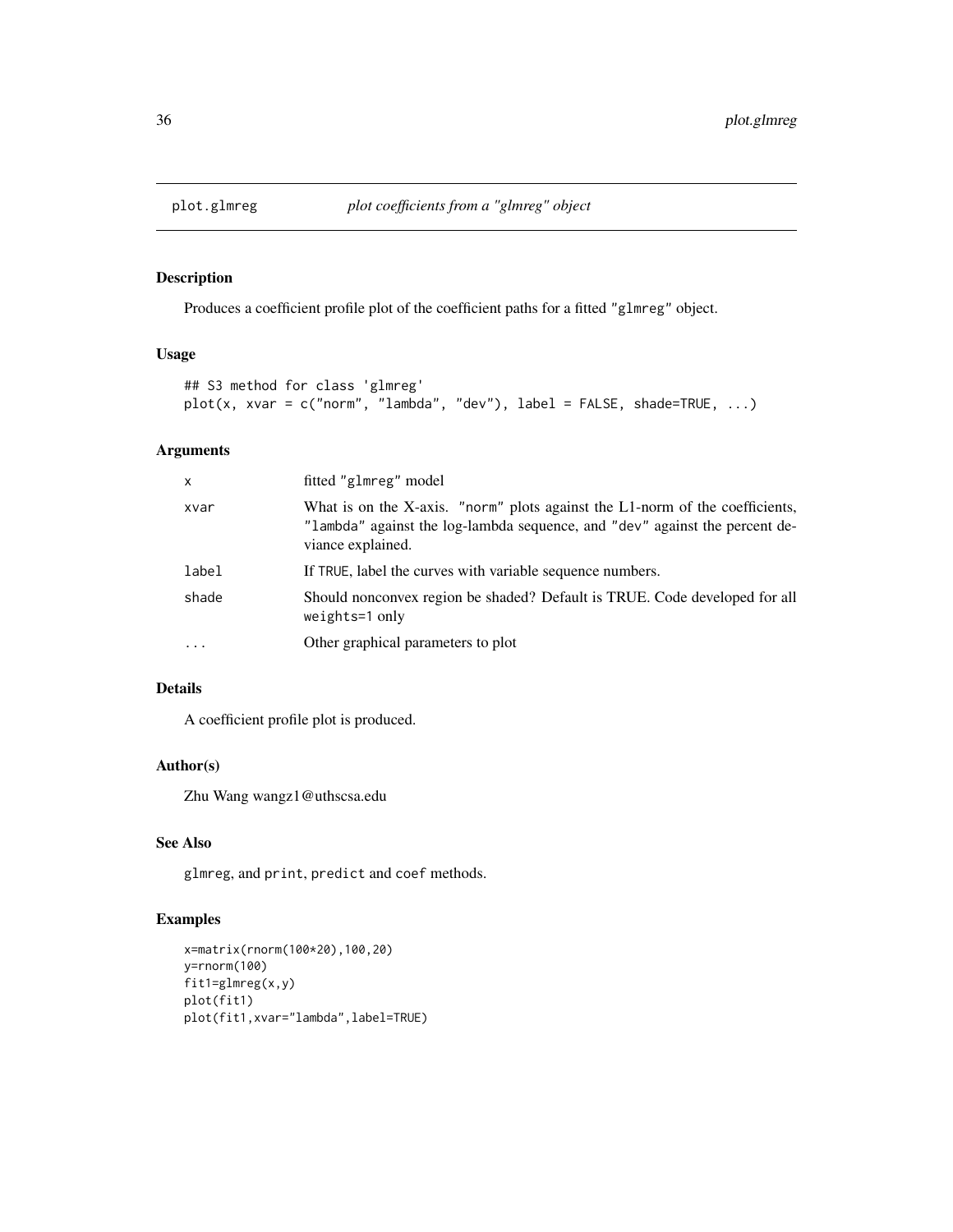<span id="page-36-0"></span>

This function returns predictions from a fitted "glmreg" object.

#### Usage

```
## S3 method for class 'glmreg'
predict(object,newx,which=1:length(object$lambda),
type=c("link","response","class","coefficients","nonzero"), newoffset = NULL,
na.action=na.pass, ...)
## S3 method for class 'glmreg'
coef(object,which=1:length(object$lambda),...)
```
#### Arguments

| object    | Fitted "glmreg" model object.                                                                                                                                                                                      |
|-----------|--------------------------------------------------------------------------------------------------------------------------------------------------------------------------------------------------------------------|
| newx      | Matrix of values at which predictions are to be made. Not used for type="coefficients"                                                                                                                             |
| which     | Indices of the penalty parameter 1 ambda at which predictions are required. By<br>default, all indices are returned.                                                                                               |
| type      | Type of prediction: "1 ink" returns the linear predictors; "response" gives the<br>fitted values; "class" returns the binomial outcome with the highest probabil-<br>ity; "coefficients" returns the coefficients. |
| newoffset | an offset term used in prediction                                                                                                                                                                                  |
| na.action | action for missing data value                                                                                                                                                                                      |
| $\ddotsc$ | arguments for predict                                                                                                                                                                                              |

### Value

The returned object depends on type.

### Author(s)

Zhu Wang <wangz1@uthscsa.edu>

### References

Zhu Wang, Shuangge Ma, Michael Zappitelli, Chirag Parikh, Ching-Yun Wang and Prasad Devarajan (2014) *Penalized Count Data Regression with Application to Hospital Stay after Pediatric Cardiac Surgery*, *Statistical Methods in Medical Research*. 2014 Apr 17. [Epub ahead of print]

#### See Also

[glmreg](#page-16-1)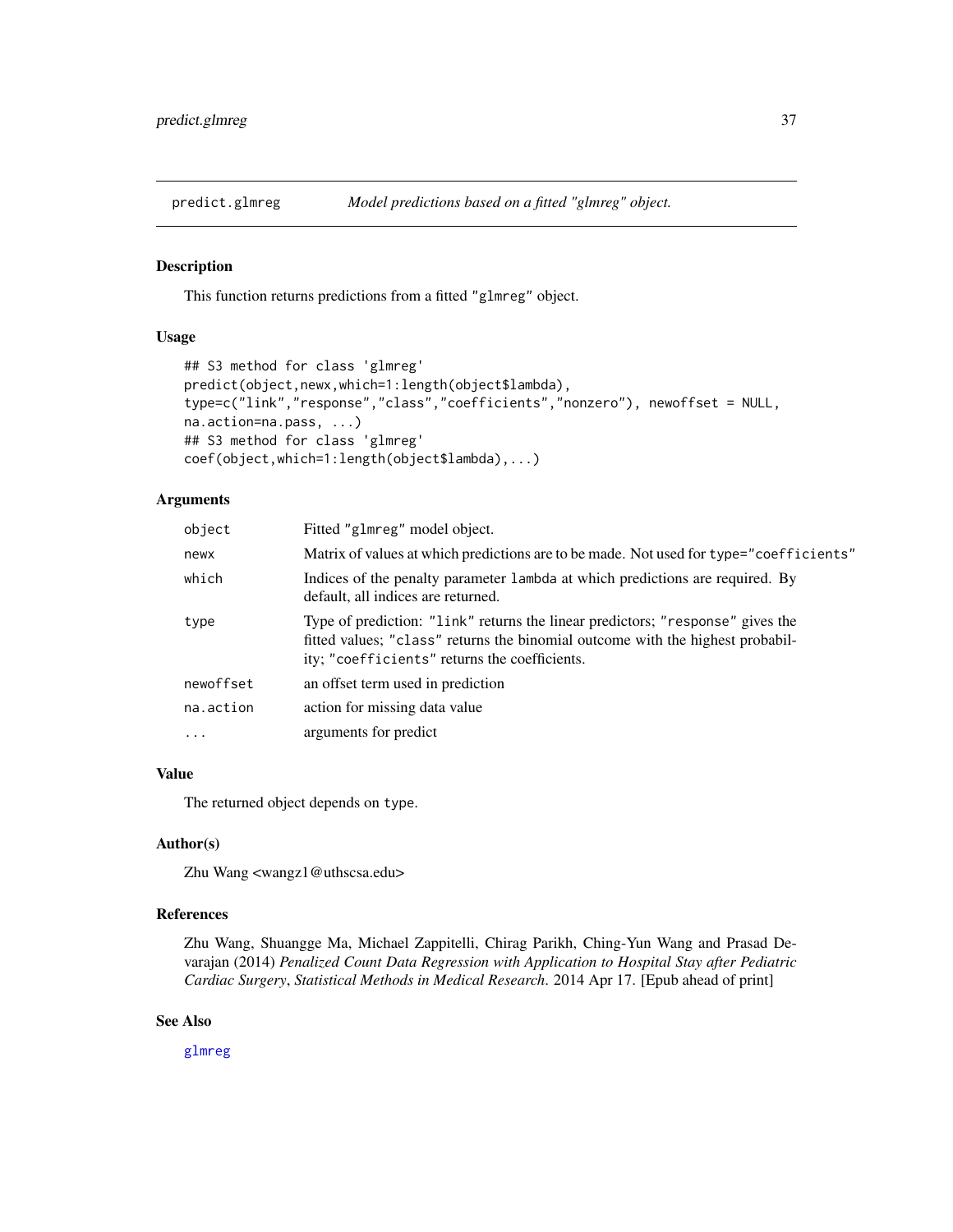#### Examples

```
## Dobson (1990) Page 93: Randomized Controlled Trial :
counts <- c(18,17,15,20,10,20,25,13,12)
outcome \leq gl(3,1,9)
treatment \leq gl(3,3)
print(d.AD <- data.frame(treatment, outcome, counts))
fit <- glmreg(counts ~ outcome + treatment, data=d.AD, family="poisson")
predict(fit, newx=d.AD[,1:2])
summary(fit)
coef(fit)
```
<span id="page-37-1"></span>predict.zipath *Methods for zipath Objects*

### Description

Methods for extracting information from fitted penalized zero-inflated regression model objects of class "zipath".

### Usage

```
## S3 method for class 'zipath'
predict(object, newdata, which = 1:object$nlambda,
 type = c("response", "prob", "count", "zero", "nonzero"), na.action = na.pass,
 at = NULL, ...)## S3 method for class 'zipath'
residuals(object, type = c("pearson", "response"), ...)
## S3 method for class 'zipath'
coef(object, which=1:object$nlambda, model = c("full", "count", "zero"), ...)
## S3 method for class 'zipath'
terms(x, model = c("count", "zero"), ...)## S3 method for class 'zipath'
model.matrix(object, model = c("count", "zero"), ...)
```

| object, x | an object of class "zipath" as returned by zipath.                                                                                |
|-----------|-----------------------------------------------------------------------------------------------------------------------------------|
| newdata   | optionally, a data frame in which to look for variables with which to predict. If<br>omitted, the original observations are used. |
| which     | Indices of the penalty parameters 1 ambda at which predictions are required. By<br>default, all indices are returned.             |
| type      | character specifying the type of predictions or residuals, respectively. For details<br>see below.                                |

<span id="page-37-0"></span>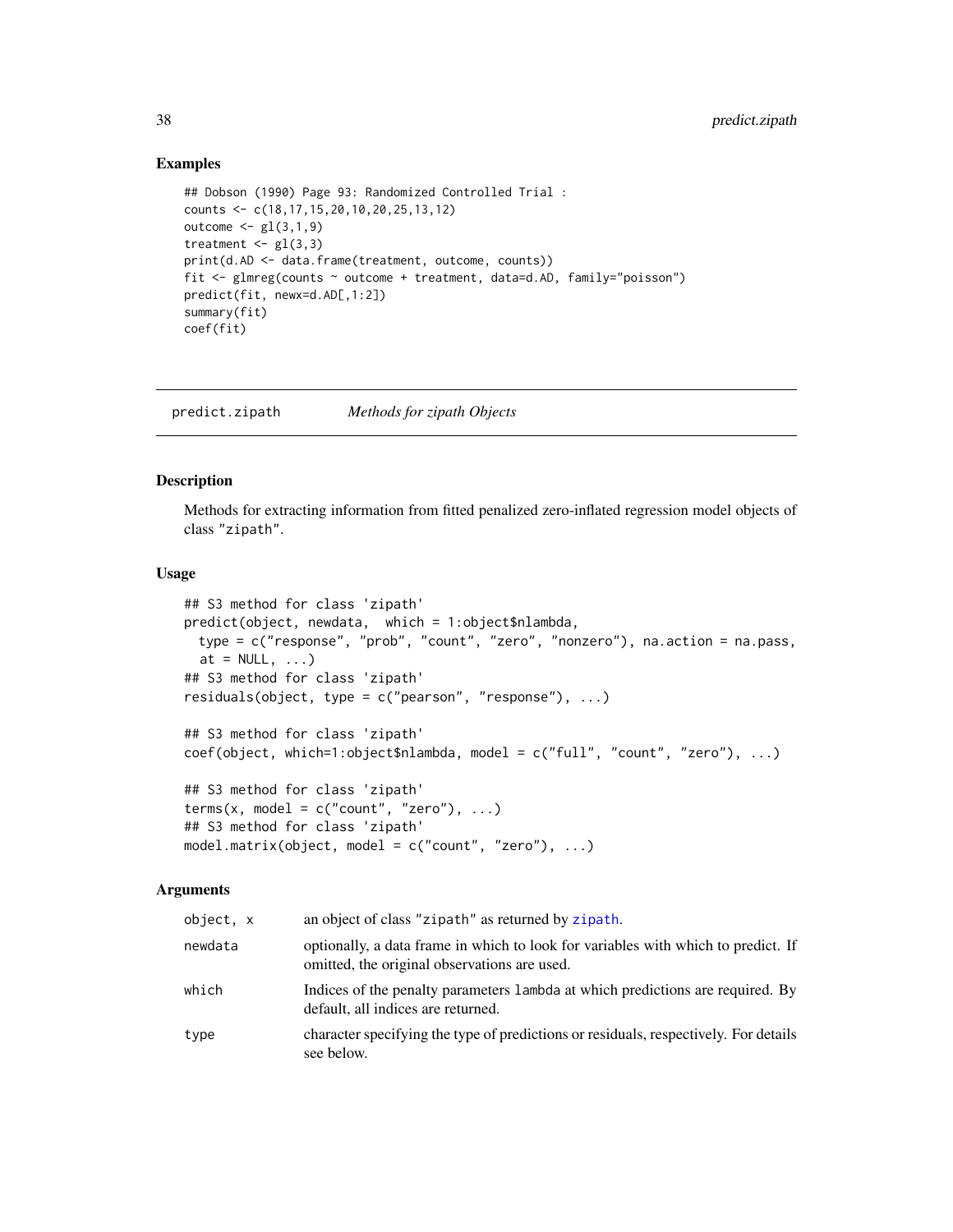### <span id="page-38-0"></span>predict.zipath 39

| na.action | function determining what should be done with missing values in newdata. The<br>default is to predict NA.                                                                            |
|-----------|--------------------------------------------------------------------------------------------------------------------------------------------------------------------------------------|
| at        | optionally, if type = " $prob$ ", a numeric vector at which the probabilities are<br>evaluated. By default $\theta$ : max(y) is used where y is the original observed re-<br>sponse. |
| model     | character specifying for which component of the model the terms or model ma-<br>trix should be extracted.                                                                            |
| $\ddots$  | currently not used.                                                                                                                                                                  |

#### Details

Re-uses the design of function zeroinfl in package pscl (see reference). A set of standard extractor functions for fitted model objects is available for objects of class "zipath", including methods to the generic functions [print](#page-0-0) and [summary](#page-0-0) which print the estimated coefficients along with some further information. As usual, the summary method returns an object of class "summary.zipath" containing the relevant summary statistics which can subsequently be printed using the associated print method.

The methods for [coef](#page-0-0) by default return a single vector of coefficients and their associated covariance matrix, respectively, i.e., all coefficients are concatenated. By setting the model argument, the estimates for the corresponding model components can be extracted.

Both the [fitted](#page-0-0) and [predict](#page-0-0) methods can compute fitted responses. The latter additionally provides the predicted density (i.e., probabilities for the observed counts), the predicted mean from the count component (without zero inflation) and the predicted probability for the zero component. The [residuals](#page-0-0) method can compute raw residuals (observed - fitted) and Pearson residuals (raw residuals scaled by square root of variance function).

### Author(s)

Zhu Wang <wangz1@uthscsa.edu>

#### References

Zhu Wang, Shuangge Ma, Michael Zappitelli, Chirag Parikh, Ching-Yun Wang and Prasad Devarajan (2014) *Penalized Count Data Regression with Application to Hospital Stay after Pediatric Cardiac Surgery*, *Statistical Methods in Medical Research*. 2014 Apr 17. [Epub ahead of print]

Zhu Wang, Shuangge Ma, Ching-Yun Wang, Michael Zappitelli, Prasad Devarajan and Chirag R. Parikh (2014) *EM for Regularized Zero Inflated Regression Models with Applications to Postoperative Morbidity after Cardiac Surgery in Children*, *Statistics in Medicine*. 33(29):5192-208.

Zhu Wang, Shuangge Ma and Ching-Yun Wang (2015) *Variable selection for zero-inflated and overdispersed data with application to health care demand in Germany*, *Biometrical Journal*. 57(5):867- 84.

### See Also

[zipath](#page-47-1)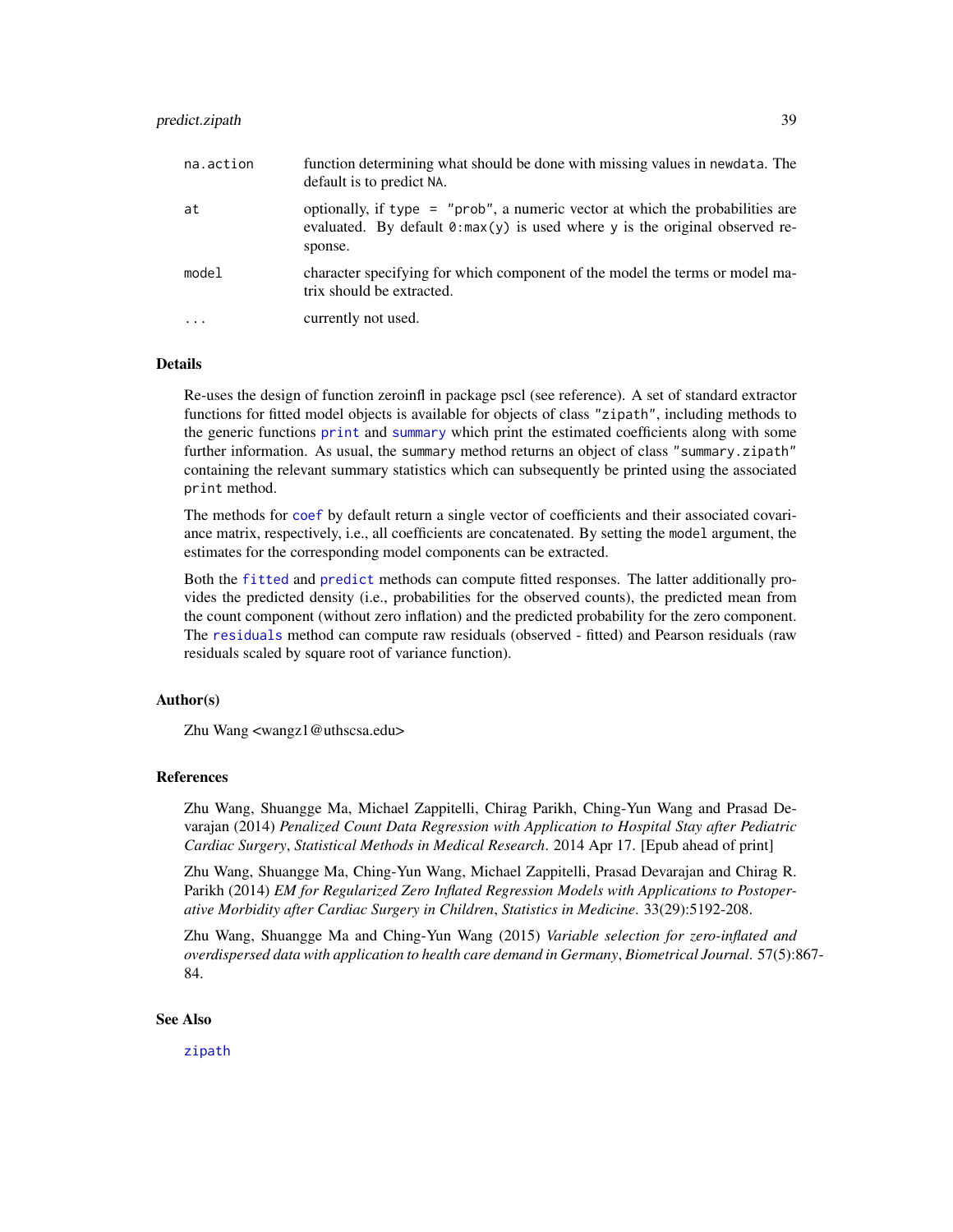### Examples

```
## Not run:
data("bioChemists", package = "pscl")
fm\_zip \leq zipath(art \sim . \mid ., data = bioChemists, nlambda=10)plot(residuals(fm_zip) ~ fitted(fm_zip))
coef(fm_zip, model = "count")
coef(fm_zip, model = "zero")
summary(fm_zip)
logLik(fm_zip)
## End(Not run)
```

| pval.zipath | compute p-values from penalized zero-inflated model with multi-split<br>data |
|-------------|------------------------------------------------------------------------------|
|             |                                                                              |

### Description

compute p-values from penalized zero-inflated Poisson, negative binomial and geometric model with multi-split data

### Usage

```
pval.zipath(formula, data, weights, subset, na.action, offset, standardize=TRUE,
family = c("poisson", "negbin", "geometric"),penalty = c("enet", "mnet", "snet"),
gamma.count = 3, gamma.zero = 3, prop=0.5, trace=TRUE, B=10, ...)
```

| formula     | symbolic description of the model, see details.                                                                                                                             |
|-------------|-----------------------------------------------------------------------------------------------------------------------------------------------------------------------------|
| data        | argument controlling formula processing via model. frame.                                                                                                                   |
| weights     | optional numeric vector of weights. If standardize=TRUE, weights are renor-<br>malized to weights/sum(weights). If standardize=FALSE, weights are kept as<br>original input |
| subset      | subset of data                                                                                                                                                              |
| na.action   | how to deal with missing data                                                                                                                                               |
| offset      | Not implemented yet                                                                                                                                                         |
| standardize | logical value, should variables be standardized?                                                                                                                            |
| family      | family to fit zipath                                                                                                                                                        |
| penalty     | penalty considered as one of enet, mnet, snet.                                                                                                                              |
| gamma.count | The tuning parameter of the snet or mnet penalty for the count part of model.                                                                                               |
| gamma.zero  | The tuning parameter of the snet or mnet penalty for the zero part of model.                                                                                                |
| prop        | proportion of data split, default is 50/50 split                                                                                                                            |
| trace       | logical value, if TRUE, print detailed calculation results                                                                                                                  |
| B           | number of repeated multi-split replications                                                                                                                                 |
| $\cdots$    | Other arguments passing to glmreg_fit                                                                                                                                       |
|             |                                                                                                                                                                             |

<span id="page-39-0"></span>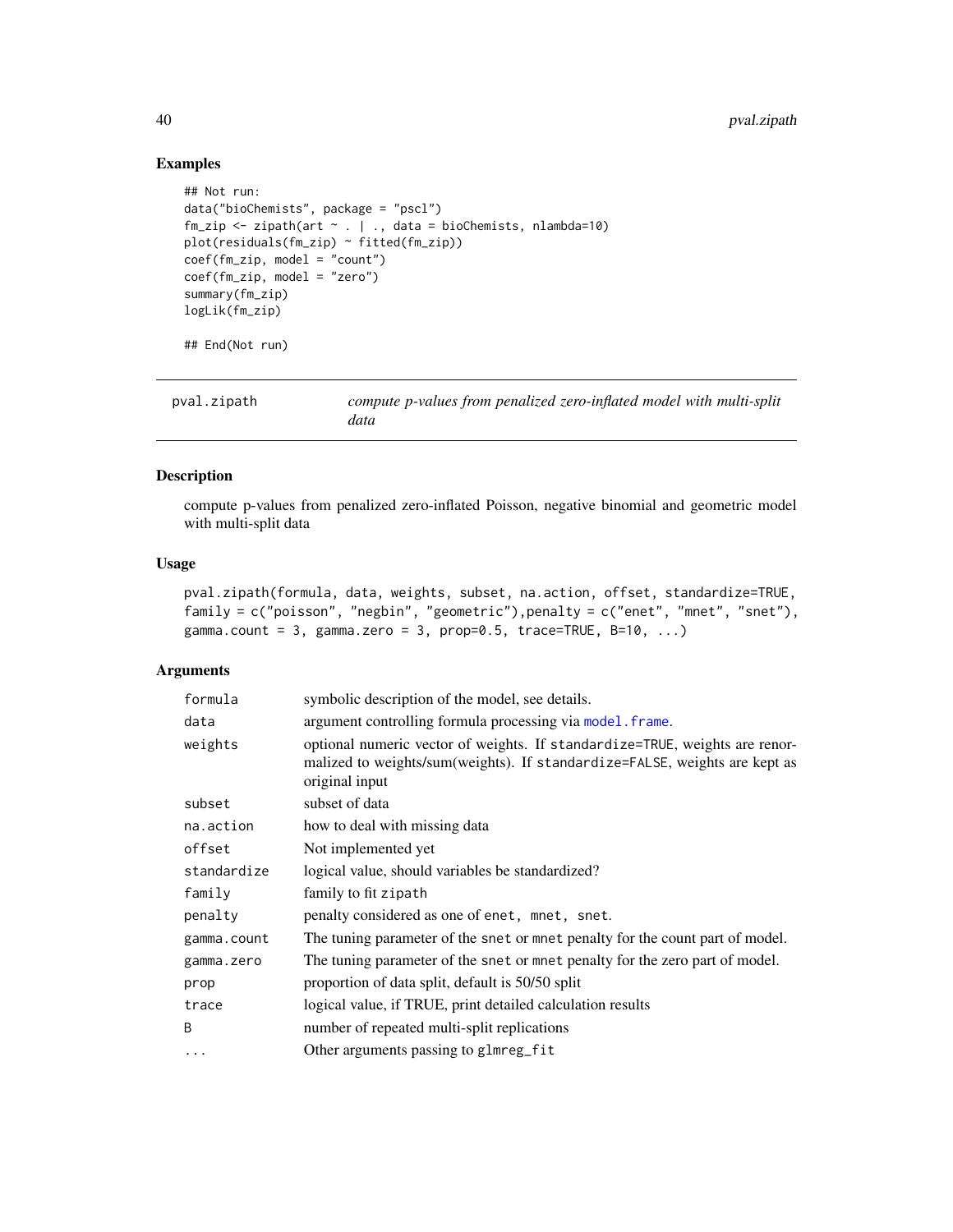<span id="page-40-0"></span>compute p-values from penalized zero-inflated Poisson, negative binomial and geometric model with multi-split data

#### Value

| count.pval   | raw p-values in the count component |
|--------------|-------------------------------------|
| zero.pval    | raw p-values in the zero component  |
| count.pval.q | O value for the count component     |
| zero.pval.q  | Q value for the zero component      |

### Author(s)

Zhu Wang <wangz1@uthscsa.edu>

### References

Nicolai Meinshausen, Lukas Meier and Peter Buehlmann (2013) *p-Values for High-Dimensional Regression*, *Journal of the American Statistical Association*, 104(488), 1671–1681.

Zhu Wang, Shuangge Ma, Ching-Yun Wang, Michael Zappitelli, Prasad Devarajan and Chirag R. Parikh (2014) *EM for Regularized Zero Inflated Regression Models with Applications to Postoperative Morbidity after Cardiac Surgery in Children*, *Statistics in Medicine*. 33(29):5192-208.

Zhu Wang, Shuangge Ma and Ching-Yun Wang (2015) *Variable selection for zero-inflated and overdispersed data with application to health care demand in Germany*, *Biometrical Journal*. 57(5):867- 84.

rzi *random number generation of zero-inflated count response*

### Description

random number generation of zero-inflated count response

#### Usage

```
rzi(n, x, z, a, b, theta=1, family=c("poisson", "negbin", "geometric"), infl=TRUE)
```

| n | sample size of random number generation                               |
|---|-----------------------------------------------------------------------|
| x | design matrix of count model                                          |
| z | design matrix of zero model                                           |
| a | coefficient vector for x, length must be the same as column size of x |
| b | coefficient vector for z, length must be the same as column size of z |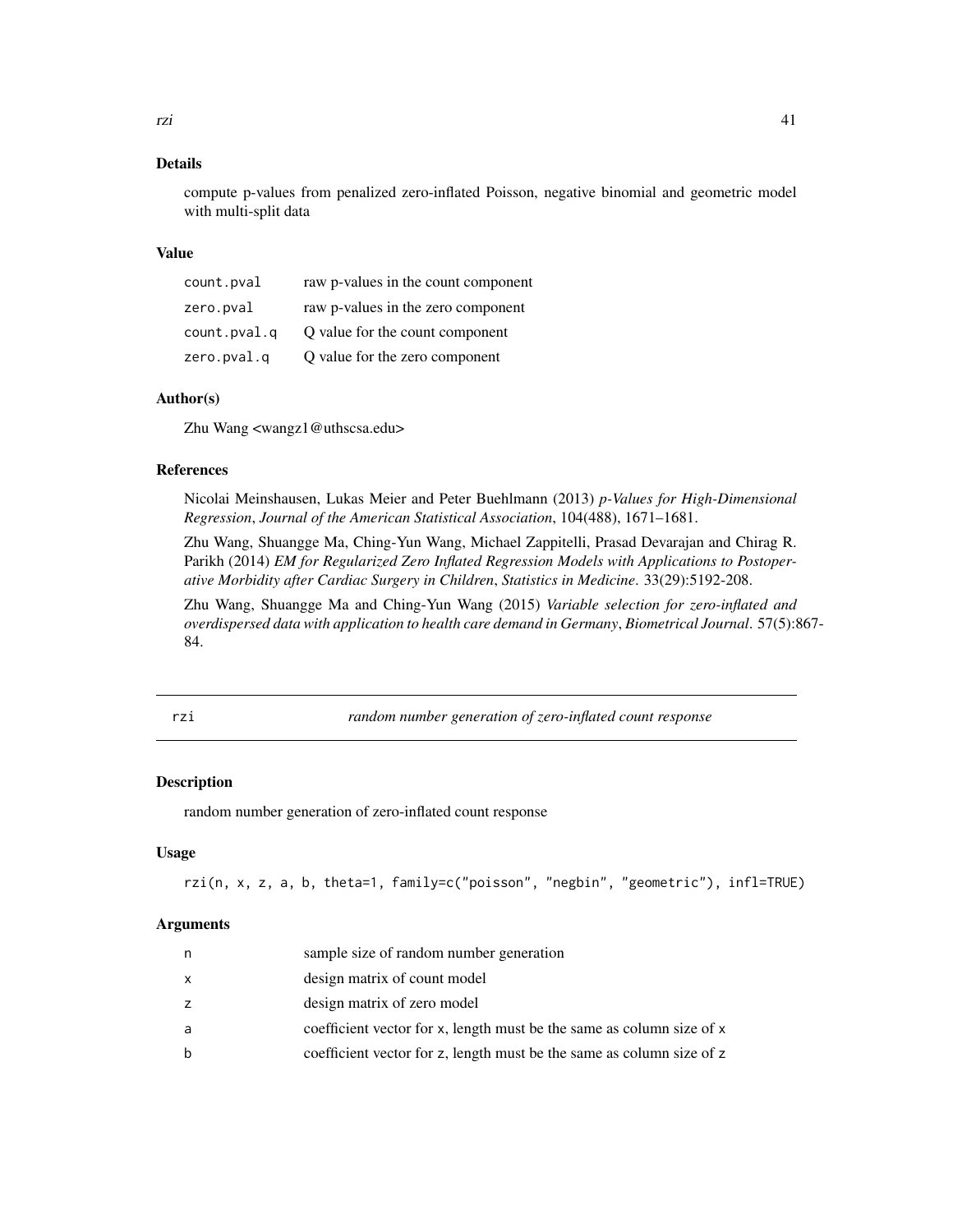<span id="page-41-0"></span>

| theta  | dispersion parameter for $family="right"$            |
|--------|------------------------------------------------------|
| family | distribution of count model                          |
| infl   | logical value, if TRUE, zero-inflated count response |

random number generation of zero-inflated count response

#### Value

numeric vector of zero-inflated count response

#### Author(s)

Zhu Wang <wangz1@uthscsa.edu>

#### References

Zhu Wang, Shuangge Ma, Ching-Yun Wang, Michael Zappitelli, Prasad Devarajan and Chirag R. Parikh (2014) *EM for Regularized Zero Inflated Regression Models with Applications to Postoperative Morbidity after Cardiac Surgery in Children*, *Statistics in Medicine*. 33(29):5192-208.

Zhu Wang, Shuangge Ma and Ching-Yun Wang (2015) *Variable selection for zero-inflated and overdispersed data with application to health care demand in Germany*, *Biometrical Journal*. 57(5):867- 84.

<span id="page-41-1"></span>sandwichReg *Making Sandwiches with Bread and Meat for Regularized Estimators*

### Description

Constructing sandwich covariance matrix estimators by multiplying bread and meat matrices for regularized regression parameters.

#### Usage

```
sandwichReg(x, breadreg.=breadReg, meatreg.=meatReg, which, log=FALSE, ...)
```

| $\mathsf{x}$ | a fitted model object.                                                                                                    |
|--------------|---------------------------------------------------------------------------------------------------------------------------|
| breadreg.    | either a bread Reg matrix or a function for computing this via bread reg. $(x)$ .                                         |
| meatreg.     | either a bread Reg matrix or a function for computing this via meatreg. $(x, \ldots)$ .                                   |
| which        | which penalty parameters(s) to compute?                                                                                   |
| log          | if TRUE, the corresponding element is with respect to log(theta) in negative<br>binomial regression. Otherwise, for theta |
| $\cdots$     | arguments passed to the meat Reg function.                                                                                |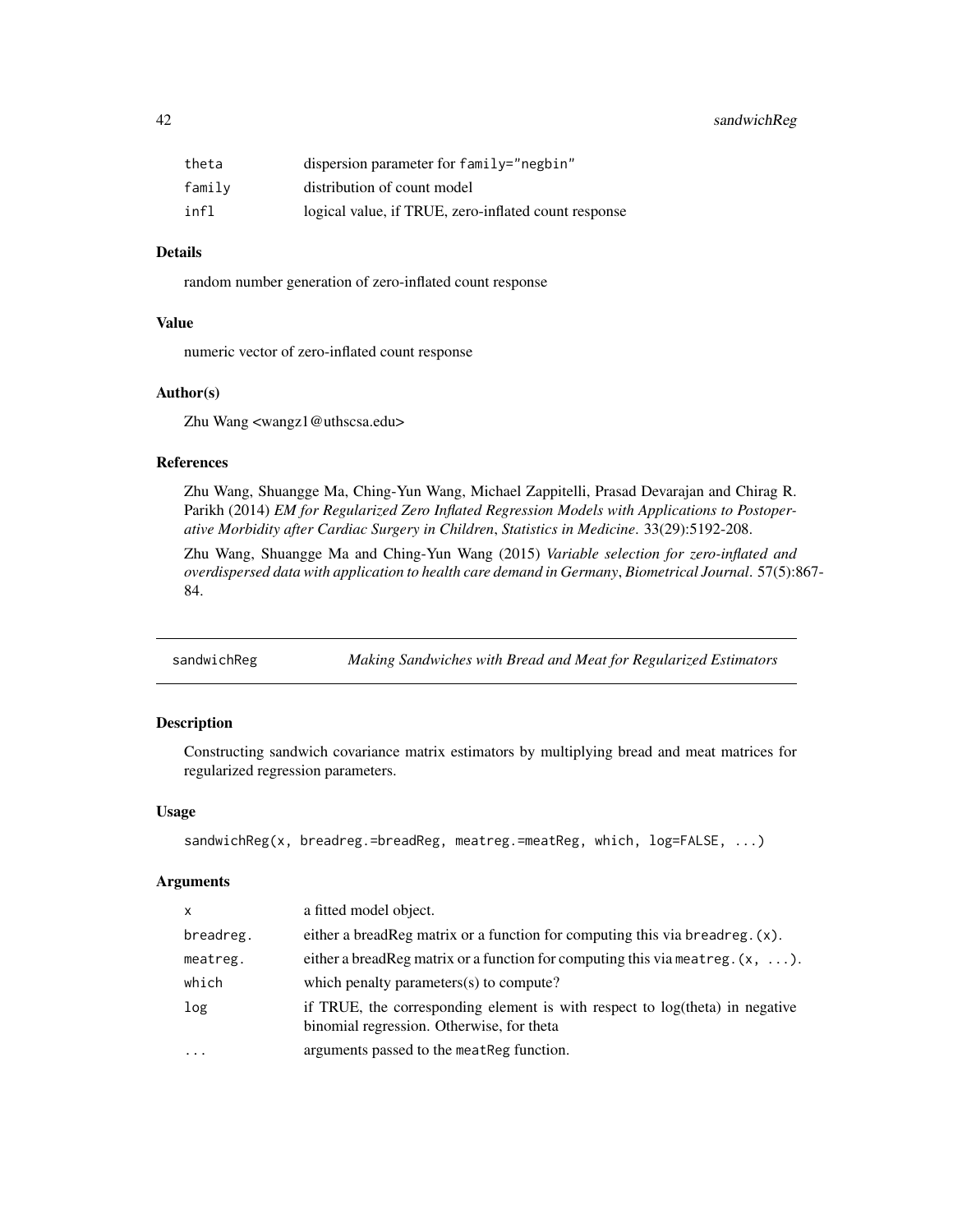<span id="page-42-0"></span>sandwichReg is a function to compute an estimator for the covariance of the non-zero parameters. It takes a breadReg matrix (i.e., estimator of the expectation of the negative derivative of the penalized estimating functions) and a meatReg matrix (i.e., estimator of the variance of the log-likelihood function) and multiplies them to a sandwich with meat between two slices of bread. By default [breadReg](#page-2-1) and [meatReg](#page-26-1) are called. Implemented only for zipath object with family="negbin" in the current version.

### Value

A matrix containing the sandwich covariance matrix estimate for the non-zero parameters.

### Author(s)

Zhu Wang <wangz1@uthscsa.edu>

### References

Zhu Wang, Shuangge Ma and Ching-Yun Wang (2015) *Variable selection for zero-inflated and overdispersed data with application to health care demand in Germany*, *Biometrical Journal*. 57(5):867- 84.

### See Also

[breadReg](#page-2-1), [meatReg](#page-26-1)

#### Examples

```
data("bioChemists", package = "pscl")
fm_zinb <- zipath(art ~ . | ., data = bioChemists, family = "negbin", nlambda=10)
sandwichReg(fm_zinb, which=which.min(fm_zinb$bic))
```
se *Standard Error of Regularized Estimators*

### Description

Generic function for computing standard errors of non-zero regularized estimators

#### Usage

se(x, which, log=TRUE, ...)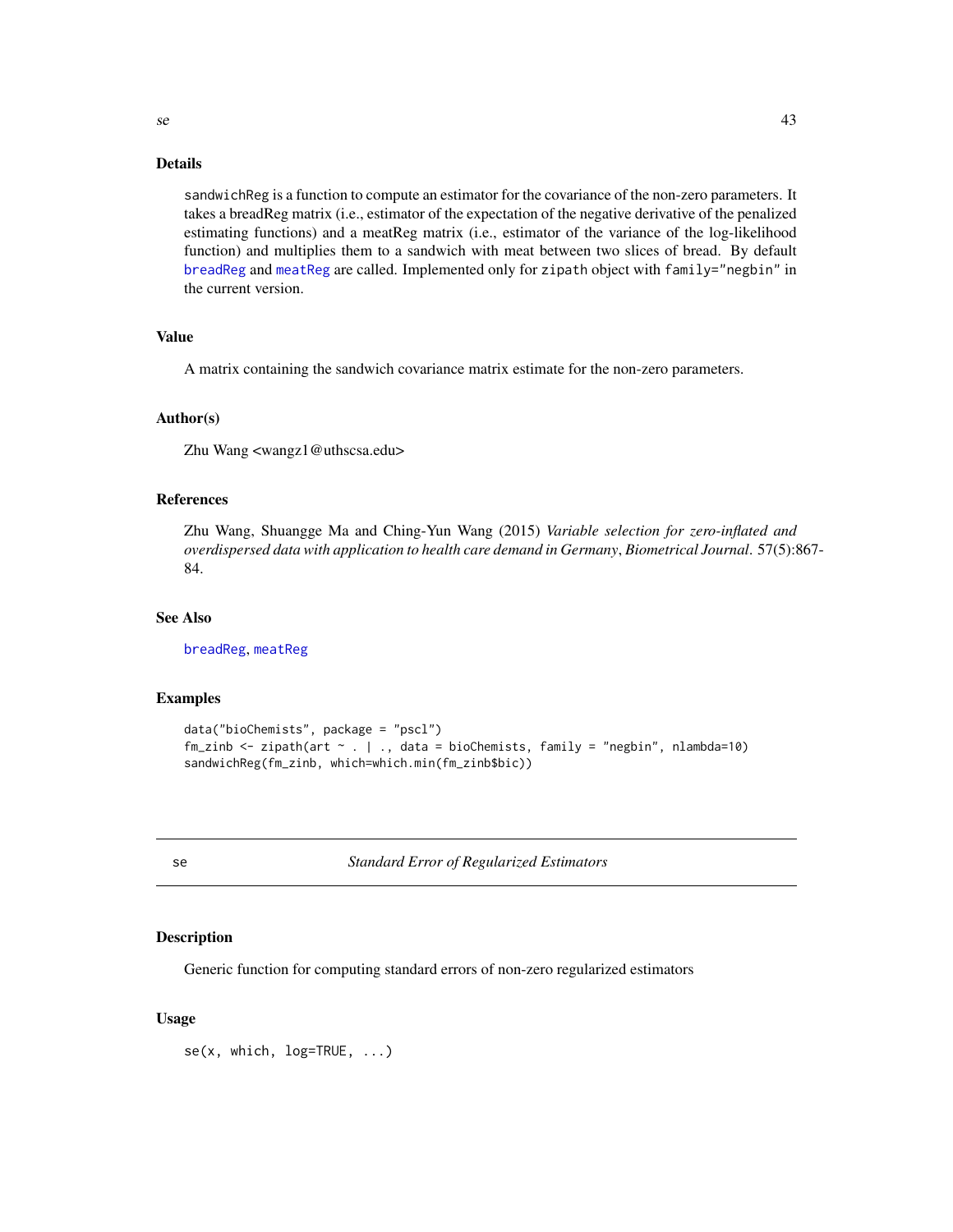#### <span id="page-43-0"></span>Arguments

| X.       | a fitted model object.                                                                                            |
|----------|-------------------------------------------------------------------------------------------------------------------|
| which    | which penalty parameter(s)?                                                                                       |
| log      | if TRUE, the computed standard error is for log(theta) for negative binomial<br>regression, otherwise, for theta. |
| $\cdots$ | arguments passed to methods.                                                                                      |

### Value

A vector containing standard errors of non-zero regularized estimators.

#### Author(s)

Zhu Wang <wangz1@uthscsa.edu>

### References

Zhu Wang, Shuangge Ma and Ching-Yun Wang (2015) *Variable selection for zero-inflated and overdispersed data with application to health care demand in Germany*, *Biometrical Journal*. 57(5):867- 84.

### See Also

[zipath](#page-47-1)

### Examples

```
data("bioChemists", package = "pscl")
fm_zinb <- zipath(art \sim . | ., data = bioChemists, family = "negbin", nlambda=10)
res <- se(fm_zinb, which=which.min(fm_zinb$bic))
```
stan *standardize variables*

#### Description

Standardize variables. For each column, return mean  $0$  and mean value of sum of squares  $= 1$ .

### Usage

stan(x, weights)

|         | numeric variables, can be a matrix or vector |
|---------|----------------------------------------------|
| weights | numeric positive vector of weights           |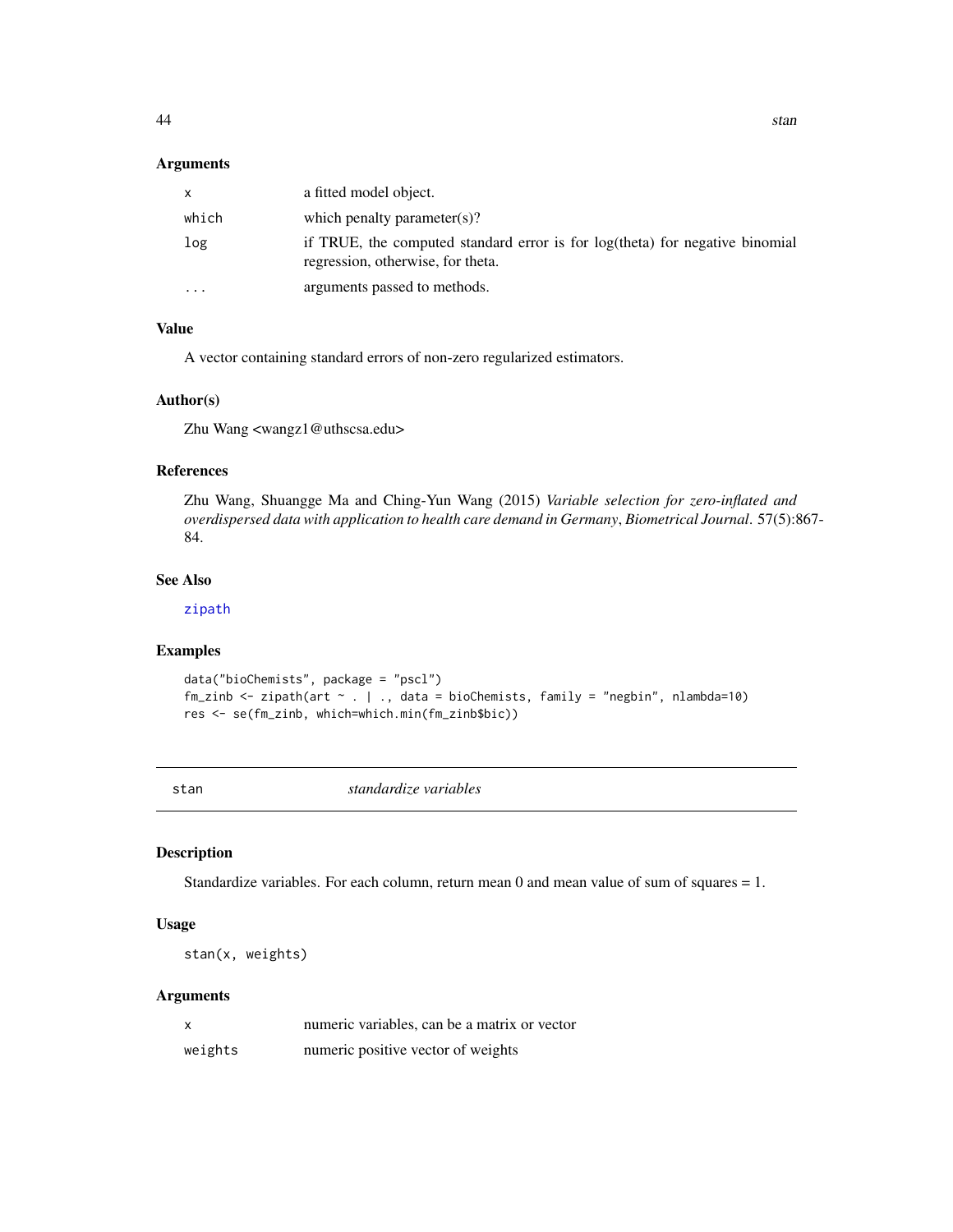### <span id="page-44-0"></span>Value

A list with the following items.

| X     | standardized variables with each column: mean value 0 and mean value of sum<br>of squares $= 1$ . |
|-------|---------------------------------------------------------------------------------------------------|
| meanx | a vector of means for each column in the original x                                               |
| normx | a vector of scales for each column in the original x                                              |

### Author(s)

Zhu Wang <wangz1@uthscsa.edu>

summary.glmregNB *Summary Method Function for Objects of Class 'glmregNB'*

### Description

Summary results of fitted penalized negative binomial regression model

### Usage

## S3 method for class 'glmregNB' summary(object, ...)

#### Arguments

| object   | fitted model object of class glmregNB.     |
|----------|--------------------------------------------|
| $\cdots$ | arguments passed to or from other methods. |

### Details

This function is a method for the generic function summary() for class "glmregNB". It can be invoked by calling summary(x) for an object x of the appropriate class, or directly by calling summary.glmregNB(x) regardless of the class of the object.

### Value

Summary of fitted penalized negative binomial model

### Author(s)

Zhu Wang <wangz1@uthscsa.edu>

### References

Zhu Wang, Shuangge Ma, Michael Zappitelli, Chirag Parikh, Ching-Yun Wang and Prasad Devarajan (2014) *Penalized Count Data Regression with Application to Hospital Stay after Pediatric Cardiac Surgery*, *Statistical Methods in Medical Research*. 2014 Apr 17. [Epub ahead of print]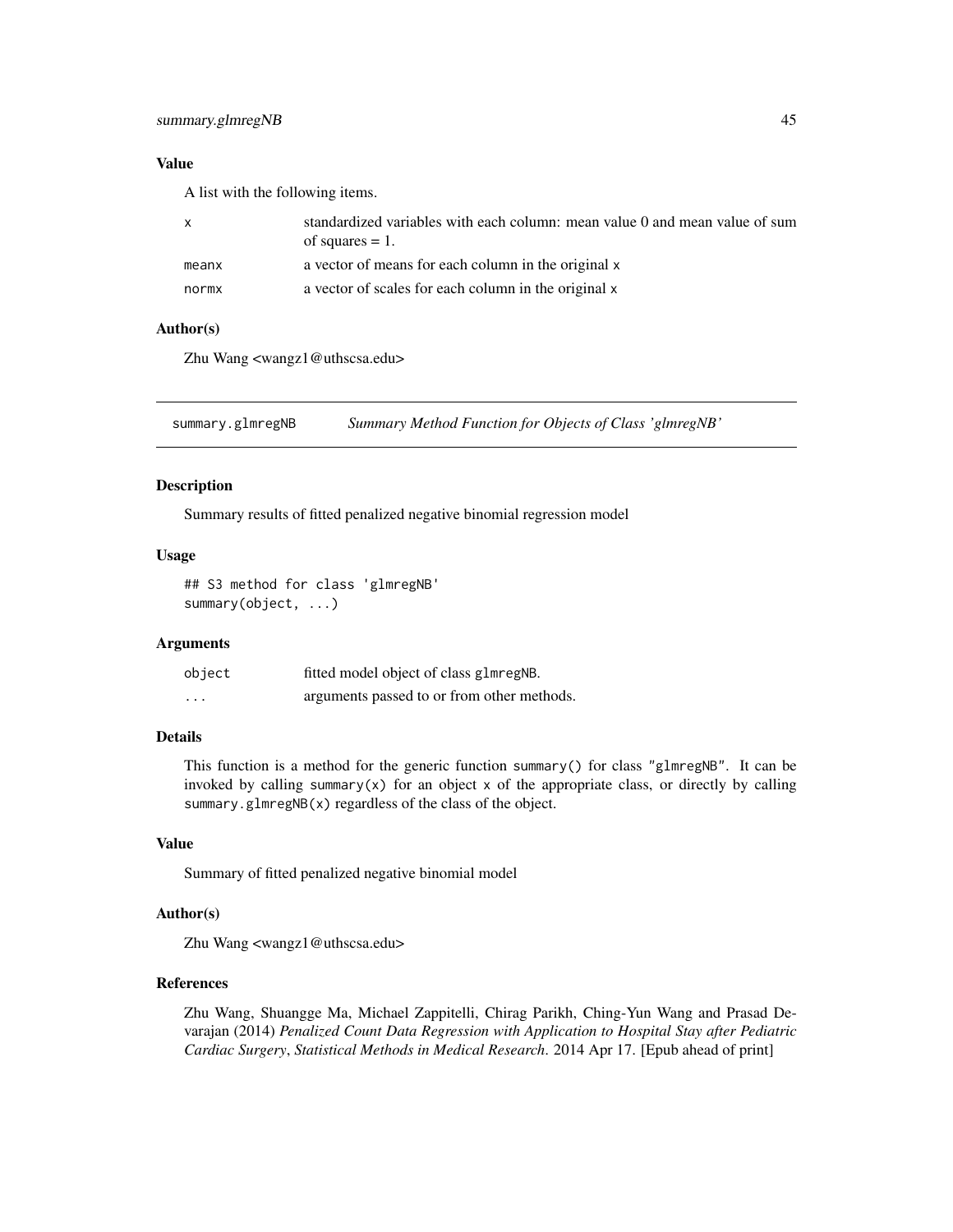### See Also

[summary](#page-0-0), [glm.nb](#page-0-0)

#### Examples

```
## Not run:
data(quine, package="MASS")
summary(glmregNB(Days ~ Eth*Age*Lrn*Sex, quine, link = log))
```
## End(Not run)

tuning.zipath *find optimal path for penalized zero-inflated model*

### Description

Fit penalized zero-inflated models, generate multiple paths with varying penalty parameters, therefore determine optimal path with respect to a particular penalty parameter

#### Usage

```
tuning.zipath(formula, data, weights, subset, na.action, offset, standardize=TRUE,
family = c("poisson", "negbin", "geometric"), penalty = c("enet", "mnet", "snet"),
lambdaCountRatio = .0001, lambdaZeroRatio = c(.1, .01, .001),
maxit.theta=1, gamma.count=3, gamma.zero=3, ...)
```

| formula     | symbolic description of the model, see details.                                                                                                                                                                                                                                                   |
|-------------|---------------------------------------------------------------------------------------------------------------------------------------------------------------------------------------------------------------------------------------------------------------------------------------------------|
| data        | argument controlling formula processing via model. frame.                                                                                                                                                                                                                                         |
| weights     | optional numeric vector of weights. If standardize=TRUE, weights are renor-<br>malized to weights/sum(weights). If standardize=FALSE, weights are kept as<br>original input                                                                                                                       |
| subset      | subset of data                                                                                                                                                                                                                                                                                    |
| na.action   | how to deal with missing data                                                                                                                                                                                                                                                                     |
| offset      | Not implemented yet                                                                                                                                                                                                                                                                               |
| standardize | logical value, should variables be standardized?                                                                                                                                                                                                                                                  |
| family      | family to fit                                                                                                                                                                                                                                                                                     |
| penalty     | penalty considered as one of enet, mnet, snet.                                                                                                                                                                                                                                                    |
|             | lambdaCountRatio, lambdaZeroRatio                                                                                                                                                                                                                                                                 |
|             | Smallest value for lambda.count and lambda.zero, respectively, as a fraction<br>of lambda. max, the (data derived) entry value (i.e. the smallest value for which<br>all coefficients are zero except the intercepts). This lambda.max can be a surro-<br>gate value for penalty="mnet" or "snet" |

<span id="page-45-0"></span>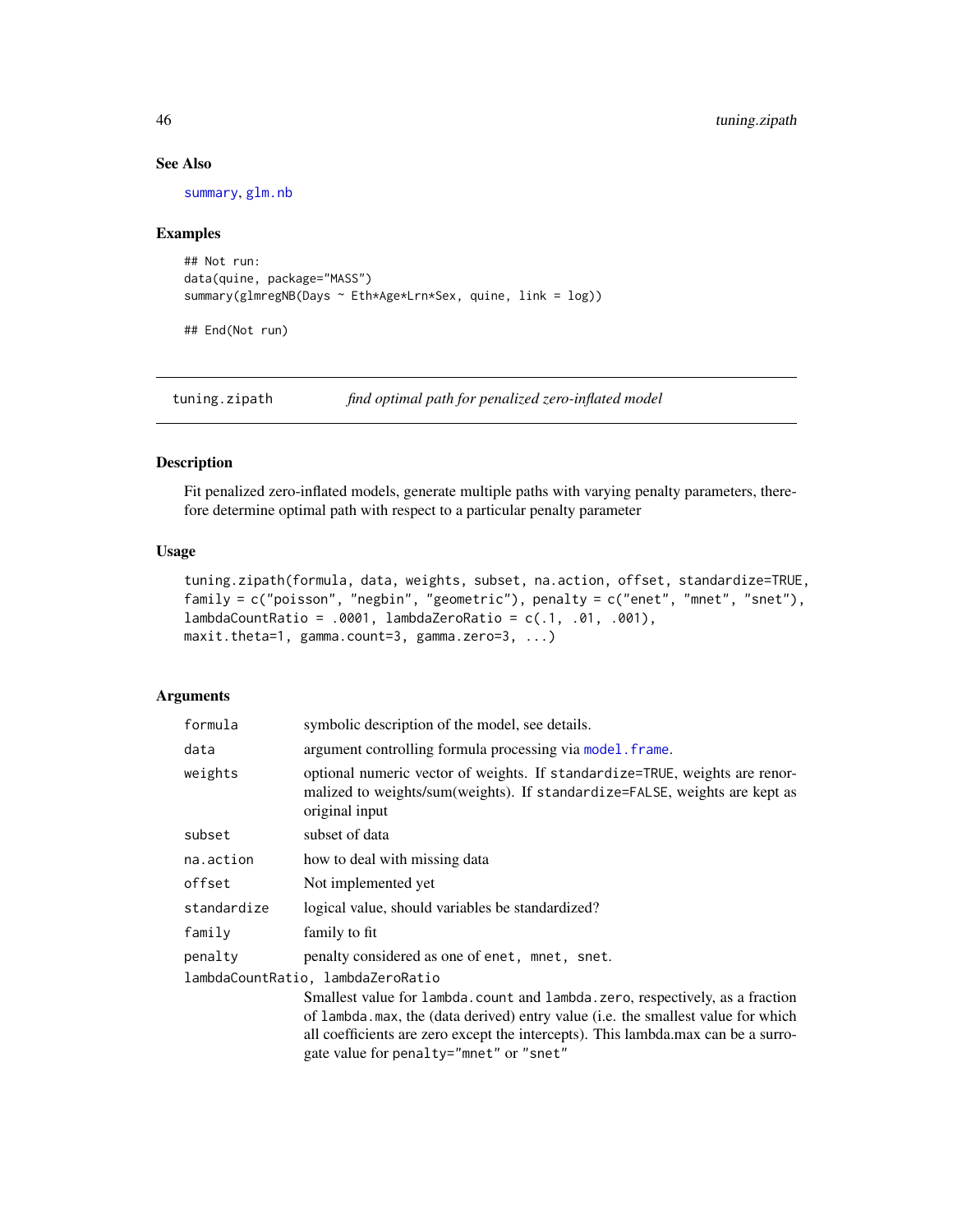<span id="page-46-0"></span>

| maxit.theta | For family="negbin", the maximum iteration allowed for estimating scale pa-      |
|-------------|----------------------------------------------------------------------------------|
|             | rameter theta. Note, the default value 1 is for computing speed purposes, and is |
|             | typically too small and less desirable in real data analysis                     |
| gamma.count | The tuning parameter of the snet or mnet penalty for the count part of model.    |
| gamma.zero  | The tuning parameter of the snet or mnet penalty for the zero part of model.     |
| $\cdots$    | Other arguments passing to zipath                                                |

From the default lambdaZeroRatio =  $c(.1, .01, .001)$  values, find optimal lambdaZeroRatio for penalized zero-inflated Poisson, negative binomial and geometric model

#### Value

An object of class zipath with the optimal lambdaZeroRatio

#### Author(s)

Zhu Wang <wangz1@uthscsa.edu>

### References

Zhu Wang, Shuangge Ma, Michael Zappitelli, Chirag Parikh, Ching-Yun Wang and Prasad Devarajan (2014) *Penalized Count Data Regression with Application to Hospital Stay after Pediatric Cardiac Surgery*, *Statistical Methods in Medical Research*. 2014 Apr 17. [Epub ahead of print]

Zhu Wang, Shuangge Ma, Ching-Yun Wang, Michael Zappitelli, Prasad Devarajan and Chirag R. Parikh (2014) *EM for Regularized Zero Inflated Regression Models with Applications to Postoperative Morbidity after Cardiac Surgery in Children*, *Statistics in Medicine*. 33(29):5192-208.

Zhu Wang, Shuangge Ma and Ching-Yun Wang (2015) *Variable selection for zero-inflated and overdispersed data with application to health care demand in Germany*, *Biometrical Journal*. 57(5):867- 84.

#### See Also

[zipath](#page-47-1)

#### Examples

```
## Not run:
## data
data("bioChemists", package = "pscl")
```

```
## inflation with regressors
## ("art ~ . | ." is "art ~ fem + mar + kid5 + phd + ment | fem + mar + kid5 + phd + ment")
fm_zip2 <- tuning.zipath(art ~ . | ., data = bioChemists, nlambda=10)
summary(fm_zip2)
fm_zinb2 <- tuning.zipath(art ~ . | ., data = bioChemists, family = "negbin", nlambda=10)
summary(fm_zinb2)
```
## End(Not run)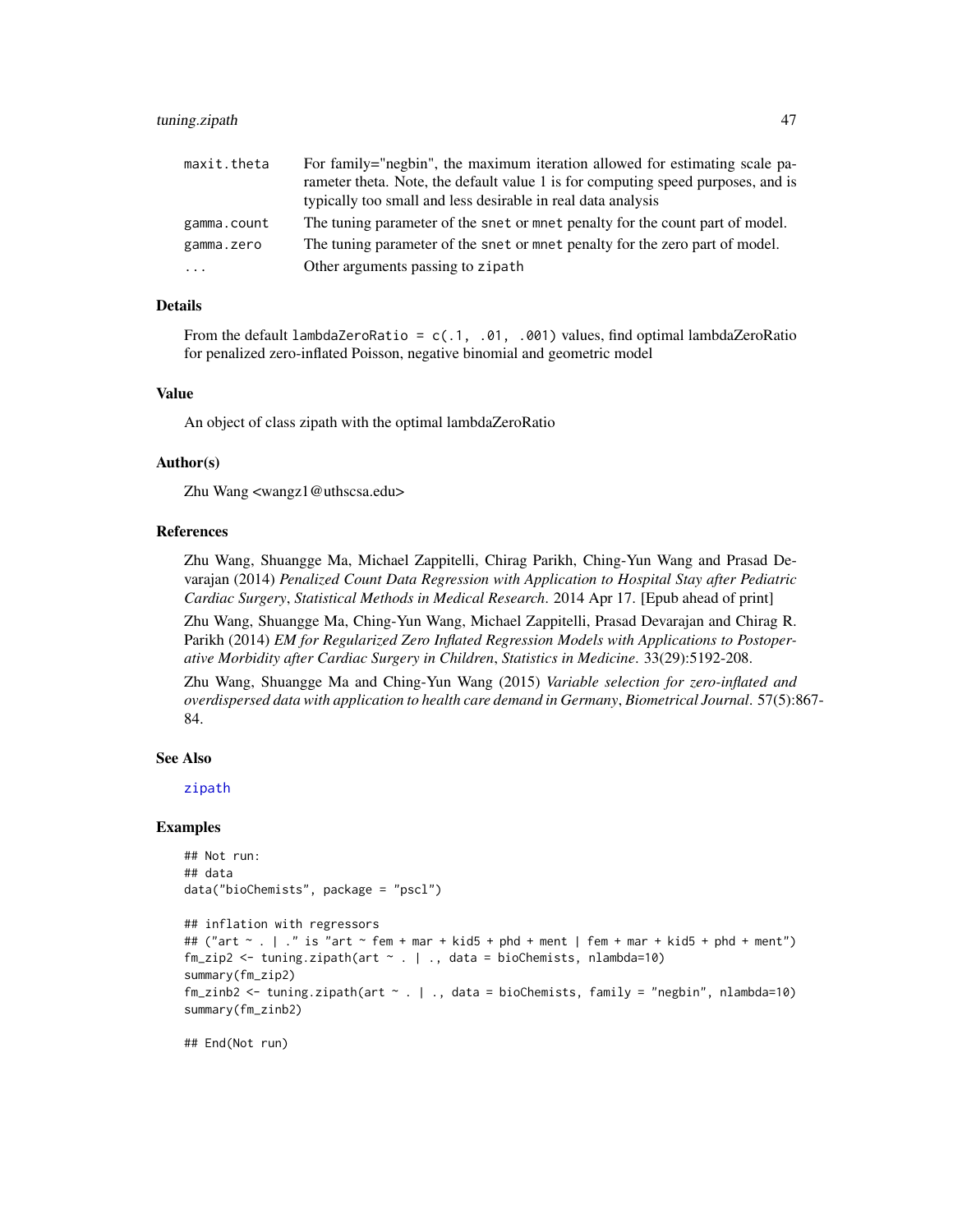<span id="page-47-0"></span>48 zipath

<span id="page-47-1"></span>zipath *Fit zero-inflated count data linear model with lasso (or elastic net), snet or mnet regularization*

### Description

Fit zero-inflated regression models for count data via penalized maximum likelihood.

#### Usage

```
zipath(formula, data, weights, subset, na.action, offset,
standardize = TRUE, family = c("poisson", "negbin","geometric"),
link = c("logit", "probit", "cloglog", "cauchit", "log"),
penalty = c("enet", "mnet", "snet"), start = NULL, model = TRUE,
y = TRUE, x = FALSE, nlambda = 100, lambda.count = NULL, lambda.zero = NULL,penalty.factor.count=NULL, penalty.factor.zero=NULL,
lambda.count.min.ratio = .0001, lambda.zero.min.ratio = .1,
alpha.count = 1, alpha.zero = alpha.count, gamma.count = 3,
gamma.zero = gamma.count, rescale=FALSE, init.theta, theta.fixed=FALSE,
EM = TRUE, maxit.em=200, convtype=c("count", "both"), maxit = 1000,
maxit.theta = 1, reltol = 1e-5, eps.bino=1e-5, shortlist=FALSE, trace = FALSE, ...)
```

| formula                 | symbolic description of the model, see details.                                                                                                                               |
|-------------------------|-------------------------------------------------------------------------------------------------------------------------------------------------------------------------------|
| weights                 | optional numeric vector of weights.                                                                                                                                           |
| data, subset, na.action |                                                                                                                                                                               |
|                         | arguments controlling formula processing via model. frame.                                                                                                                    |
| offset                  | optional numeric vector with an a priori known component to be included in the<br>linear predictor of the count model or zero model. See below for an example.                |
| standardize             | Logical flag for x variable standardization, prior to fitting the model sequence.<br>The coefficients are always returned on the original scale. Default is standardize=TRUE. |
| family                  | character specification of count model family (a log link is always used).                                                                                                    |
| link                    | character specification of link function in the binary zero-inflation model (a bi-<br>nomial family is always used).                                                          |
| model, y, x             | logicals. If TRUE the corresponding components of the fit (model frame, re-<br>sponse, model matrix) are returned.                                                            |
| penalty                 | penalty considered as one of enet, mnet, snet.                                                                                                                                |
| start                   | starting values for the parameters in the linear predictor.                                                                                                                   |
| nlambda                 | number of lambda value, default value is 100. The sequence may be truncated<br>before nlambda is reached if a close to saturated model for the zero component<br>is fitted.   |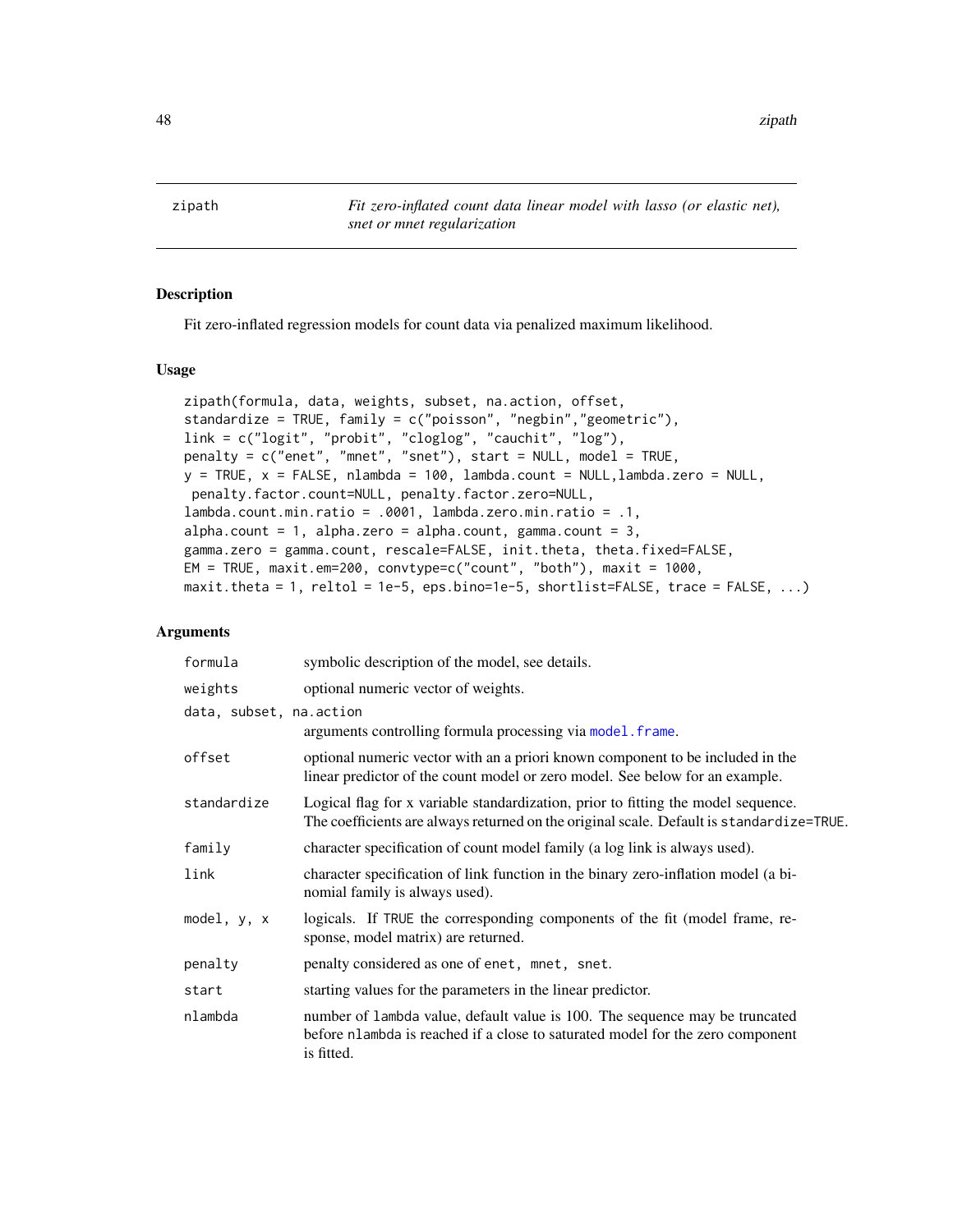#### zipath 49

lambda.count A user supplied lambda.count sequence. Typical usage is to have the program compute its own lambda.count and lambda.zero sequence based on nlambda and lambda.min.ratio.

lambda.zero A user supplied lambda.zero sequence.

penalty.factor.count, penalty.factor.zero

These are numeric vectors with the same length as predictor variables. that multiply lambda.count, lambda.zero, respectively, to allow differential shrinkage of coefficients. Can be 0 for some variables, which implies no shrinkage, and that variable is always included in the model. Default is same shrinkage for all variables.

lambda.count.min.ratio, lambda.zero.min.ratio

Smallest value for lambda.count and lambda.zero, respectively, as a fraction of lambda.max, the (data derived) entry value (i.e. the smallest value for which all coefficients are zero except the intercepts). Note, there is a closed formula for lambda.max for penalty="enet". If rescale=TRUE, lambda.max is the same for penalty="mnet" or "snet". Otherwise, some modifications are required. In the current implementation, for small gamma value, the square root of the computed lambda.zero[1] is used when penalty="mnet" or "snet".

alpha.count The elastic net mixing parameter for the count part of model.

alpha.zero The elastic net mixing parameter for the zero part of model.

gamma.count The tuning parameter of the snet or mnet penalty for the count part of model.

- gamma.zero The tuning parameter of the snet or mnet penalty for the zero part of model.
- rescale logical value, if TRUE, adaptive rescaling
- init.theta The initial value of theta for family="negbin".
- theta.fixed Logical value only used for family="negbin". If TRUE, theta is not updated.
- EM Using EM algorithm. Not implemented otherwise

convtype convergency type, default is for count component only for speedy computation

- maxit.em Maximum number of EM algorithm
- maxit Maximum number of coordinate descent algorithm

maxit.theta Maximum number of iterations for estimating theta scaling parameter if family="negbin". Default value maxit.theta may be increased, yet may slow the algorithm

- eps.bino a lower bound of probabilities to be claimed as zero, for computing weights and related values when family="binomial".
- reltol Convergence criteria, default value 1e-5 may be reduced to make more accurate yet slow
- shortlist logical value, if TRUE, limited results return
- trace If TRUE, progress of algorithm is reported

... Other arguments which can be passed to from glmreg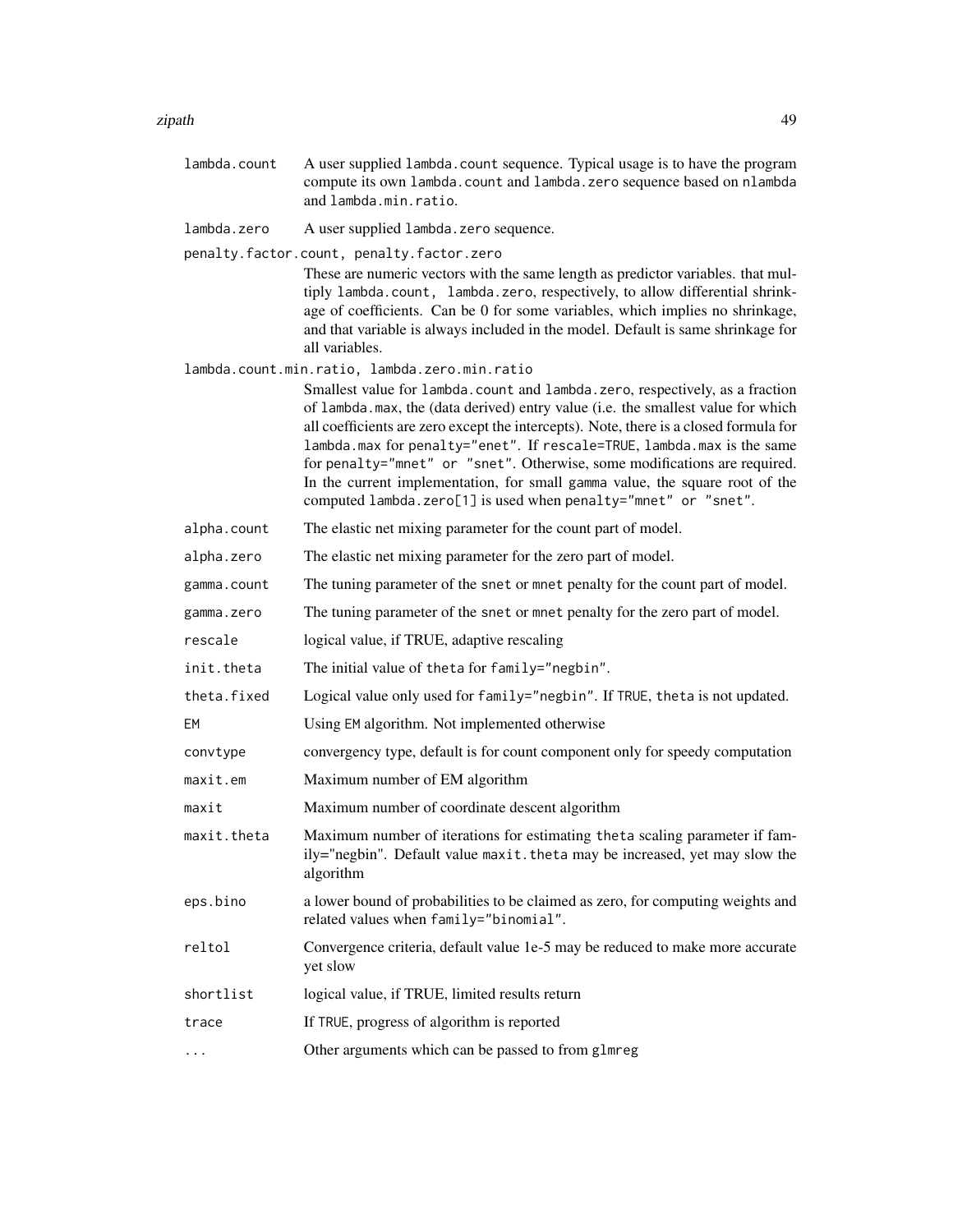The algorithm fits penalized zero-inflated count data regression models using the coordinate descent algorithm within the EM algorithm. The returned fitted model object is of class "zipath" and is similar to fitted "glm" and "zeroinfl" objects. For elements such as "coefficients" a list is returned with elements for the zero and count component, respectively. For details see below.

A set of standard extractor functions for fitted model objects is available for objects of class "zipath", including methods to the generic functions [print](#page-0-0), [coef](#page-0-0), [logLik](#page-0-0), [residuals](#page-0-0), [predict](#page-0-0). See [predict.zipath](#page-37-1) for more details on all methods.

The program may terminate with the following message:

```
Error in: while (j \leq maxit.em && !converged) { :
Missing value, where TRUE/FALSE is necessary
Calls: zipath
Additionally: Warning:
In glmreg_fit(Znew, probi, weights = weights, standardize = standardize, :
saturated model, exiting ...
Execution halted
```
One possible reason is that the fitted model is too complex for the data. There are two suggestions to overcome the error. One is to reduce the number of variables. Second, find out what lambda values caused the problem and omit them. Try with other lambda values instead.

#### Value

An object of class "zipath", i.e., a list with components including

| coefficients  | a list with elements "count" and "zero" containing the coefficients from the<br>respective models,                             |
|---------------|--------------------------------------------------------------------------------------------------------------------------------|
| residuals     | a vector of raw residuals (observed - fitted),                                                                                 |
| fitted.values | a vector of fitted means,                                                                                                      |
| weights       | the case weights used,                                                                                                         |
| terms         | a list with elements "count", "zero" and "full" containing the terms objects<br>for the respective models,                     |
| theta         | estimate of the additional $\theta$ parameter of the negative binomial model (if a neg-<br>ative binomial regression is used), |
| loglik        | log-likelihood of the fitted model,                                                                                            |
| family        | character string describing the count distribution used,                                                                       |
| link          | character string describing the link of the zero-inflation model,                                                              |
| linkinv       | the inverse link function corresponding to link,                                                                               |
| converged     | logical value, TRUE indicating successful convergence of zipath, FALSE indi-<br>cating otherwise                               |
| call          | the original function call                                                                                                     |
| formula       | the original formula                                                                                                           |
| levels        | levels of the categorical regressors                                                                                           |

<span id="page-49-0"></span>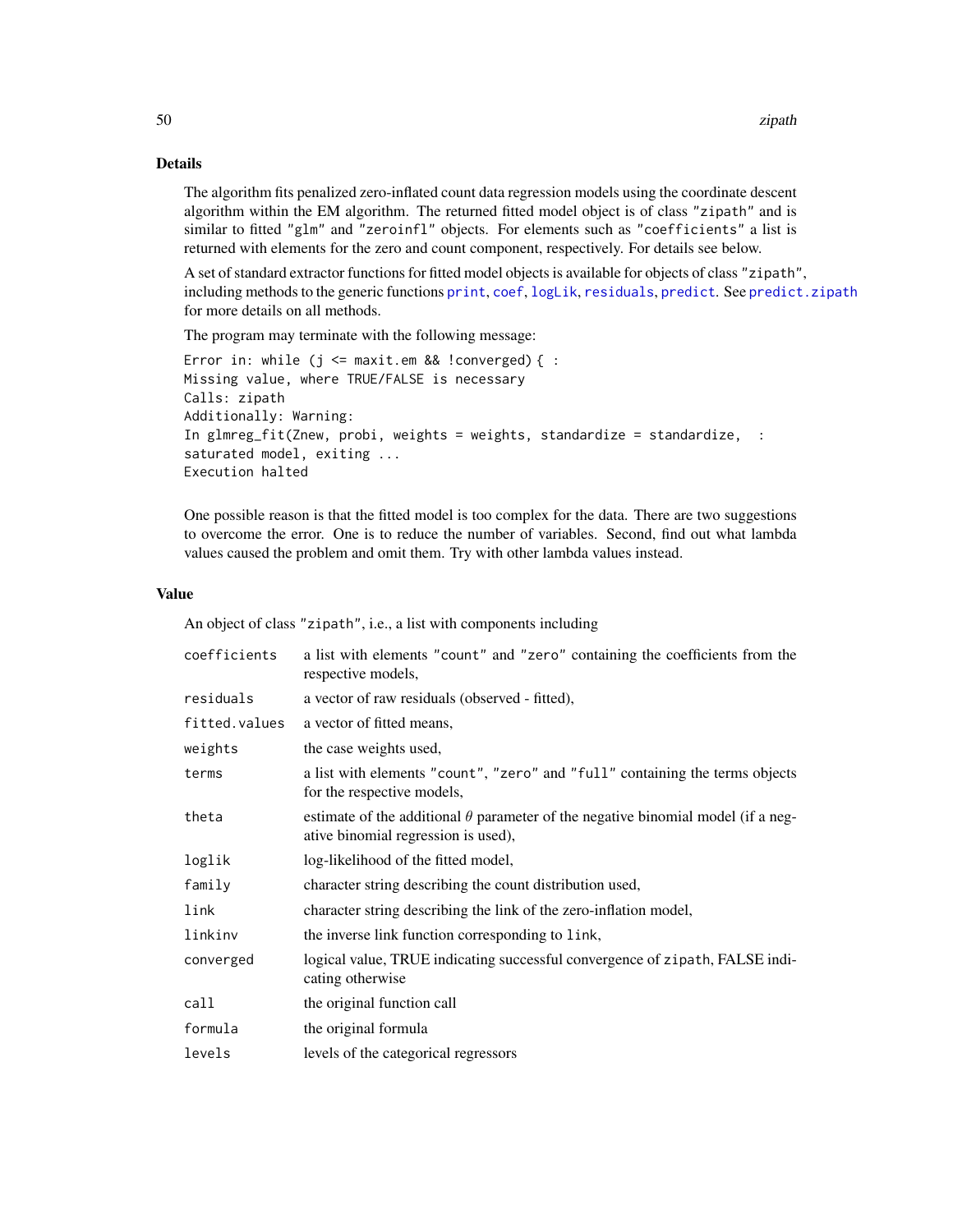#### <span id="page-50-0"></span>zipath 51

| contrasts | a list with elements "count" and "zero" containing the contrasts corresponding |
|-----------|--------------------------------------------------------------------------------|
|           | to levels from the respective models.                                          |
| model     | the full model frame (if model $=$ TRUE).                                      |
| V         | the response count vector (if $y = TRUE$ ).                                    |
| X         | a list with elements "count" and "zero" containing the model matrices from     |
|           | the respective models (if $x = TRUE$ ),                                        |

#### Author(s)

Zhu Wang <wangz1@uthscsa.edu>

#### References

Zhu Wang, Shuangge Ma, Michael Zappitelli, Chirag Parikh, Ching-Yun Wang and Prasad Devarajan (2014) *Penalized Count Data Regression with Application to Hospital Stay after Pediatric Cardiac Surgery*, *Statistical Methods in Medical Research*. 2014 Apr 17. [Epub ahead of print]

Zhu Wang, Shuangge Ma, Ching-Yun Wang, Michael Zappitelli, Prasad Devarajan and Chirag R. Parikh (2014) *EM for Regularized Zero Inflated Regression Models with Applications to Postoperative Morbidity after Cardiac Surgery in Children*, *Statistics in Medicine*. 33(29):5192-208.

Zhu Wang, Shuangge Ma and Ching-Yun Wang (2015) *Variable selection for zero-inflated and overdispersed data with application to health care demand in Germany*, *Biometrical Journal*. 57(5):867- 84.

#### See Also

[glm](#page-0-0), [glmreg](#page-16-1), [glmregNB](#page-19-1)

#### Examples

```
## Not run:
## data
data("bioChemists", package = "pscl")
## without inflation
## ("art \sim ." is "art \sim fem + mar + kid5 + phd + ment")
fm\_pois \leq glmreg(art \sim ., data = bioChemists, family = "poisson")coef(fm_pois)
fm_nb \leq glmregNB(art \sim ., data = bioChemists)coef(fm_nb)
## with simple inflation (no regressors for zero component)
fm\_zip \leq zipath(art \sim . \mid 1, data = bioChemists, nlambda=10)summary(fm_zip)
fm_zinb \le zipath(art \sim . | 1, data = bioChemists, family = "negbin", nlambda=10)
summary(fm_zinb)
## inflation with regressors
## ("art ~ . | ." is "art ~ fem + mar + kid5 + phd + ment | fem + mar + kid5 + phd + ment")
fm\_zip2 \leq zipath(art \sim . \mid ., data = bioChemists, nlambda=10)summary(fm_zip2)
fm_zinb2 <- zipath(art ~ . | ., data = bioChemists, family = "negbin", nlambda=10)
summary(fm_zinb2)
```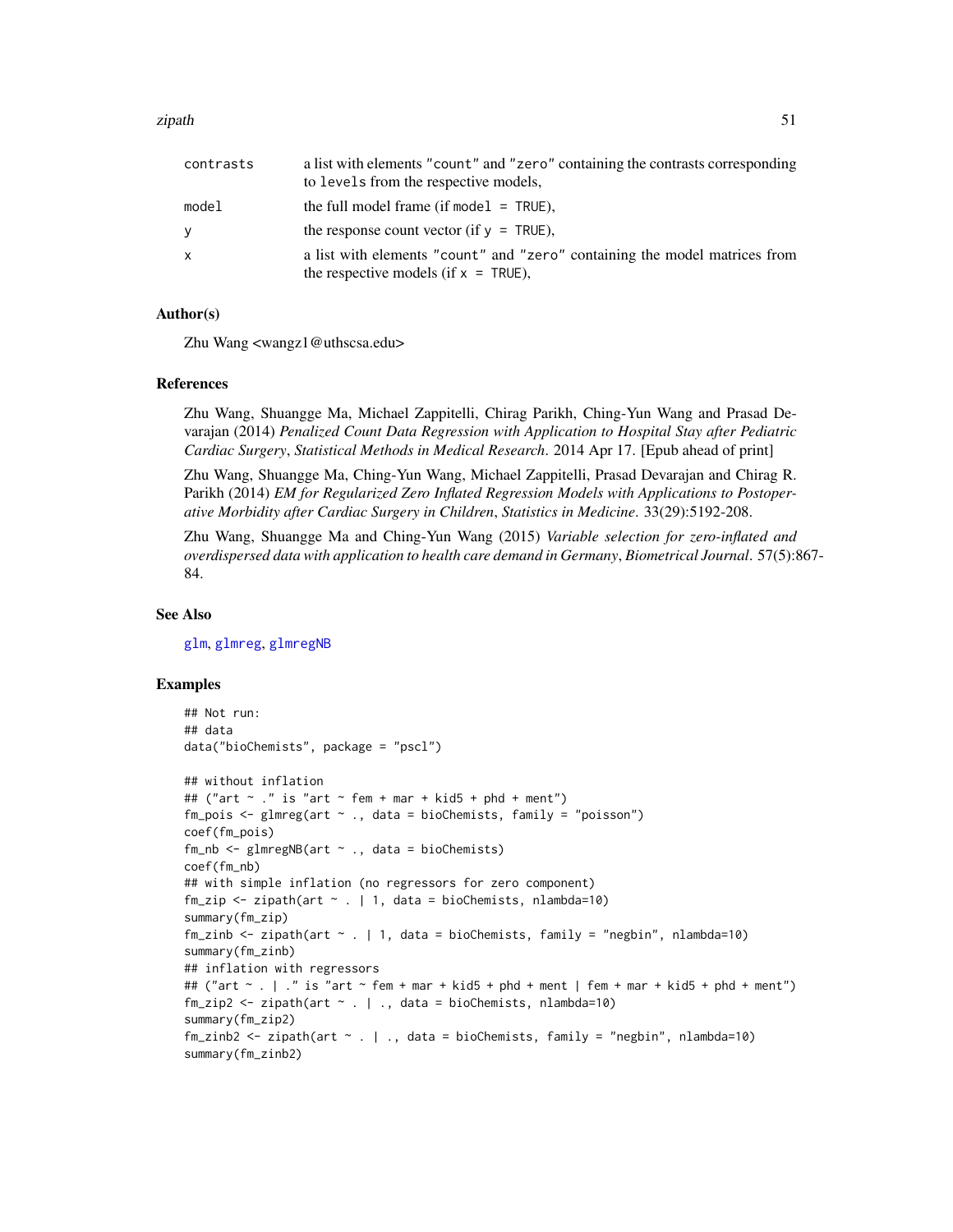#### 52 zipath

```
### non-penalized regression, compare with zeroinfl
fm_zinb3 <- zipath(art \sim . | ., data = bioChemists, family = "negbin",
lambda.count=0, lambda.zero=0, reltol=1e-12)
summary(fm_zinb3)
fm\_zinh4 \leq zerofinfl(art \leq . \mid ., data = bioChemists, dist = "negbin")summary(fm_zinb4)
### offset
exposure <- rep(0.5, dim(bioChemists)[1])
fm_zinb <- zipath(art ~ . +offset(log(exposure))| ., data = bioChemists,
  family = "poisson", nlambda=10)
print(coef(fm_zinb))
print(predict(fm_zinb))
```
## End(Not run)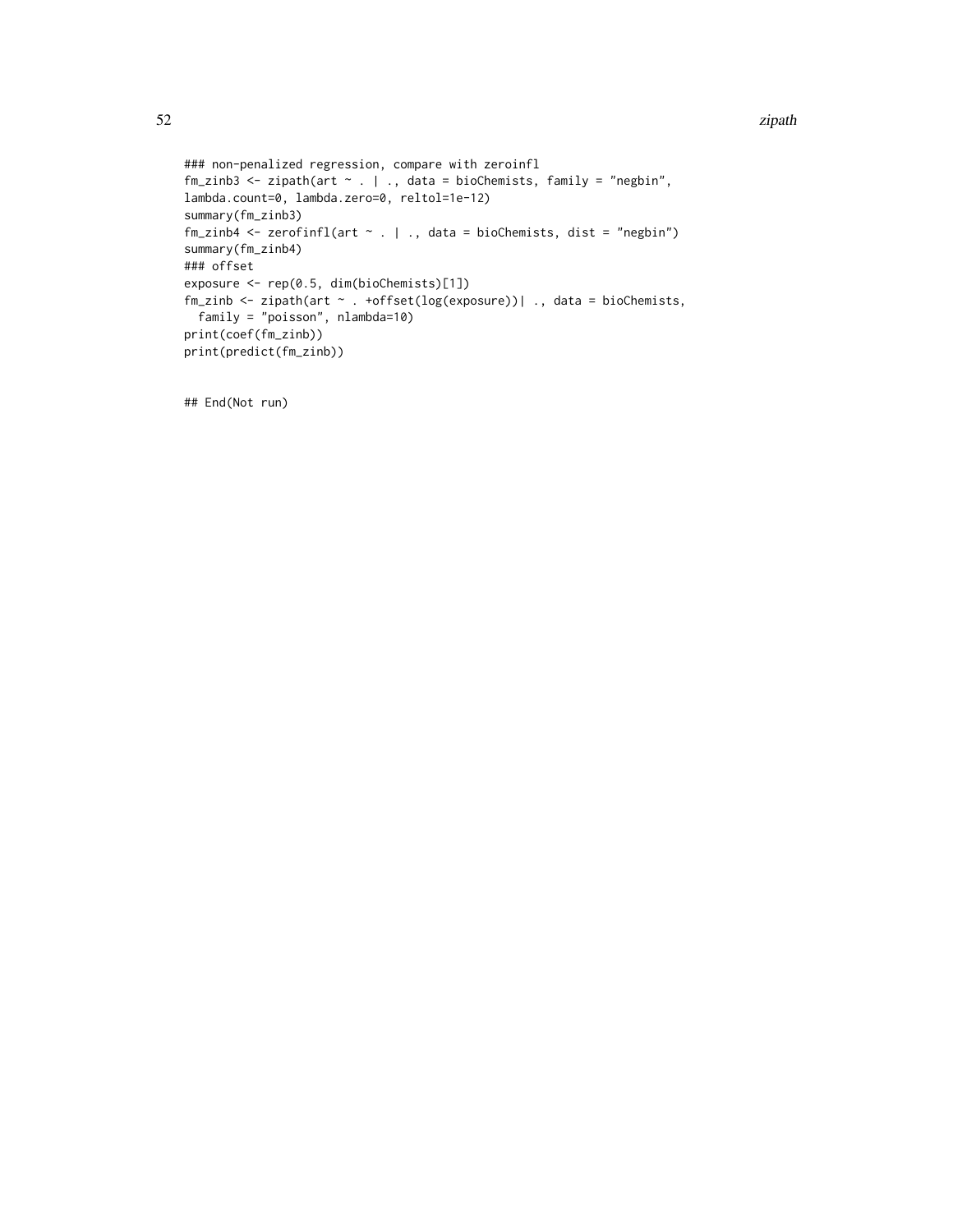# <span id="page-52-0"></span>**Index**

∗Topic methods methods, [28](#page-27-0) ∗Topic models be.zeroinfl, $2$ cv.glmreg, [5](#page-4-0) cv.glmreg\_fit , [9](#page-8-0) cv.glmregNB , [7](#page-6-0) cv.nclreg , [11](#page-10-0) cv.nclreg\_fit , [12](#page-11-0) cv.zipath , [14](#page-13-0) glmreg , [17](#page-16-0) glmreg\_fit , [23](#page-22-0) glmregNB, [20](#page-19-0) ncl , [29](#page-28-0) ncl\_fit , [34](#page-33-0) nclreg, [30](#page-29-0) nclreg\_fit , [32](#page-31-0) plot.glmreg , [36](#page-35-0) predict.glmreg , [37](#page-36-0) pval.zipath, [40](#page-39-0) rzi , [41](#page-40-0) summary.glmregNB , [45](#page-44-0) tuning.zipath, [46](#page-45-0) ∗Topic regression be.zeroinfl, $2$ breadReg , [3](#page-2-0) cv.glmreg, [5](#page-4-0) cv.glmreg\_fit , [9](#page-8-0) cv.glmregNB, [7](#page-6-0) cv.nclreg , [11](#page-10-0) cv.nclreg\_fit , [12](#page-11-0) cv.zipath , [14](#page-13-0) estfunReg , [16](#page-15-0) glmreg , [17](#page-16-0) glmreg\_fit, [23](#page-22-0) glmregNB, [20](#page-19-0) hessianReg , [26](#page-25-0) meatReg, [27](#page-26-0) ncl , [29](#page-28-0)

ncl\_fit , [34](#page-33-0) nclreg, [30](#page-29-0) nclreg\_fit , [32](#page-31-0) plot.glmreg, [36](#page-35-0) predict.glmreg , [37](#page-36-0) predict.zipath , [38](#page-37-0) pval.zipath, [40](#page-39-0) rzi , [41](#page-40-0) sandwichReg , [42](#page-41-0) se , [43](#page-42-0) tuning.zipath, [46](#page-45-0) zipath, [48](#page-47-0) AIC.glmreg *(*methods *)* , [28](#page-27-0) AIC.zipath *(*methods *)* , [28](#page-27-0) be.zeroinfl, $2$ BIC.glmreg *(*methods *)* , [28](#page-27-0) BIC.zipath *(*methods *)* , [28](#page-27-0) breadReg , [3](#page-2-0) , *[26,](#page-25-0) [27](#page-26-0)* , *[43](#page-42-0)* coef , *[4](#page-3-0)* , *[7](#page-6-0)* , *[9](#page-8-0) , [10](#page-9-0)* , *[12](#page-11-0)* , *[14](#page-13-0) [–17](#page-16-0)* , *[19](#page-18-0)* , *[22](#page-21-0)* , *[30](#page-29-0)* , *[32](#page-31-0)* , *[39](#page-38-0)* , *[50](#page-49-0)* coef.cv.glmreg *(*cv.glmreg *)* , [5](#page-4-0) coef.cv.nclreg *(*cv.nclreg *)* , [11](#page-10-0) coef.cv.zipath *(*cv.zipath *)* , [14](#page-13-0) coef.glmreg *(*predict.glmreg *)* , [37](#page-36-0) coef.zipath *(*predict.zipath *)* , [38](#page-37-0) conv2glmreg , [4](#page-3-0) conv2zipath , [5](#page-4-0) cv.glmreg , [5](#page-4-0) , *[19](#page-18-0)* cv.glmreg\_fit , [9](#page-8-0) cv.glmregNB , [7](#page-6-0) , *[22](#page-21-0)* cv.nclreg , [11](#page-10-0) , *[32](#page-31-0)* cv.nclreg\_fit , [12](#page-11-0) cv.zipath , [14](#page-13-0) deviance.glmreg *(*glmreg *)* , [17](#page-16-0) estfunReg , [16](#page-15-0) , *[27](#page-26-0)*